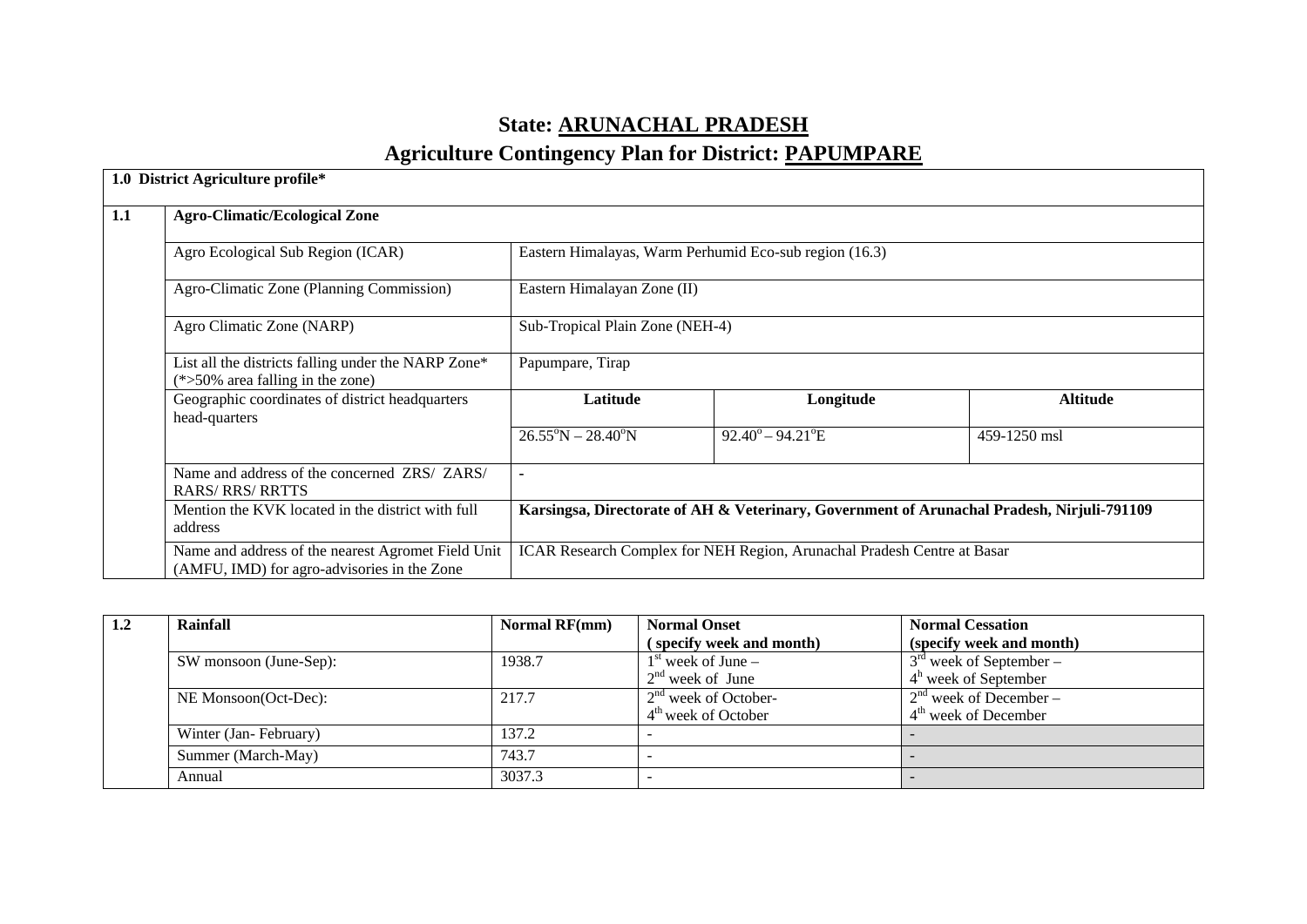| 1.3 | <b>Land</b> use              | Geographical | Cultivable | Forest | Land under       | Permanent | Cultivable | Land   | Barren and   | Current | Other   |
|-----|------------------------------|--------------|------------|--------|------------------|-----------|------------|--------|--------------|---------|---------|
|     | pattern of the               | Area         | area       | area   | non-             | pastures  | wasteland  | under  | uncultivable | fallows | fallows |
|     | district (latest statistics) |              |            |        | agricultural use |           |            | Misc.  | land         |         |         |
|     |                              |              |            |        |                  |           |            | tree   |              |         |         |
|     |                              |              |            | ∗      |                  |           |            | crops  |              |         |         |
|     |                              |              |            |        |                  |           |            | and    |              |         |         |
|     |                              |              |            |        |                  |           |            | groves |              |         |         |
|     | Area ('000 ha)               | 346.2        | 20.56      | 324.7  | .93              | 0.25      | 2.94       | 1.0    | 0.63         | 2.31    | 2.33    |
|     |                              | Sq. K.m.     |            |        |                  |           |            |        |              |         |         |

# Census of India 2011, Ministry of Home Affairs, Govt. of India

**\***FST: Forest Survey of India, Ministry of Environment, Forest climate change-2011

2011-12 States Directorate of Economics and Statistics, Ministry of Agriculture, Govt. of India

| 1.4 | Major Soils (common names like red sandy<br>loam deep soils (etc.,) $*$ | Area ('000 ha)** | Percent $(\% )$ of total geographical area |
|-----|-------------------------------------------------------------------------|------------------|--------------------------------------------|
|     | Loam to clay loam soils                                                 |                  | 39.6                                       |
|     | Loam to sandy loam soils                                                |                  | 5.2                                        |
|     | Loam to loamy sand soils                                                |                  | 0.4                                        |
|     | Loam to sandy clay loam soils                                           |                  | 3.9                                        |
|     | Loam to strong clay loam soils                                          |                  | 12.6                                       |
|     | Loam soils                                                              |                  | 9.5                                        |
|     | Silt clay loam to clay loam soils                                       |                  | 0.1                                        |

(data source: Soil Resource Maps of NBSS & LUP);

**Soil pH – 4.0 - 6.8**

| -1.5 | <b>Agricultural land use</b> | Area ('000 ha) | Cropping intensity % |
|------|------------------------------|----------------|----------------------|
|      | Net sown area                | 11.99          | 127.2                |
|      | Area sown more than once     | 3.26           |                      |
|      | Gross cropped area           | 15.25          |                      |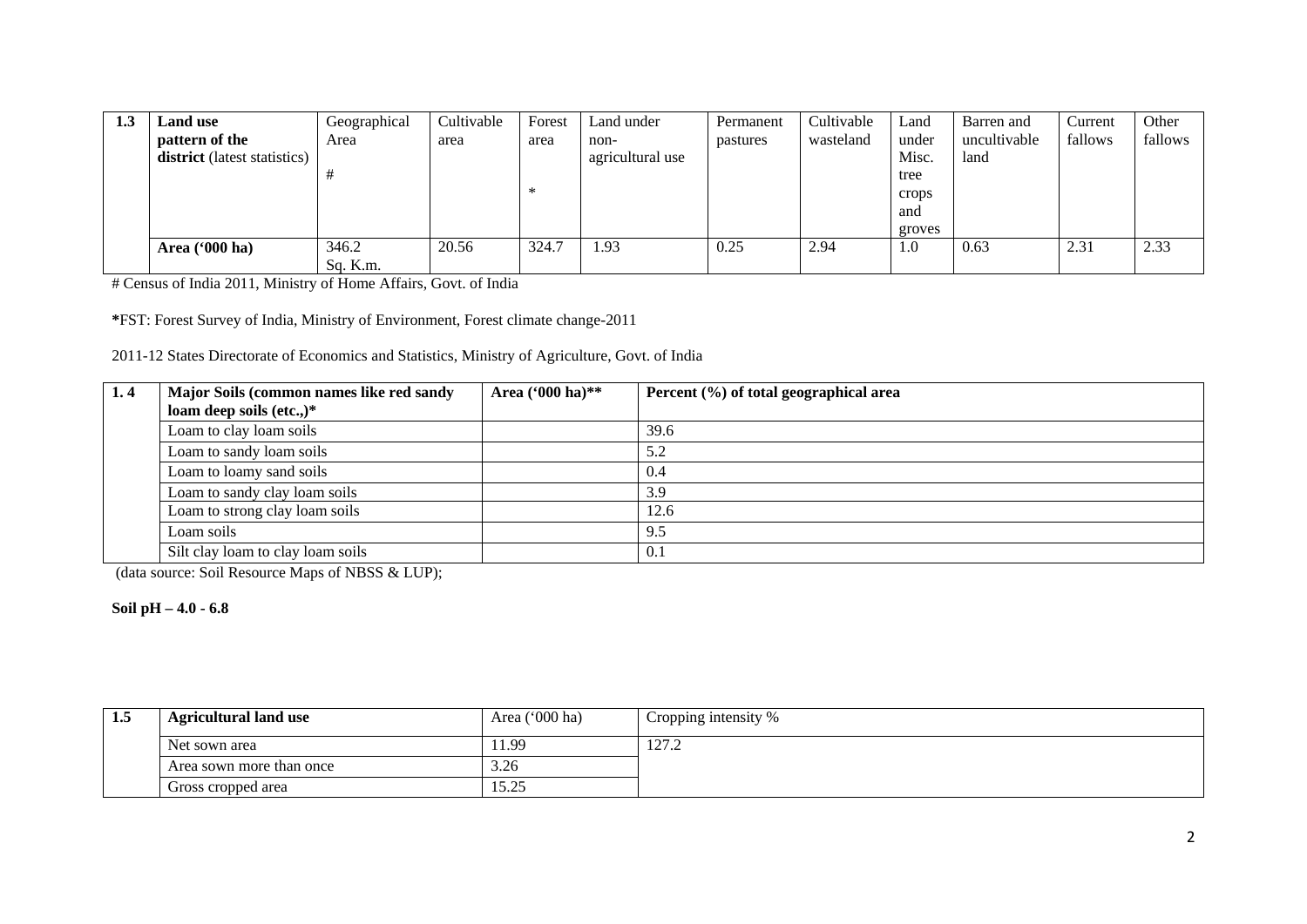| <b>Irrigation</b>                                                                                          | Area ('000 ha)                                                         |                          |                                                                                                   |  |  |
|------------------------------------------------------------------------------------------------------------|------------------------------------------------------------------------|--------------------------|---------------------------------------------------------------------------------------------------|--|--|
| Net irrigated area                                                                                         | 4.7                                                                    |                          |                                                                                                   |  |  |
| Gross irrigated area                                                                                       | 4.7                                                                    |                          |                                                                                                   |  |  |
| Rainfed area                                                                                               | 8.9                                                                    |                          |                                                                                                   |  |  |
| <b>Sources of Irrigation</b>                                                                               | Number                                                                 | Area ('000 ha)           | Percentage of total irrigated area                                                                |  |  |
| Canals                                                                                                     | 1550                                                                   | 2.054                    | 42.9                                                                                              |  |  |
| Tanks                                                                                                      |                                                                        |                          |                                                                                                   |  |  |
| Open wells                                                                                                 |                                                                        |                          |                                                                                                   |  |  |
| Bore wells                                                                                                 |                                                                        |                          |                                                                                                   |  |  |
| Lift irrigation schemes                                                                                    |                                                                        |                          |                                                                                                   |  |  |
| Micro-irrigation                                                                                           | 78                                                                     |                          |                                                                                                   |  |  |
| Other sources (please specify)                                                                             | 2864                                                                   | 2.72                     | 57.03                                                                                             |  |  |
| Ponds, river                                                                                               |                                                                        |                          |                                                                                                   |  |  |
| <b>Total Irrigated Area</b>                                                                                |                                                                        | 4.7                      |                                                                                                   |  |  |
| Pump sets                                                                                                  | 20                                                                     |                          |                                                                                                   |  |  |
| No. of Tractors                                                                                            | 10                                                                     |                          |                                                                                                   |  |  |
| Groundwater availability and use* (Data<br>source: State/Central Ground water<br><b>Department /Board)</b> | No. of blocks/<br>Tehsils                                              | $(\%)$ area              | Quality of water (specify the problem<br>such as high levels of arsenic, fluoride,<br>saline etc) |  |  |
| Over exploited                                                                                             | ÷                                                                      | $\overline{\phantom{a}}$ |                                                                                                   |  |  |
| Critical                                                                                                   |                                                                        |                          |                                                                                                   |  |  |
| Semi-critical                                                                                              |                                                                        |                          |                                                                                                   |  |  |
| Safe                                                                                                       | 5                                                                      | 100                      |                                                                                                   |  |  |
| Wastewater availability and use                                                                            |                                                                        |                          |                                                                                                   |  |  |
| Ground water quality                                                                                       | Good (50.70% i.e. 1717.57 Sq. Km)<br>Poor (49.30% i.e. 1669.82 Sq. Km) |                          |                                                                                                   |  |  |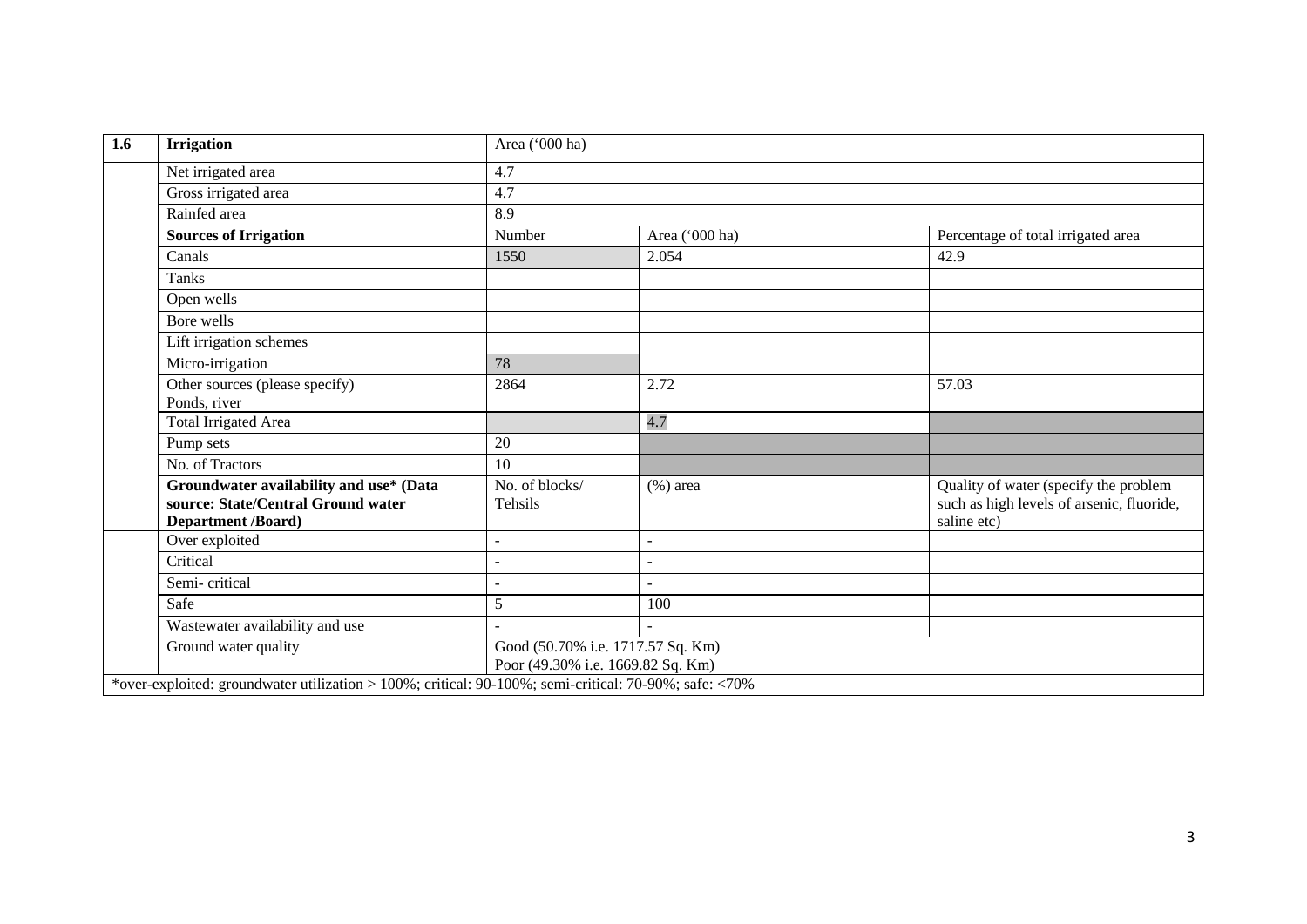#### **1.7 Area under major field crops & horticulture**

| $\overline{1.7}$ | <b>Major field crops</b>                                          |                  | Area ('000 ha) |              |                      |                  |                |                      |                    |  |  |  |
|------------------|-------------------------------------------------------------------|------------------|----------------|--------------|----------------------|------------------|----------------|----------------------|--------------------|--|--|--|
|                  | cultivated                                                        |                  | <b>Kharif</b>  |              |                      | Rabi             |                |                      |                    |  |  |  |
|                  |                                                                   | <b>Irrigated</b> | <b>Rainfed</b> | <b>Total</b> | <b>Irrigated</b>     | <b>Rainfed</b>   | <b>Total</b>   | <b>Summer</b>        | <b>Grand total</b> |  |  |  |
|                  | Paddy                                                             | 4.7              | 5.4            | 10.1         | $\blacksquare$       | $\blacksquare$   | $\blacksquare$ | $\sim$               | 10.1               |  |  |  |
|                  | Wheat                                                             | $\sim$           | $\sim$         | $\equiv$     | ÷.                   | 0.1              | 0.1            |                      | 0.1                |  |  |  |
|                  | Maize                                                             | $\mathbb{Z}^2$   | $\mathbb{Z}^2$ | $\mathbf{r}$ | ÷,                   | 2.5              | 0.2            | 2.2                  | $\overline{2.5}$   |  |  |  |
|                  | Millets                                                           | $\sim$           | 0.5            | 0.5          | $\overline{a}$       | $\blacksquare$   | $\blacksquare$ | $\overline{a}$       | 0.5                |  |  |  |
|                  | Pulses                                                            | $\sim$           | $\omega$       | 0.41         | $\sim$               | $\sim$           | $\blacksquare$ | $\blacksquare$       | 0.41               |  |  |  |
|                  | Oilseeds                                                          | $\sim$           | 0.5            | 0.5          | $\ddot{\phantom{1}}$ | 1.1              | 1.1            | $\ddot{\phantom{1}}$ | 1.7                |  |  |  |
|                  | Potato                                                            |                  |                |              |                      | 0.2              | 0.2            |                      | 0.2                |  |  |  |
|                  |                                                                   |                  |                |              |                      |                  |                |                      |                    |  |  |  |
|                  | Source: Statistical abstracts of Arunachal Pradesh (Year 2007-08) |                  |                |              |                      |                  |                |                      |                    |  |  |  |
|                  | Horticulture crops -                                              |                  |                |              |                      |                  |                |                      |                    |  |  |  |
|                  | <b>Fruits</b>                                                     |                  | <b>Total</b>   |              | <b>Irrigated</b>     |                  |                | Rainfed              |                    |  |  |  |
|                  | Orange                                                            | 0.27             |                |              |                      |                  |                | 0.271                |                    |  |  |  |
|                  | Pineapple                                                         | 0.14             |                |              |                      |                  |                | 0.148                |                    |  |  |  |
|                  | <b>Banana</b>                                                     | 0.12             |                |              |                      |                  |                | 0.126                |                    |  |  |  |
|                  | Guava                                                             | 0.004            |                |              |                      |                  |                | 0.004                |                    |  |  |  |
|                  | Litchi                                                            | 0.027            |                |              |                      |                  |                | 0.027                |                    |  |  |  |
|                  | Horticulture crops -                                              |                  | <b>Total</b>   |              |                      | <b>Irrigated</b> |                |                      | Rainfed            |  |  |  |
|                  | <b>Vegetables / spices</b>                                        |                  |                |              |                      |                  |                |                      |                    |  |  |  |
|                  | Tomato, chilli, brinjal,                                          | 0.212            |                |              | 0.212                |                  |                | <b>NA</b>            |                    |  |  |  |
|                  | okra, cabbage, pumpkin,                                           |                  |                |              |                      |                  |                |                      |                    |  |  |  |
|                  | sweet potato, colocasia                                           |                  |                |              |                      |                  |                |                      |                    |  |  |  |
|                  | Ginger                                                            | 0.031            |                |              |                      |                  |                | 0.031                |                    |  |  |  |
|                  | <b>Black</b> pepper                                               | 0.030            |                |              |                      |                  |                | 0.030                |                    |  |  |  |
|                  | Large cardamom                                                    | 0.060            |                |              |                      |                  |                | 0.060                |                    |  |  |  |
|                  | <b>Medicinal and Aromatic</b>                                     |                  | <b>Total</b>   |              |                      | <b>Irrigated</b> |                |                      | <b>Rainfed</b>     |  |  |  |
|                  | crops                                                             |                  |                |              |                      |                  |                |                      |                    |  |  |  |
|                  | <b>Plantation crops</b>                                           |                  | <b>Total</b>   |              |                      | <b>Irrigated</b> |                |                      | Rainfed            |  |  |  |
|                  | Arecanut                                                          |                  | Not available  |              |                      |                  |                |                      |                    |  |  |  |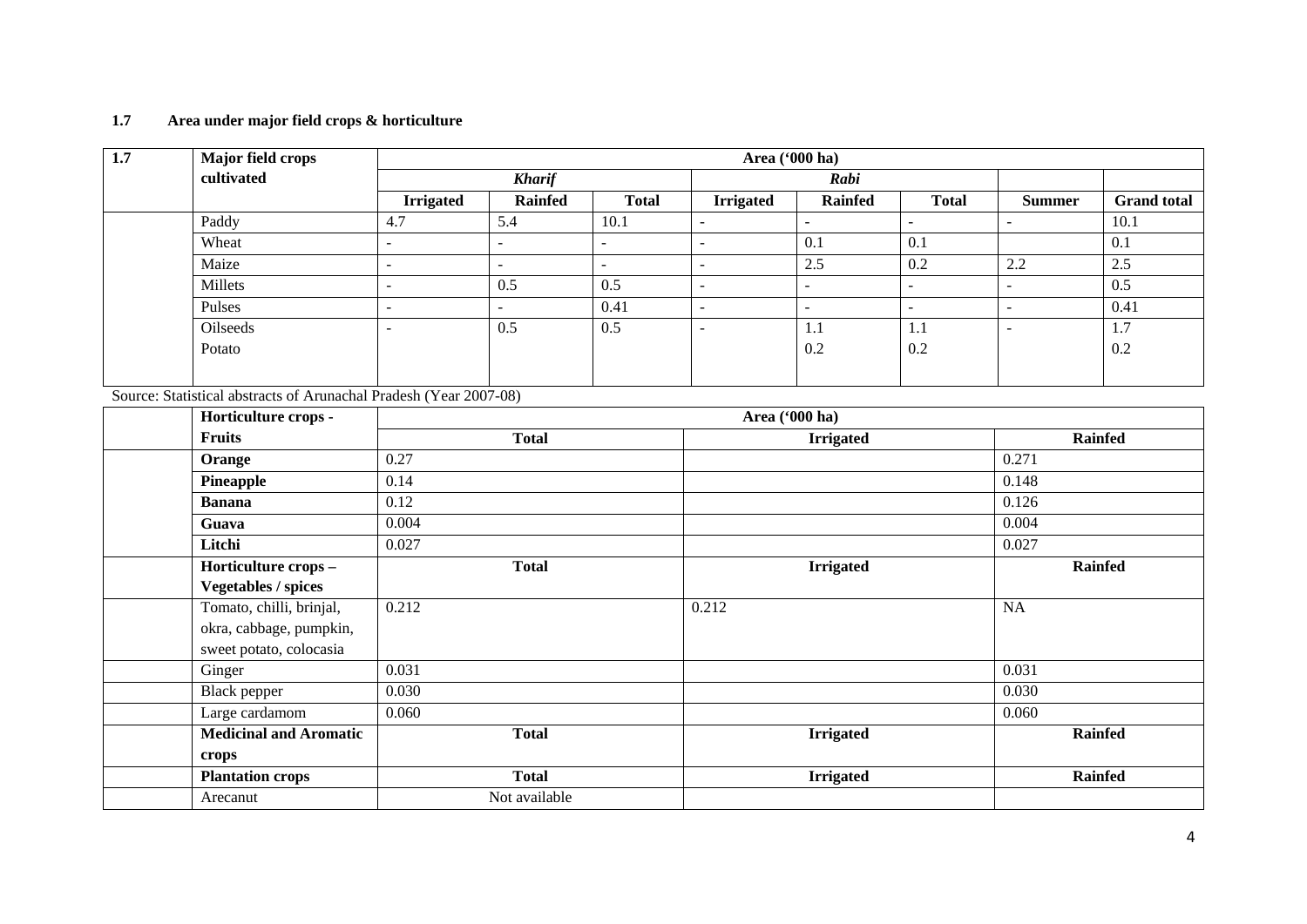| Coconut                      | $-do-$ |  |
|------------------------------|--------|--|
| Tea                          | $-do-$ |  |
| Jatropha                     | $-do-$ |  |
| <b>Fodder crops</b>          |        |  |
| Total fodder crop area       |        |  |
| <b>Grazing land, reserve</b> | 1.461  |  |
| areas etc                    |        |  |
| <b>Availability of</b>       |        |  |
| unconventional feeds/by      |        |  |
| products eg., breweries      |        |  |
| waste, food processing,      |        |  |
| fermented feeds bamboo       |        |  |
| shoots, fish etc             |        |  |
| Sericulture etc              |        |  |
| Other agro enterprises       |        |  |
| (mushroom cultivation        |        |  |
| etc specify)                 |        |  |

Source: 18<sup>th</sup> Quinquiennial Livestock Census, 2007, Deptt. of AH & Vety., Govt. of Arunachal Pradesh

| 1.8 | <b>Livestock</b>                | <b>Male</b> ('000) | Female ('000) | <b>Total ('000)</b> |
|-----|---------------------------------|--------------------|---------------|---------------------|
|     | Indigenous cattle               | 16.46              | 22.15         | 38.62               |
|     | Improved / Crossbred cattle     | 1.02               | 1.45          | 2.47                |
|     | Buffaloes (local low yielding)  | <b>Nil</b>         | Nil           | <b>Nil</b>          |
|     | <b>Improved Buffaloes</b>       | <b>Nil</b>         | Nil           | Nil                 |
|     | Goat                            | 10.80              | 15.73         | 26.54               |
|     | Sheep                           | <b>Nil</b>         | Nil           | Nil                 |
|     | Pig                             | 11.15              | 13.18         | 24.34               |
|     | Mithun                          | 11.28              | 14.58         | 25.87               |
|     | Yak                             | Nil                | Nil           | Nil                 |
|     | Others (Dog)                    | 3785               | 4015          | 7800                |
|     | Commercial dairy farms (Number) | 70                 |               |                     |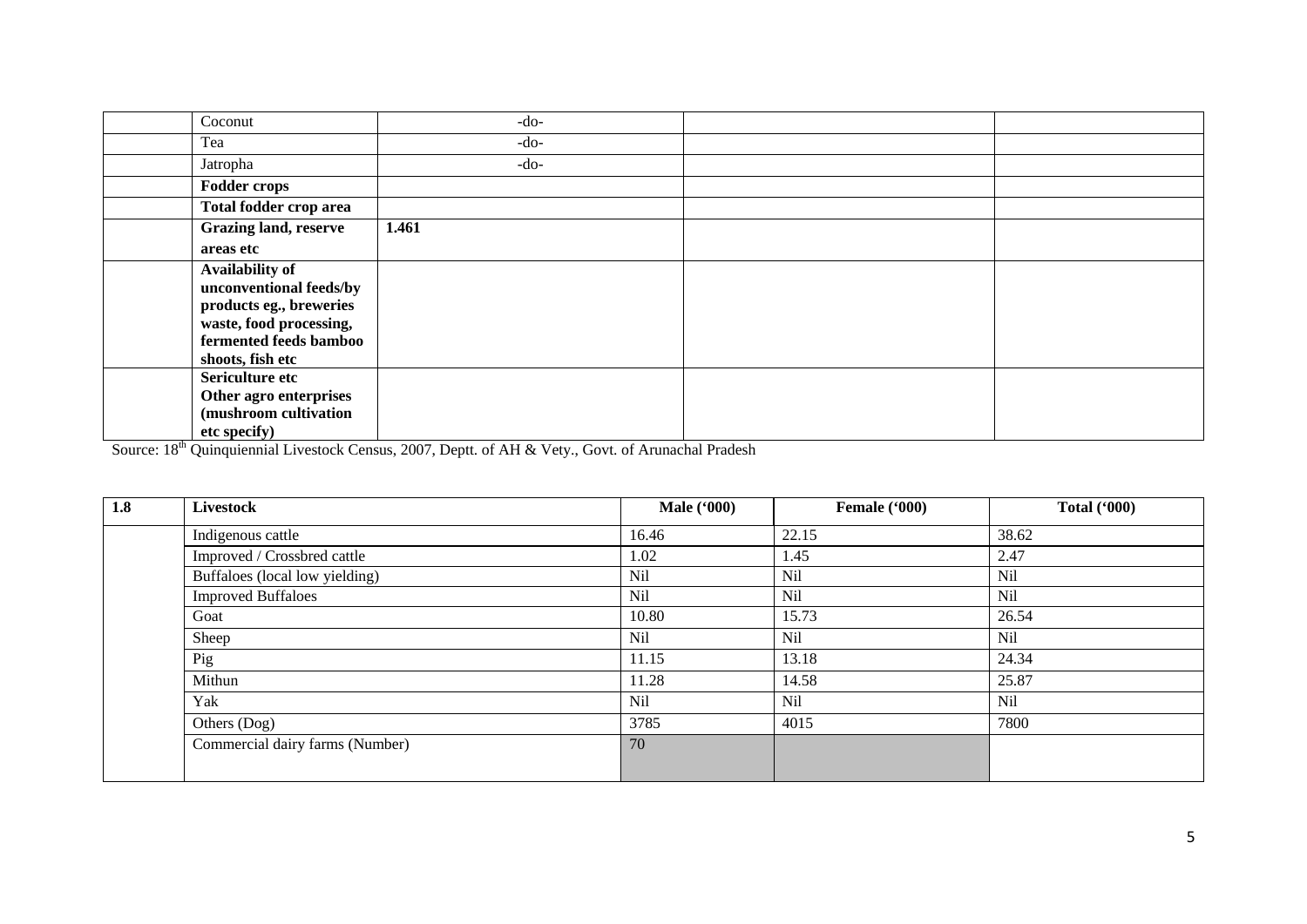| 1.9  | <b>Poultry</b> (Data source: Live stock Census 2007) |                        | No. of farms |                    | Total No. of birds ('000)                |                                                          |     |                                   |  |  |  |
|------|------------------------------------------------------|------------------------|--------------|--------------------|------------------------------------------|----------------------------------------------------------|-----|-----------------------------------|--|--|--|
|      | Commercial                                           |                        | 250          |                    |                                          |                                                          |     |                                   |  |  |  |
|      | Backyard                                             |                        |              |                    |                                          | 87.74                                                    |     |                                   |  |  |  |
| 1.10 | Fisheries (Data source: Chief Planning Officer)      |                        |              |                    |                                          |                                                          |     |                                   |  |  |  |
|      | A. Capture                                           |                        |              |                    |                                          |                                                          |     |                                   |  |  |  |
|      | i) Marine (Data Source: Fisheries Department)        | No. of fishermen       | <b>Boats</b> |                    |                                          | <b>Nets</b>                                              |     | <b>Storage</b><br>facilities (Ice |  |  |  |
|      |                                                      |                        | Mechanized   | Non-<br>mechanized | Mechanized<br>(Trawl nets,<br>Gill nets) | Non-mechanized<br>(Shore Seines, Stake<br>$&$ trap nets) |     | plants etc.)                      |  |  |  |
|      | ii) Inland (Data Source: Fisheries Department)       | No. Farmer owned ponds |              |                    | <b>No. of Reservoirs</b>                 | No. of village tanks                                     |     |                                   |  |  |  |
|      |                                                      |                        | 846          |                    |                                          |                                                          | 261 |                                   |  |  |  |
|      | <b>B.</b> Culture                                    |                        |              |                    |                                          |                                                          |     |                                   |  |  |  |
|      |                                                      |                        |              |                    | Water Spread Area (ha)                   | <b>Yield</b><br>(t/ha)                                   |     | Production ('000 tons)            |  |  |  |
|      | i) Brackish water                                    |                        |              |                    |                                          |                                                          |     |                                   |  |  |  |
|      | ii) Fresh water (Data Source: Fisheries Department)  |                        |              | 3835               |                                          | 0.15<br>575.25                                           |     |                                   |  |  |  |
|      | <b>Others</b>                                        |                        |              |                    |                                          |                                                          |     |                                   |  |  |  |

### **1.11 Production and Productivity of major crops**

| Name of | <b>Kharif</b>    |                         | Rabi             |                         | Summer                |                         | <b>Total</b>              |                          | Crop<br>residu |
|---------|------------------|-------------------------|------------------|-------------------------|-----------------------|-------------------------|---------------------------|--------------------------|----------------|
| crop    | Production ('000 | Productivity<br>(kg/ha) | Production ('000 | Productivity<br>(kg/ha) | Productio<br>n(000 t) | Productivity<br>(kg/ha) | Productio<br>$n$ ('000 t) | Productivit<br>y (kg/ha) | e as<br>fodder |
|         |                  |                         |                  |                         |                       |                         |                           |                          | (000)<br>tons. |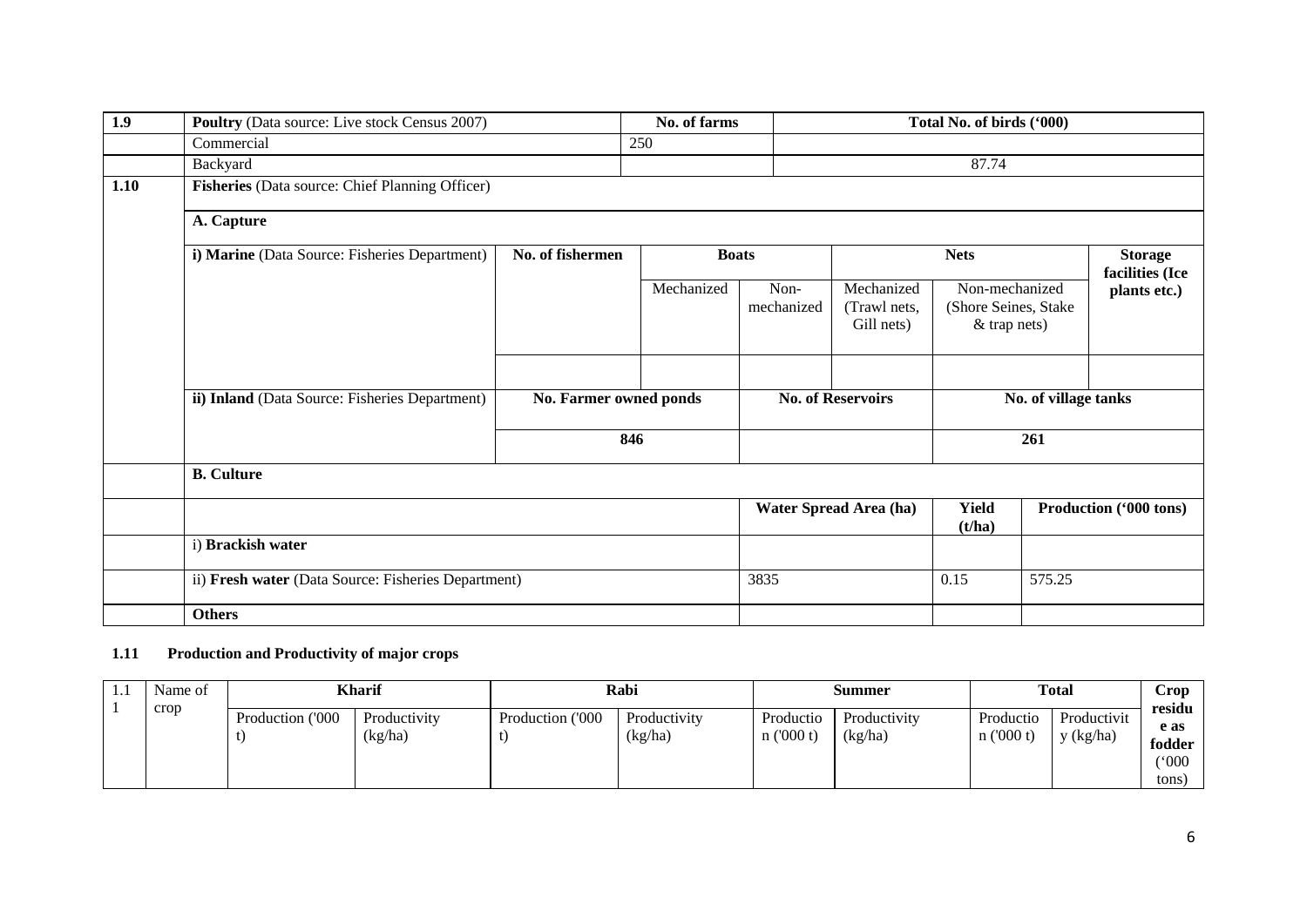|                |                          | Major Field crops (Crops to be identified based on total acreage)         |     |        |      |        |      |           |  |
|----------------|--------------------------|---------------------------------------------------------------------------|-----|--------|------|--------|------|-----------|--|
| Paddy          | 22.7                     | 2230.7                                                                    |     |        |      |        | 22.7 | 2230.75   |  |
| Maize          | $\overline{\phantom{a}}$ |                                                                           |     |        | 4.50 | 1800.0 | 4.5  | 1800.00   |  |
| Millets        | 0.9                      | 1300.7                                                                    |     |        |      |        | 0.9  | 1300.7    |  |
| Wheat          | $\overline{\phantom{a}}$ |                                                                           | 0.3 | 1800.0 |      |        | 0.3  | 1800.0    |  |
| Pulses         | 0.43                     | 1050.6                                                                    |     |        |      |        | 0.43 | 1050.6    |  |
|                |                          |                                                                           |     |        |      |        |      |           |  |
|                |                          | Major Horticultural crops (Crops to be identified based on total acreage) |     |        |      |        |      |           |  |
| Orange         | 0.315                    | 1162                                                                      |     |        |      |        | 0.31 | 1162      |  |
| Pineapple      | 0.640                    | 2720                                                                      |     |        |      |        | 0.64 | 2720      |  |
| Banana         | 0.369                    | 2930                                                                      |     |        |      |        | 0.36 | 2930      |  |
| Guava          | 0.030                    | 750                                                                       |     |        |      |        | 0.03 | 750       |  |
| Vegetable<br>S | 0.144                    | NA                                                                        |     |        |      |        | 0.14 | <b>NA</b> |  |
|                |                          |                                                                           |     |        |      |        |      |           |  |

Source: District Horticulture Officer, 2006-07

| 1.12 | Sowing window for 5 major<br>field crops<br>(start and end of normal)<br>sowing period) | Paddy        | <b>Maize</b>   | <b>Millets</b>    | <b>Sesame</b>     | <b>Mustard</b>     |
|------|-----------------------------------------------------------------------------------------|--------------|----------------|-------------------|-------------------|--------------------|
|      | Kharif-Rainfed                                                                          | June-October | May-September  | April – September | April – September |                    |
|      | Kharif-Irrigated                                                                        |              |                |                   |                   |                    |
|      | Rabi-Rainfed                                                                            |              | December-April |                   | October - January | October – February |
|      | Rabi-Irrigated                                                                          |              |                |                   |                   |                    |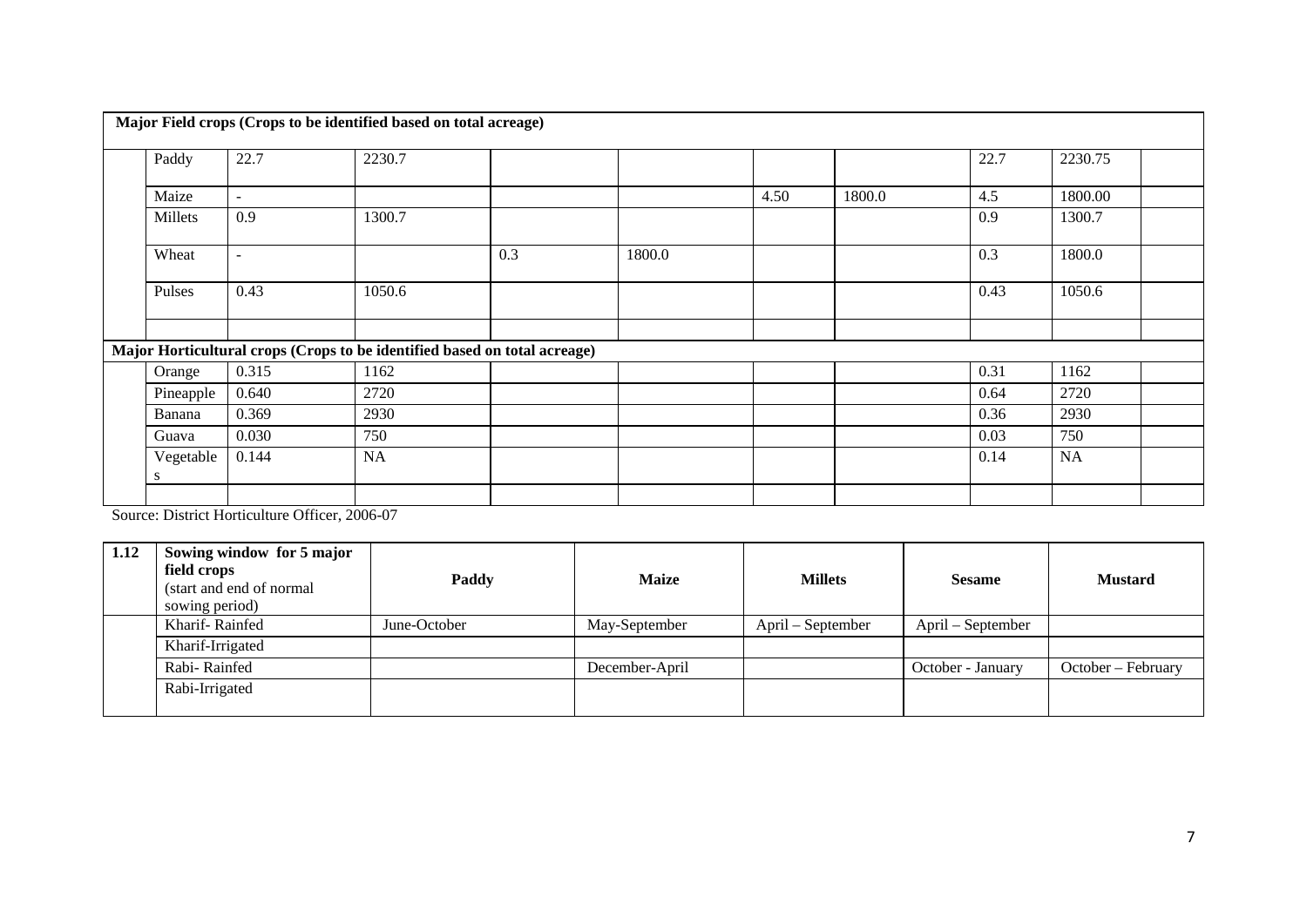| 1.13 | What is the major contingency the district is prone to? (Tick mark) | Regular*      | <b>Occasional</b> | <b>None</b> |
|------|---------------------------------------------------------------------|---------------|-------------------|-------------|
|      | Drought                                                             |               |                   |             |
|      | Flood                                                               |               |                   |             |
|      | Cyclone                                                             |               |                   |             |
|      | Hail storm                                                          |               |                   |             |
|      | Heat wave                                                           |               |                   |             |
|      | Cold wave                                                           |               |                   |             |
|      | Frost                                                               |               |                   |             |
|      | Sea water intrusion                                                 |               |                   |             |
|      | Snowfall                                                            |               |                   |             |
|      | Landslides                                                          | $\mathcal{N}$ |                   |             |
|      | Earthquake                                                          |               |                   |             |
|      | Pests and disease outbreak (specify)                                |               | $\sim$            |             |
|      | Others (like fog, cloud bursting etc.)                              |               |                   |             |

\*When contingency occurs in six out of 10 years

| 1.14 | <b>Include Digital maps of the district for</b>   Location map of district within State as Annexure I | Enclosed: Yes |
|------|-------------------------------------------------------------------------------------------------------|---------------|
|      | Mean annual rainfall as Annexure 2                                                                    | Enclosed: Yes |
|      | Soil map as Annexure 3                                                                                | Enclosed: No  |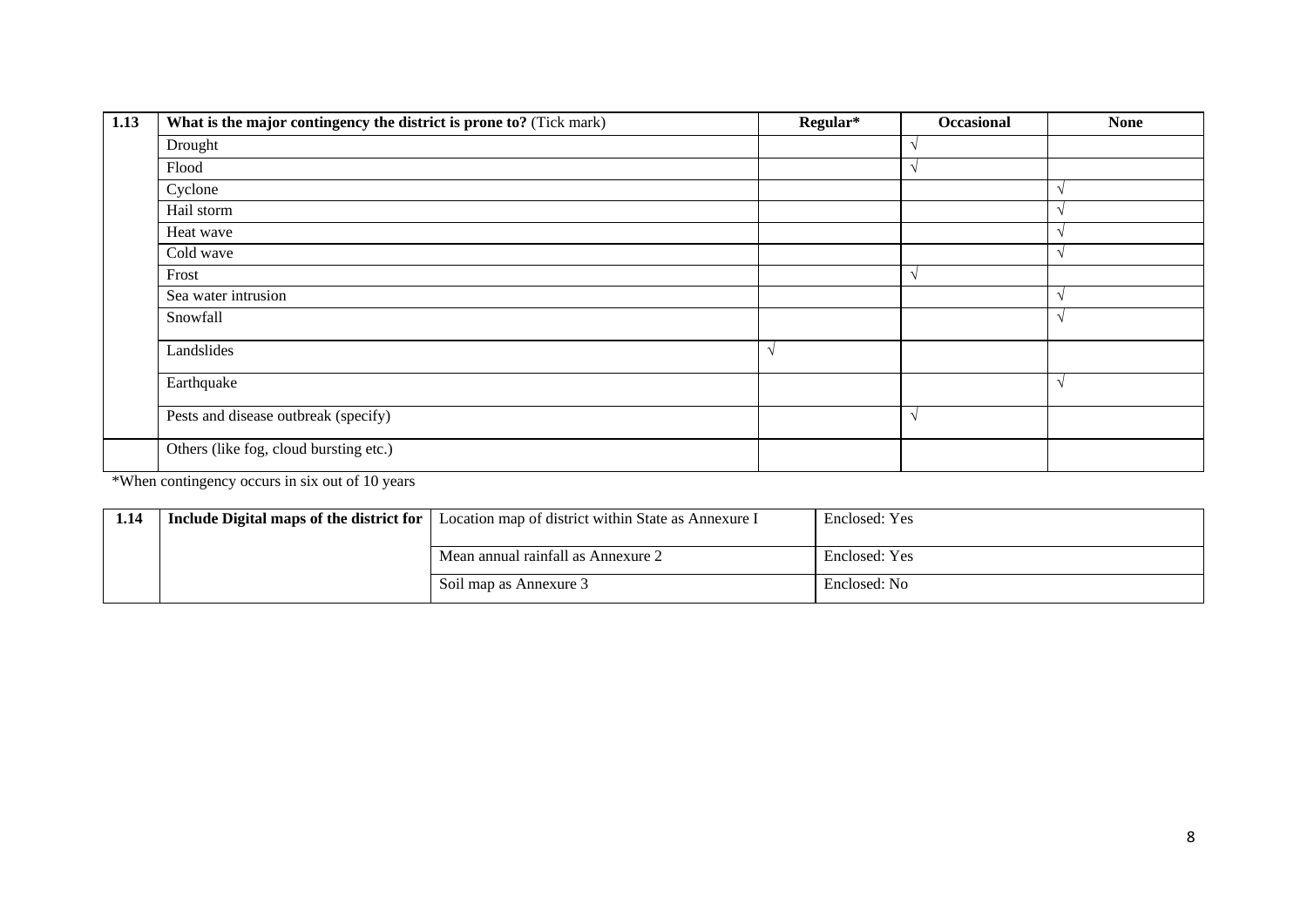#### **Annexure-I**

**Location map of** Papumpare

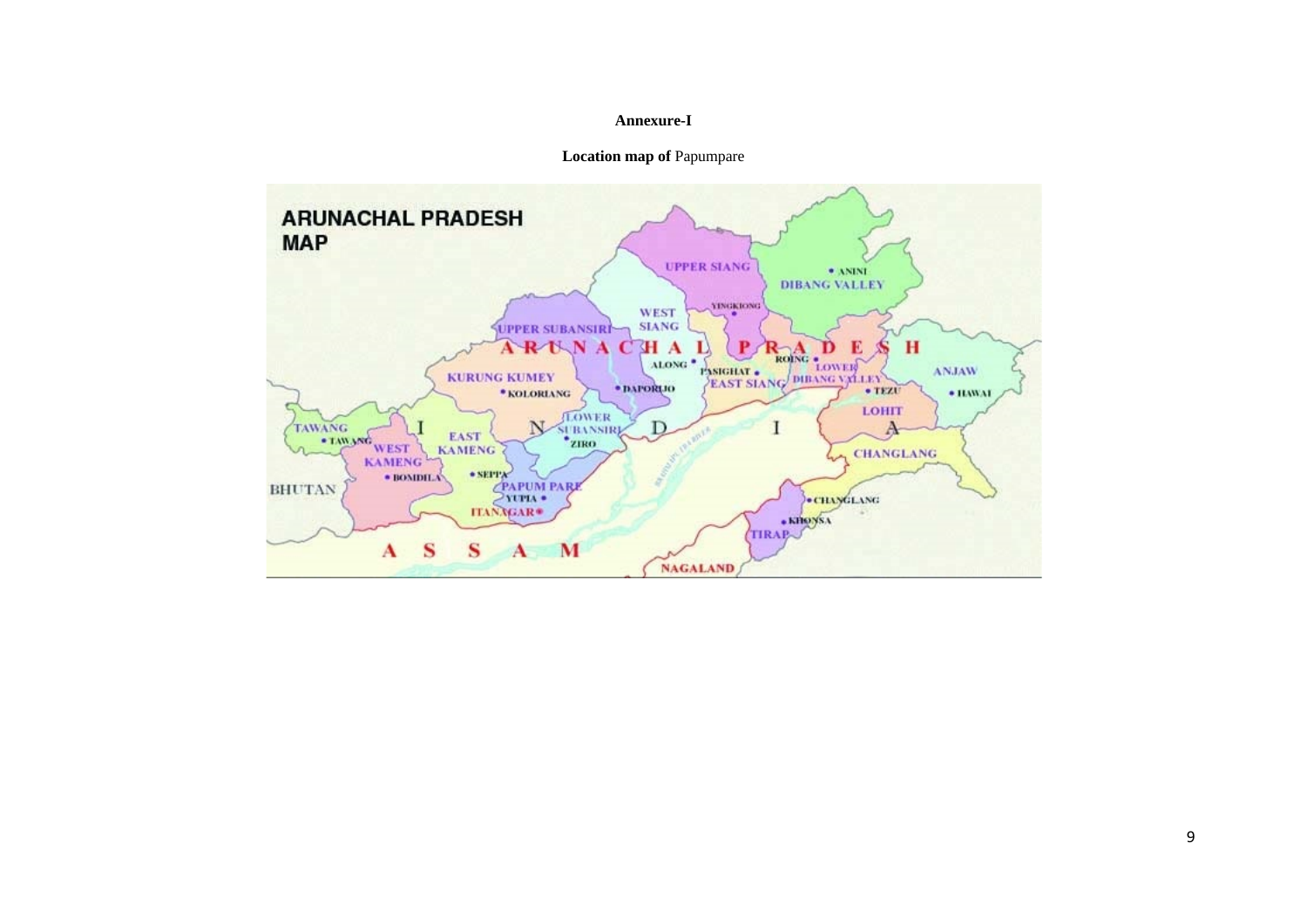

**Annexure-II**

**(Source: IMD district-wise monthly rainfall data from 2004-2010)**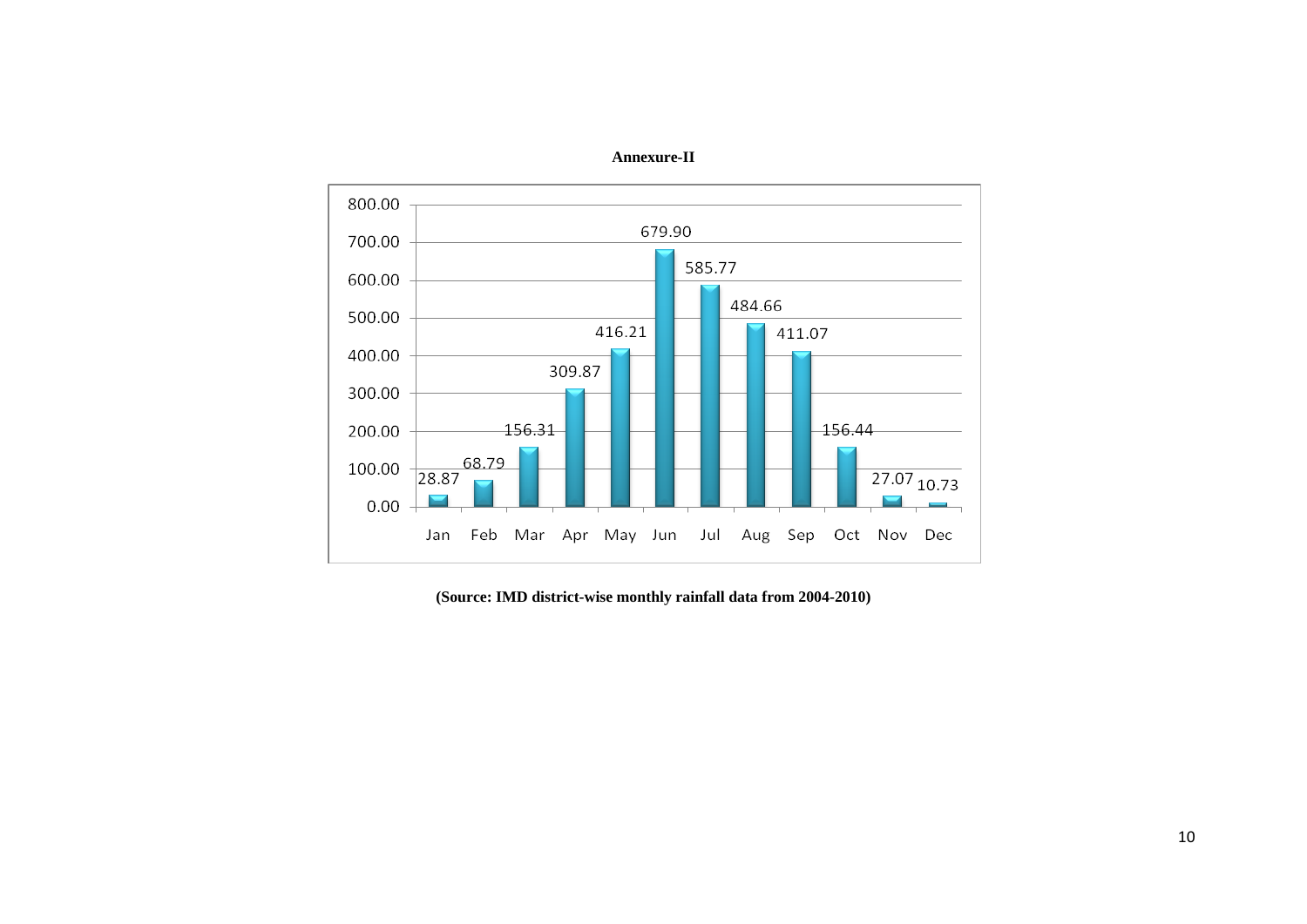#### **2.0 Strategies for weather related contingencies**

#### **2.1 Drought**

#### **2.1.1 Rainfed situation**

| <b>Condition</b>                                  |                                                                   |                                           |                                                                          | <b>Suggested Contingency measures</b>                                                                                                                                                             |                                     |
|---------------------------------------------------|-------------------------------------------------------------------|-------------------------------------------|--------------------------------------------------------------------------|---------------------------------------------------------------------------------------------------------------------------------------------------------------------------------------------------|-------------------------------------|
| <b>Early season</b><br>drought (delayed<br>onset) | <b>Major Farming</b><br>situation                                 | Normal Crop/<br><b>Cropping</b><br>system | Change in crop / cropping<br>system including variety                    | <b>Agronomic measures</b>                                                                                                                                                                         | <b>Remarks</b> on<br>Implementation |
| Delay by 2 weeks<br>June 3rd week                 | Medium rainfall,<br>Loam to Sandy<br>loam soils, lowland<br>area. | Paddy                                     | Prefer drought tolerant<br>varieties of Paddy crop-<br>Mahsuri           | Apply well decomposed organic<br>$\bullet$<br>matter for early seedling vigor<br>Make conservation furrow<br>$\bullet$<br>Inter-cultivation and thinning to<br>$\bullet$                          | $\overline{a}$                      |
|                                                   |                                                                   | Maize                                     | Growing of Drought resistant<br>variety for Rainfed lowland :<br>Prabhat | maintain plant population per unit<br>area of the crop<br>Water harvesting, summer<br>$\bullet$<br>ploughing, interculture, tillage                                                               |                                     |
|                                                   |                                                                   | Millet                                    | Local Variety : Hokum,<br>Pabyo.                                         | practices, weed control and adopt<br>close plant and row spacing                                                                                                                                  |                                     |
|                                                   | High rainfall, Loam<br>to clay loam soils,<br>Upland area.        | Paddy                                     | Prefer drought tolerant<br>varieties of Paddy crop i.e.<br>Heera & Rasi  | The field should be ploughed<br>$\bullet$<br>immediately after the harvest of<br>previous rice crop and left until the<br>first rain received.<br>Unbunded uplands converted to<br>bunded uplands |                                     |
|                                                   |                                                                   | Maize                                     | Growing of local sturdy maize<br>varieties : Pocho Top, Nyamo<br>Top     | Deep Summer ploughing and control of<br>weeds.                                                                                                                                                    |                                     |
|                                                   |                                                                   | Millet                                    | Growing of hardy & sturdy<br>local variety Hokum, Pabyo.                 | Deep summer ploughing , contour<br>sowing across the slope to minimize<br>surface run- off                                                                                                        |                                     |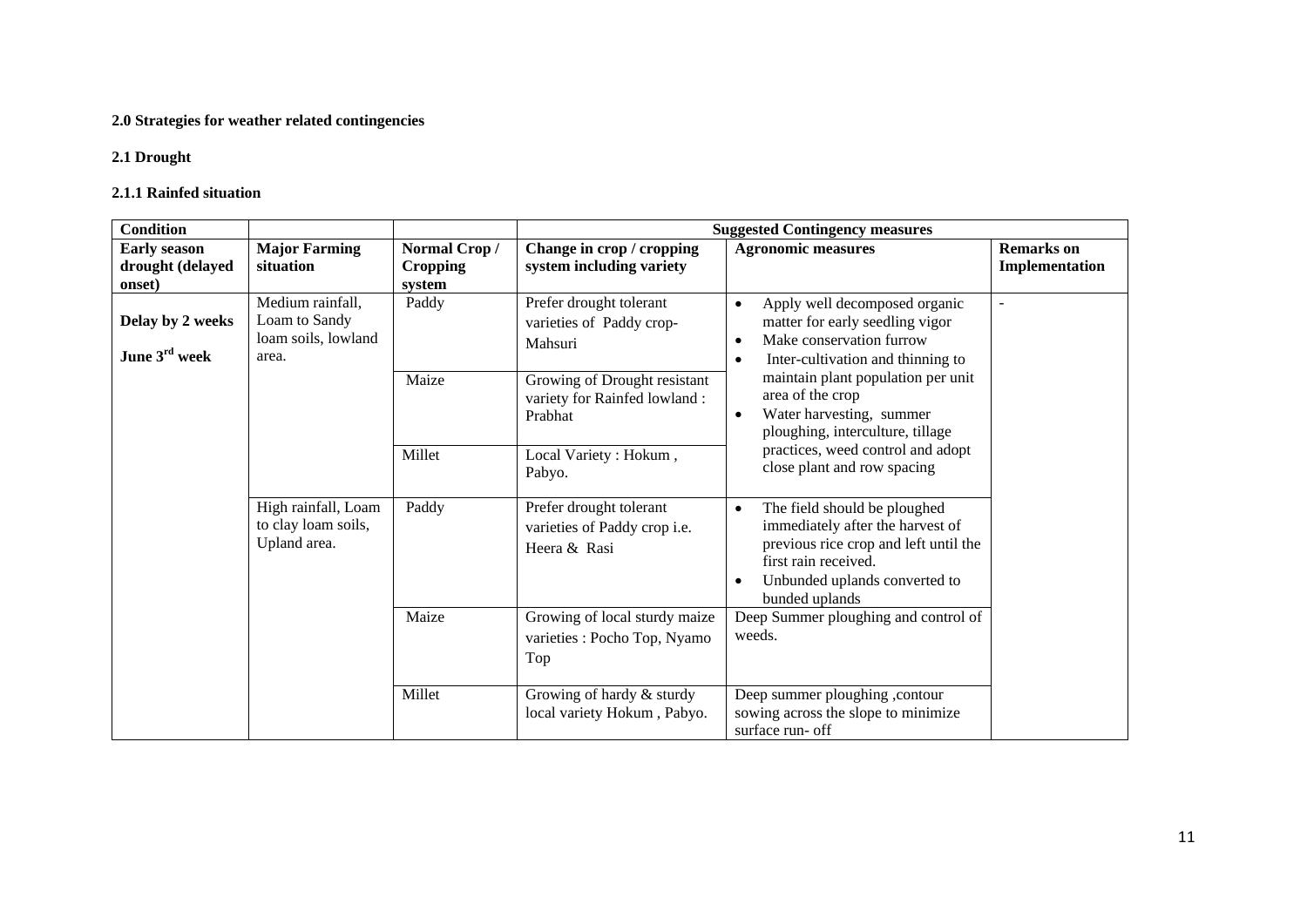| <b>Condition</b>                        |                                                               |                                |                                                                                               | <b>Suggested Contingency measures</b>                                                                                                                 |                                     |
|-----------------------------------------|---------------------------------------------------------------|--------------------------------|-----------------------------------------------------------------------------------------------|-------------------------------------------------------------------------------------------------------------------------------------------------------|-------------------------------------|
| <b>Early season</b><br>drought (delayed | <b>Major Farming</b><br>situation                             | <b>Normal</b><br>Crop/cropping | Change in crop/cropping system                                                                | <b>Agronomic measures</b>                                                                                                                             | <b>Remarks</b> on<br>Implementation |
| onset)                                  |                                                               | system                         |                                                                                               |                                                                                                                                                       |                                     |
| Delay by 4 weeks<br>July $1st$ week     | Medium rainfall,<br>Loam to sandy loam<br>soils, lowland area | Paddy                          | Growing of drought resistant<br>variety-Bha Lum 1, Bha Lum 2,<br>Heera and Rasi               | moisture conservation,<br>In-situ<br>summer ploughing, interculture,<br>weed control and Maintain more<br>plant population for direct seeded<br>rice. |                                     |
|                                         |                                                               | Maize                          | Cultivation of early maturing<br>varieties like-Ganga-11 and Local<br>Variety                 | $In - situ$ moisture conservation.<br>Follow ridge and furrow method<br>of planting to store excess water<br>during rainfall.                         |                                     |
|                                         |                                                               | Millet                         | Growing of Local variety Hokum,<br>Pabyo.                                                     | Contour ploughing and sowing<br>across the slope in jhum areas to<br>reduce runoff loses                                                              |                                     |
|                                         | High rainfall, Loam<br>to clay loam soils,<br>Upland area     | Paddy                          | Cultivation of locally available<br>drought resistant varieties. Such as<br>Shako, Khile Lemi | Maintain more plant population<br>for direct seeded rice.                                                                                             |                                     |
|                                         |                                                               |                                |                                                                                               | Hedge row planting of Flamengia<br>sp across the slope to minimize<br>the surface runoff.<br>Terrace rice cultivation practices<br>to be followed     |                                     |
|                                         |                                                               | Maize                          | Cultivation of early maturing<br>varieties like-NLD and Prabat                                | Seed treatment and proper plant<br>protection measures should be<br>taken to avoid germination<br>failure.                                            |                                     |
|                                         |                                                               | Colocasia                      | Colocassia intercropping with<br>maize                                                        | Deep summer ploughing, soil<br>hoeing and Weed control                                                                                                |                                     |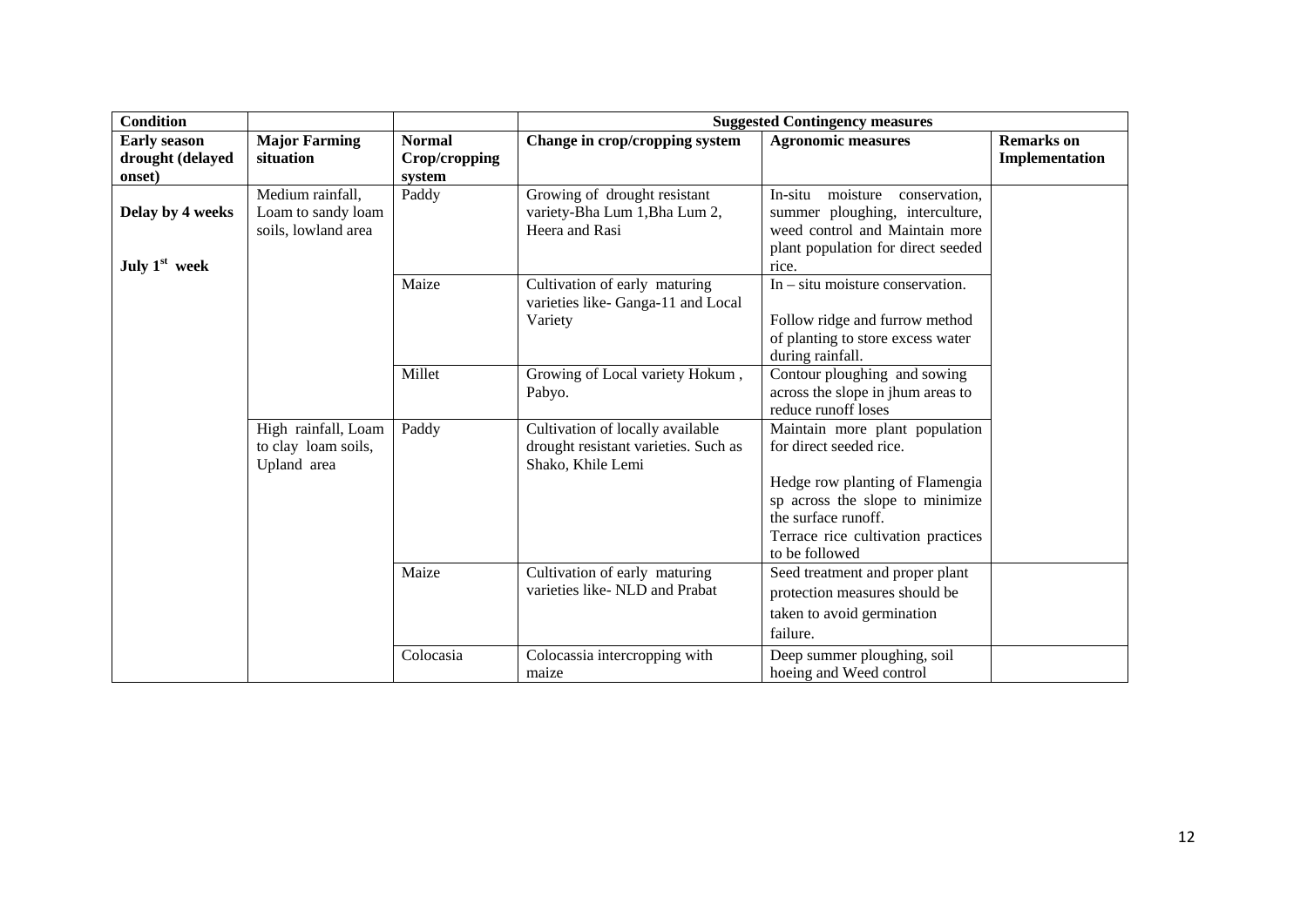| <b>Condition</b>          |                                                           |               |                                                                        | <b>Suggested Contingency measures</b>                                                                                             |                                 |
|---------------------------|-----------------------------------------------------------|---------------|------------------------------------------------------------------------|-----------------------------------------------------------------------------------------------------------------------------------|---------------------------------|
| <b>Early season</b>       | <b>Major Farming</b>                                      | <b>Normal</b> | Change in crop/cropping                                                | <b>Agronomic measures</b>                                                                                                         | <b>Remarks</b> on               |
| drought (delayed          | situation                                                 | Crop/cropping | system                                                                 |                                                                                                                                   | Implementation                  |
| onset)                    |                                                           | system        |                                                                        |                                                                                                                                   |                                 |
|                           | Medium rainfall,                                          | Rice          | Cultivation of ecommended<br>rainfed lowland varities -IR-64,          | In rainfed situation apply full P,                                                                                                | Seeds distributed               |
| Delay by 6 weeks          | Loam to sandy loam                                        |               | Mahsuri                                                                | K and reduce nitrogen                                                                                                             | through State<br>Department and |
| July 3 <sup>rd</sup> week | soils, Lowland area                                       |               |                                                                        | application by 40% of the<br>recommended dose as basal<br>along with well decomposed                                              | <b>KVK</b>                      |
|                           |                                                           |               |                                                                        | organic manure for early<br>seedling vigour.                                                                                      |                                 |
|                           |                                                           |               |                                                                        | Summer ploughing and weed<br>control.                                                                                             |                                 |
|                           |                                                           | Maize         | Maize based cropping system:<br>Rice-maize, Maize-potato-<br>sugarcane | Intercropping of maize with<br>Soybean, Greengram and<br>cowpea                                                                   | $-do-$                          |
|                           |                                                           | Sesame        | Arhar, Green gram, Cow pea<br>should be grown                          | Complete hoeing and weeding.<br>Provide dust mulch.                                                                               |                                 |
|                           | High rainfall, Loam<br>to clay loam soils,<br>Upland area | Rice          | Cultivation of drought resistant<br>varities : Rasi & Heera            | Terrace rice cultivation to be<br>followed in upland to collect<br>rainwater for rice cultivation.<br>Contour cultivation in Jhum |                                 |
|                           |                                                           |               |                                                                        | areas.<br>Hedgerow planting with<br>Flamengia sp, crotalaria sp.                                                                  |                                 |
|                           |                                                           | Maize         | Pigeonpea, green gram, cow pea<br>should be grown                      | Follow strip cropping in<br>rolling topography for moisture<br>conservation                                                       |                                 |
|                           |                                                           | Sesame        | Rice-sesame-Soybean                                                    | Deep ploughing, Line sowing,<br>proper manuring for quick<br>growth of the crop                                                   |                                 |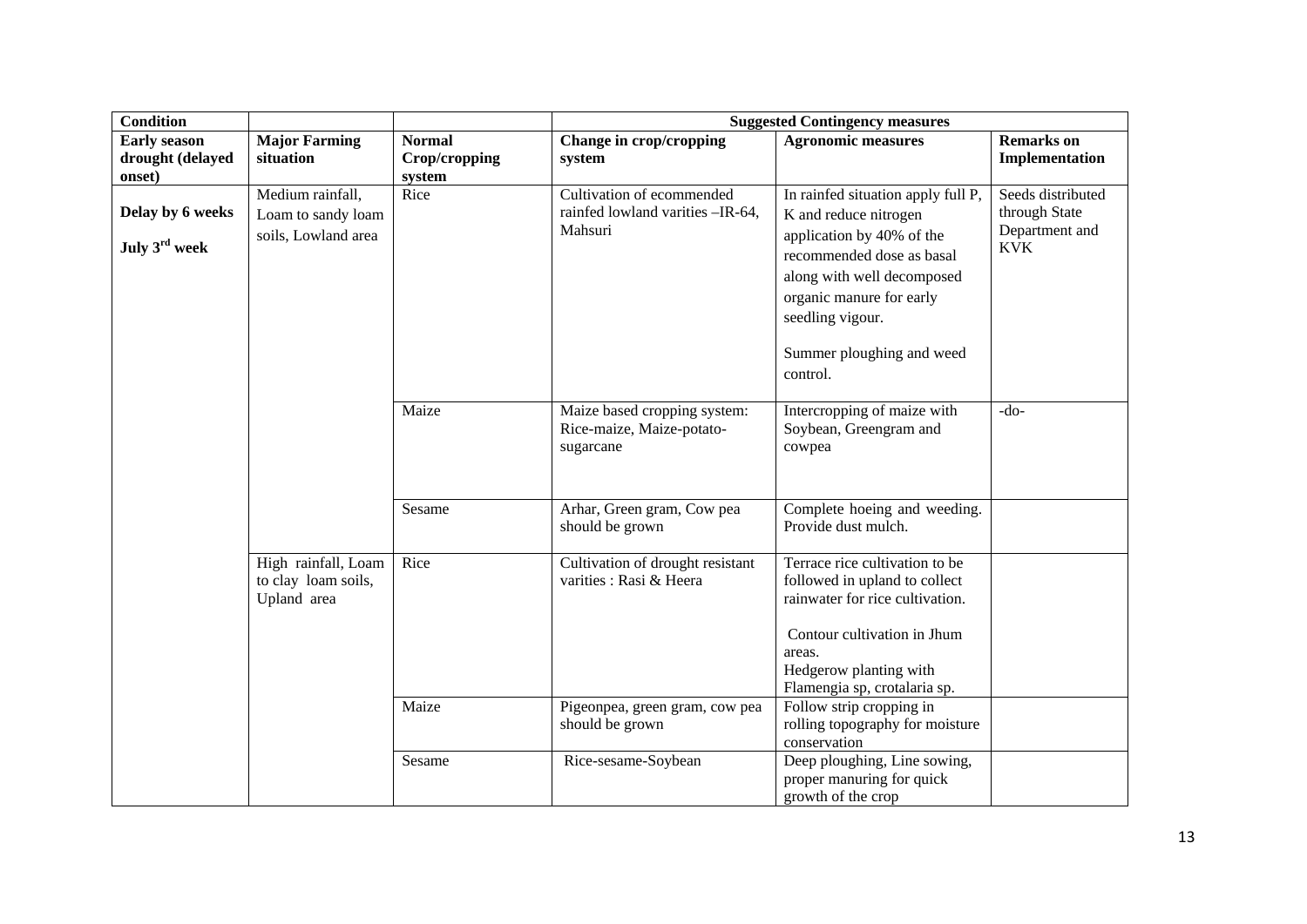| <b>Condition</b>                                  |                                                                  |                                       | <b>Suggested Contingency measures</b>                                                                                                                                                                                            |                                                                                                                                                                                                                                       |                                     |  |
|---------------------------------------------------|------------------------------------------------------------------|---------------------------------------|----------------------------------------------------------------------------------------------------------------------------------------------------------------------------------------------------------------------------------|---------------------------------------------------------------------------------------------------------------------------------------------------------------------------------------------------------------------------------------|-------------------------------------|--|
| <b>Early season</b><br>drought (delayed<br>onset) | <b>Major Farming</b><br>situation                                | <b>Normal Crop/cropping</b><br>system | Change in crop/cropping<br>system                                                                                                                                                                                                | <b>Agronomic measures</b>                                                                                                                                                                                                             | <b>Remarks</b> on<br>Implementation |  |
| Delay by 8 weeks<br>August 1 <sup>st</sup> Week   | Medium rainfall,<br>Loam to sandy<br>loam soils, lowland<br>area | Rice                                  | Growing of Medium<br>$\bullet$<br>duration rice variety:<br>mahsuri and Konark<br>Growing of drought<br>$\bullet$<br>resistant leguminous<br>like green gram, black<br>gram, cow pea in the<br>event of late onset of<br>monsoon | Transplant seedlings up<br>to 45 days old<br>Apply life saving<br>$\bullet$<br>irrigation at seedling.<br>Tillering and Panicle<br>Initiation stage<br>Intercropping of rice with<br>$\bullet$<br>leguminous crops like<br>green gram | $\overline{a}$                      |  |
|                                                   |                                                                  | Maize                                 | Intercropping of maize with<br>Soybean in 1:2 to manage<br>water Shortage                                                                                                                                                        | Follow ridge and furrow<br>$\bullet$<br>method of planting for<br>maize crops.                                                                                                                                                        |                                     |  |
|                                                   |                                                                  | Millet                                | Growing of leguminous<br>crop like Arhar, Green<br>gram, Soybean                                                                                                                                                                 | Intercropping with pulse<br>$\bullet$<br>crop like green gram,<br>black gram<br>Bio Mulching with crops<br>residue and straw                                                                                                          |                                     |  |
|                                                   | High rainfall,<br>Loam to clay<br>loam soils, Upland<br>area     | Paddy                                 | Growing of drought<br>resistant leguminous plants<br>like green gram, black<br>gram, cow pea                                                                                                                                     | Close the drainage hole<br>$\bullet$<br>and check the seepage<br>loss in direct sown rice<br>regularly<br>Follow plant protection<br>measures against stem<br>borer and blast in nursery                                              |                                     |  |
|                                                   |                                                                  | Maize                                 | Growing of local hardy &<br>sturdy maize variety.                                                                                                                                                                                | Follow strip cropping in<br>$\bullet$<br>rolling topography for<br>moisture conservation                                                                                                                                              |                                     |  |
|                                                   |                                                                  | Millet                                | Growing of leguminous<br>crop like pigeonpea, green<br>gram, Soybean                                                                                                                                                             | Summer ploughing and weed<br>control.                                                                                                                                                                                                 |                                     |  |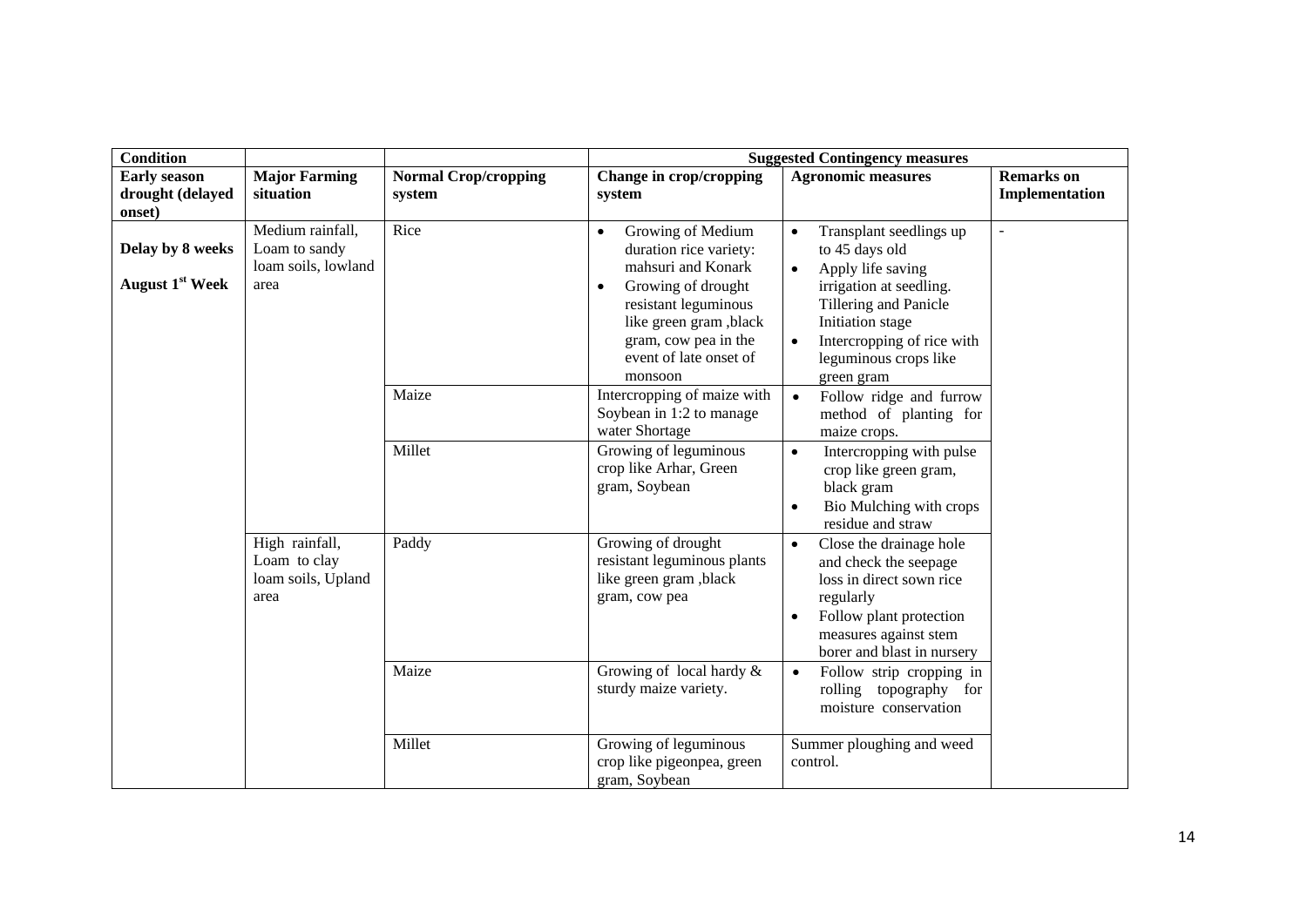| <b>Condition</b>                                                                                                                |                                                                  |                                       |                                                                                                                                                                                                                                             | <b>Suggested Contingency measures</b>                                                                                                                                                                                               |                                                                                                           |
|---------------------------------------------------------------------------------------------------------------------------------|------------------------------------------------------------------|---------------------------------------|---------------------------------------------------------------------------------------------------------------------------------------------------------------------------------------------------------------------------------------------|-------------------------------------------------------------------------------------------------------------------------------------------------------------------------------------------------------------------------------------|-----------------------------------------------------------------------------------------------------------|
| Early season<br>drought (Normal<br>onset)                                                                                       | <b>Major Farming</b><br>situation                                | <b>Normal Crop/cropping</b><br>system | Crop management                                                                                                                                                                                                                             | Soil nutrient & moisture<br>conservation measures                                                                                                                                                                                   | <b>Remarks</b> on<br>Implementation                                                                       |
| <b>Normal onset</b><br>followed by 15-20<br>days dry spell after<br>sowing leading to<br>poor<br>germination/crop<br>stand etc. | Medium rainfall,<br>Loam to sandy<br>loam soils, lowland<br>area | Rice                                  | Resow the crop if the<br>$\bullet$<br>mortality is more than 50%<br>Gap Filling of crop if<br>$\bullet$<br>mortality is less than 50 %<br>Fine nursery bed preparation<br>$\bullet$<br>for quick germination and<br>Healthy seedling growth | Application of FYM<br>$\bullet$<br>& Compost<br>Strengthen the field<br>$\bullet$<br>bunds & close the<br>holes<br>Provide life saving<br>$\bullet$<br>irrigation.<br>Inter-cultivation (Soil<br>$\bullet$<br>mulching).            | Supply of seed<br>drills and<br>intercultural<br>implements<br>through State<br>Agriculture<br>department |
|                                                                                                                                 |                                                                  | Maize                                 | Seed treatment and proper plant<br>protection measures should be<br>taken to avoid germination failure.                                                                                                                                     | Complete hoeing weeding<br>and earthling up at 20<br>DAS for moisture<br>conservation                                                                                                                                               |                                                                                                           |
|                                                                                                                                 |                                                                  | Millet                                | Selection of suitable early<br>maturing varieties                                                                                                                                                                                           | Bio mulching with crop<br>residues for moisture<br>conservation                                                                                                                                                                     |                                                                                                           |
|                                                                                                                                 |                                                                  | Colocasia                             | One or two Ploughing followed by<br>blade harrowing helps in weed free<br>field and facilitates entry of the<br>rain                                                                                                                        | Organic mulching with<br>previous crop residues                                                                                                                                                                                     |                                                                                                           |
|                                                                                                                                 |                                                                  | Sesame                                | $-do-$                                                                                                                                                                                                                                      | Mulching with paddy<br>straw                                                                                                                                                                                                        |                                                                                                           |
|                                                                                                                                 | High rainfall,<br>Loam to clay<br>loam soils, Upland<br>area     | Rice                                  | • Resow the crop if the mortality<br>is more than 50%<br>• In rainfed situation apply full<br>P, K and reduce Nitrogen<br>application by 40% of the<br>recommended dose as basal<br>along with well decomposed<br>organic manure for early  | Weed out the field.<br>$\bullet$<br>Strengthen the field<br>$\bullet$<br>bunds & close the<br>holes<br>Provide life saving<br>irrigation.<br>Inter-cultivation (Soil<br>$\bullet$<br>mulching).<br>Organic matter, FYM<br>$\bullet$ |                                                                                                           |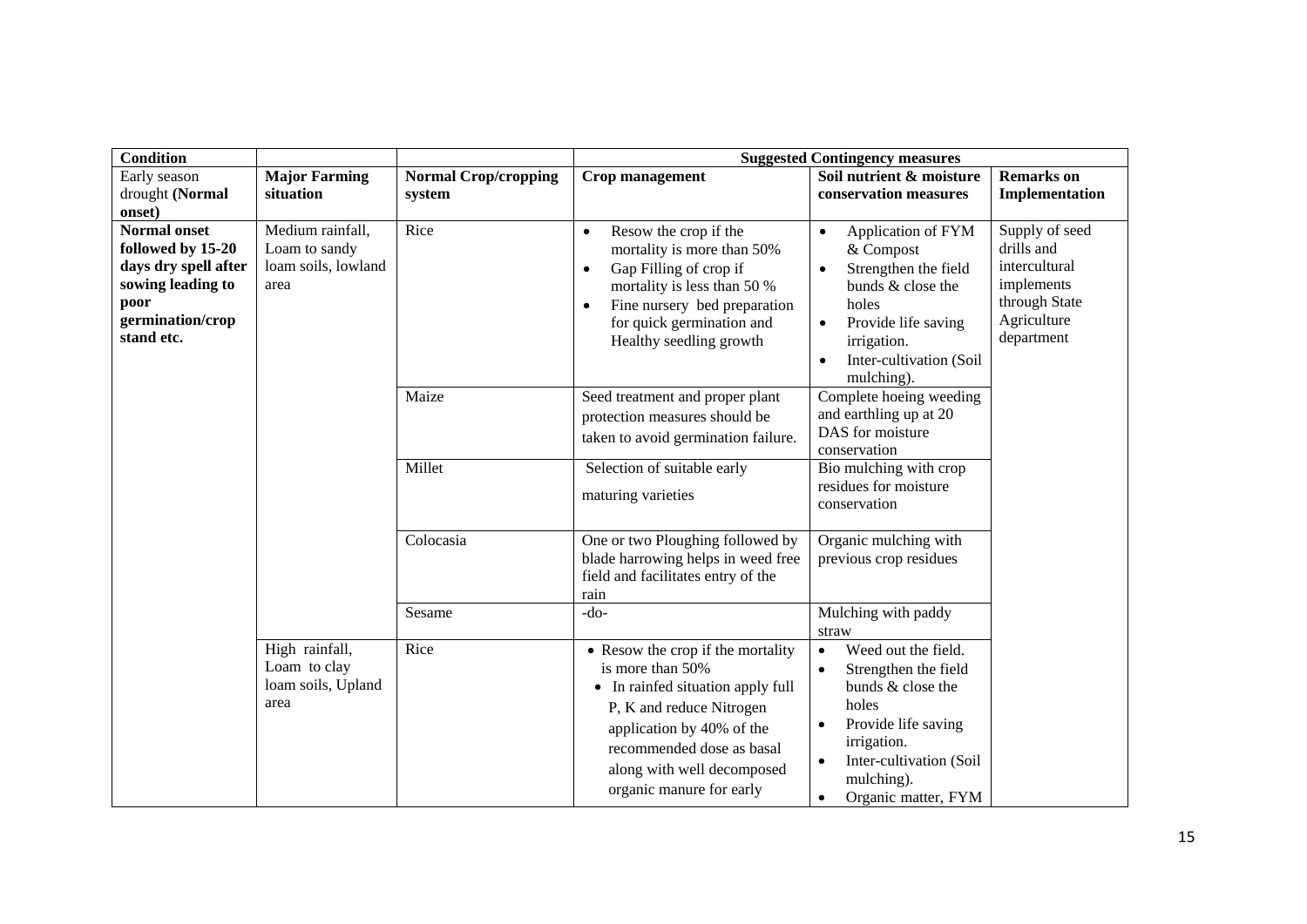|           | seedling vigour                                                                                                      | application                                                                                                                                                                                                                                          |
|-----------|----------------------------------------------------------------------------------------------------------------------|------------------------------------------------------------------------------------------------------------------------------------------------------------------------------------------------------------------------------------------------------|
| Maize     | Intercropping with pulse crops like<br>green gram, black gram etc                                                    | Wherever<br>$\bullet$<br>economically viable,<br>mulching should be<br>practiced in between<br>crop rows using<br>locally available<br>mulch material<br>Follow strip cropping<br>$\bullet$<br>in rolling topography<br>for moisture<br>conservation |
| Millet    | -do-                                                                                                                 | Strengthen the field<br>$\bullet$<br>and contour bunds for<br>in-situ<br>moisture<br>conservation.<br>Organic matter, FYM<br>$\bullet$<br>application.                                                                                               |
| Colocasia | One or two ploughing followed by<br>blade harrowing helps in weed free<br>field and facilitates entry of the<br>rain | Stubbles mulching<br>a.<br>Organic matter, FYM<br>b.<br>application                                                                                                                                                                                  |
| Sesame    | Resow the crop if the mortality is<br>more than 50%                                                                  | Mulching with paddy<br>straw                                                                                                                                                                                                                         |

| Condition                       |                                   |                                       |                         | <b>Suggested Contingency measures</b>             |                                     |
|---------------------------------|-----------------------------------|---------------------------------------|-------------------------|---------------------------------------------------|-------------------------------------|
| Mid season<br>drought (long dry | <b>Major Farming</b><br>situation | <b>Normal Crop/cropping</b><br>system | Crop management         | Soil nutrient & moisture<br>conservation measures | <b>Remarks</b> on<br>Implementation |
| spell, consecutive              |                                   |                                       |                         |                                                   |                                     |
| 2 weeks rainless                |                                   |                                       |                         |                                                   |                                     |
| $(>2.5$ mm) period)             |                                   |                                       |                         |                                                   |                                     |
|                                 | Medium rainfall,                  | Paddy                                 | Alternate arrangement   | Regular weeding                                   |                                     |
| At vegetative                   | Loam to sandy                     |                                       | of irrigation like      | Strengthen the field bunds                        |                                     |
| stage                           | loam soils, lowland               |                                       | construction of well at | & close the holes                                 |                                     |
|                                 | area                              |                                       | the farming site        | Provide life saving                               |                                     |
|                                 |                                   |                                       | Top dressing of         | irrigation.                                       |                                     |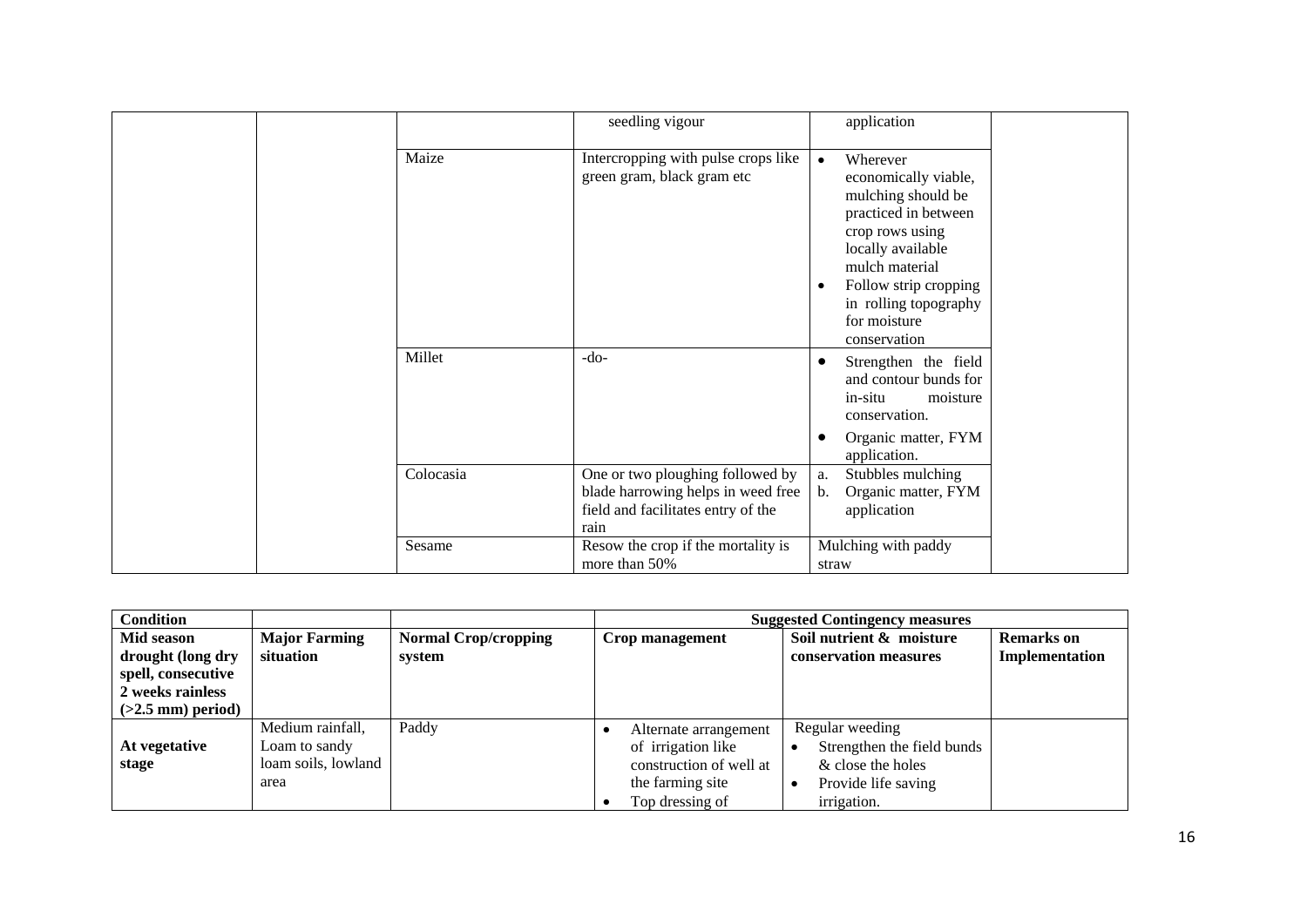|                                                              | Maize     | Fertlizers 2% Urea or<br>2% DAP or 1% $KNO3$<br>Follow ridge and furrow $\bullet$<br>$\bullet$<br>method of planting<br>Top dressing of<br>$\bullet$<br>Fertlizers 2% Urea or<br>2% DAP or 1% $KNO3$ | Organic mulching with<br>previous crop residues<br>Regular weeding<br>Removal of unhealthy and<br>$\bullet$<br>diseased plant<br>Follow strip cropping in<br>$\bullet$<br>rolling topography for<br>moisture conservation                    |
|--------------------------------------------------------------|-----------|------------------------------------------------------------------------------------------------------------------------------------------------------------------------------------------------------|----------------------------------------------------------------------------------------------------------------------------------------------------------------------------------------------------------------------------------------------|
|                                                              | Millet    | $-do-$                                                                                                                                                                                               | Inter cropping with pulse<br>$\bullet$<br>crop<br>Follow strip cropping in<br>$\bullet$<br>rolling topography for<br>moisture conservation                                                                                                   |
|                                                              | Colocasia | $-do-$                                                                                                                                                                                               | Provide life saving<br>$\bullet$<br>irrigation.<br>Inter-cultivation (Soil<br>$\bullet$<br>mulching).                                                                                                                                        |
|                                                              | Sesame    | $-do-$                                                                                                                                                                                               | Conservation furrow.<br>$\bullet$<br>Organic mulching with<br>$\bullet$<br>previous crop residues                                                                                                                                            |
| High rainfall,<br>Loam to clay<br>loam soils, Upland<br>area | Paddy     | Alternate arrangement<br>$\bullet$<br>of irrigation like<br>construction of well at<br>the farming site<br>Top dressing with<br>$\bullet$<br>fertilizers like 2%<br>Urea or 2% DAP or<br>1% $KNO3$   | Weeding, removal of<br>$\bullet$<br>unhealthy and diseased<br>plant<br>$\bullet$<br>Strengthen the field bunds<br>& close the holes<br>Provide life saving<br>$\bullet$<br>irrigation.<br>Inter-cultivation (Soil<br>$\bullet$<br>mulching). |
|                                                              | Maize     | Intercropping with black<br>gram.                                                                                                                                                                    | Regular weeding<br>$\bullet$<br>Provide life saving<br>$\bullet$<br>irrigation                                                                                                                                                               |
|                                                              | Millet    | Inter cropping with pulse<br>crop                                                                                                                                                                    | Weeding, removal of<br>$\bullet$<br>unhealthy and diseased<br>plant                                                                                                                                                                          |
|                                                              | Colocasia | Alternate<br>a.                                                                                                                                                                                      | Provide life saving<br>$\bullet$                                                                                                                                                                                                             |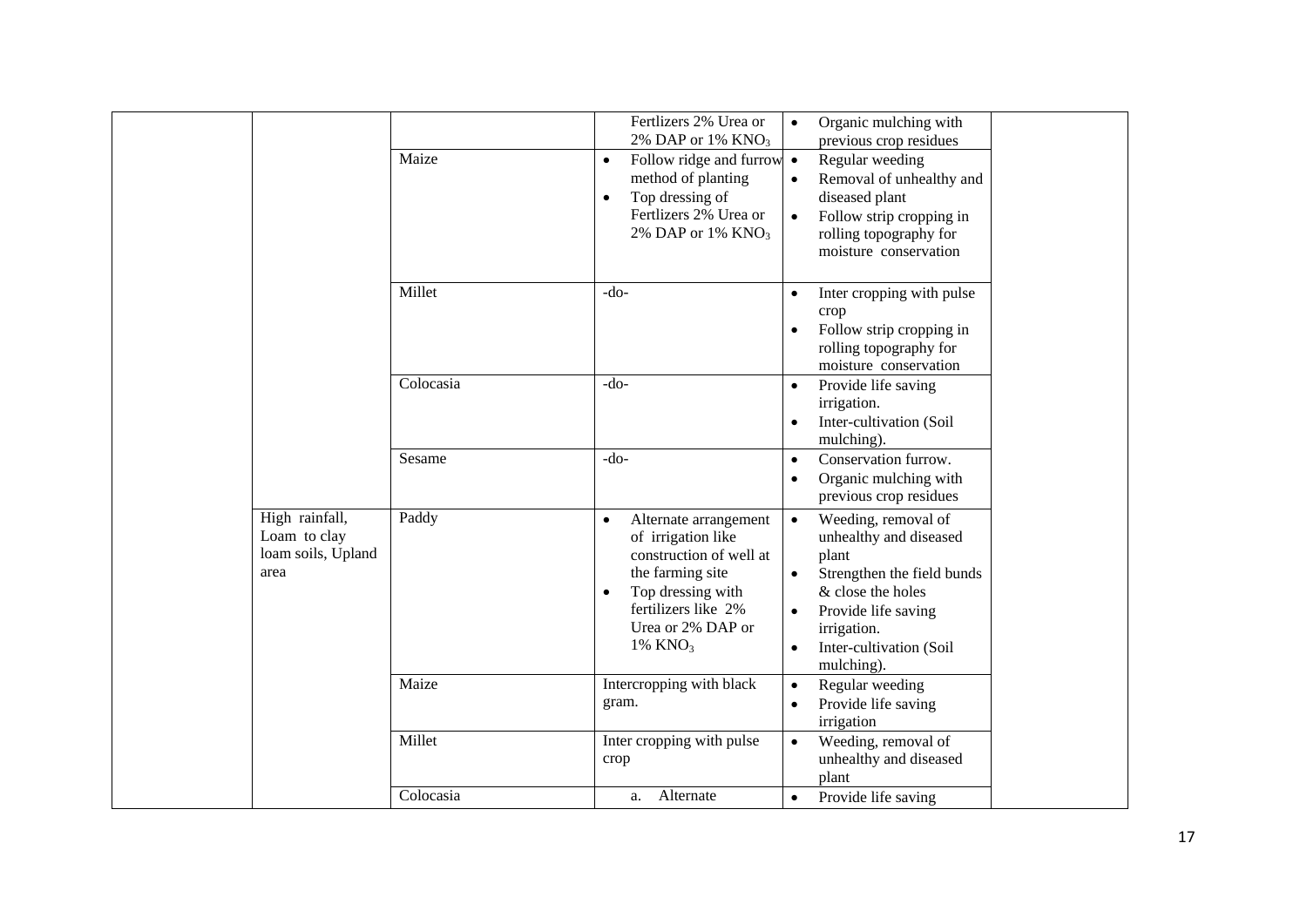|  |        |        | arrangement of<br>irrigation like<br>construction of<br>well at the<br>farming site | irrigation.<br>Inter-cultivation (Soil<br>mulching).   |  |
|--|--------|--------|-------------------------------------------------------------------------------------|--------------------------------------------------------|--|
|  | Sesame | $-do-$ |                                                                                     | Weeding, removal of<br>unhealthy and diseased<br>plant |  |

| <b>Condition</b>                          |                                                                  |                                       | <b>Suggested Contingency measures</b>                                                                                  |                                                                                                                                                                                                                     |                                     |
|-------------------------------------------|------------------------------------------------------------------|---------------------------------------|------------------------------------------------------------------------------------------------------------------------|---------------------------------------------------------------------------------------------------------------------------------------------------------------------------------------------------------------------|-------------------------------------|
| Mid season<br>drought (long<br>dry spell) | <b>Major Farming</b><br>situation                                | <b>Normal Crop/cropping</b><br>system | Crop management                                                                                                        | Soil nutrient & moisture<br>conservation measures                                                                                                                                                                   | <b>Remarks</b> on<br>Implementation |
| At flowering/<br>fruiting stage           | Medium rainfall,<br>Loam to sandy<br>loam soils, lowland<br>area | Paddy                                 | Proper maintenance<br>of water level.<br>Remove and destroy<br>pest and disease<br>affected plants                     | Provide irrigation at<br>$\bullet$<br>flowering and grain<br>filling stage.<br>In case of complete<br>$\bullet$<br>failure of Kharif crop,<br>go for pre-rabi crops/<br>minor pulses like<br>Horsegram (var. urmi). |                                     |
|                                           |                                                                  | Maize                                 | Irrigation needed at such stage<br>but water logging should be<br>avoided.<br>Intercropping with beans,<br>cowpea etc. | Provide life saving<br>irrigation                                                                                                                                                                                   |                                     |
|                                           |                                                                  | Millet                                |                                                                                                                        | Incase of complete failure<br>of Kharif crop, go for pre-<br>rabi crops/minor pulses<br>like Horsegram (var.<br>Urmi).                                                                                              |                                     |
|                                           |                                                                  | Colocasia                             | $-do-$                                                                                                                 | Provide life saving<br>irrigation                                                                                                                                                                                   |                                     |
|                                           |                                                                  | Sesame                                | $-do-$                                                                                                                 | Provide life saving<br>irrigation                                                                                                                                                                                   |                                     |
|                                           | High rainfall,<br>Loam to clay                                   | Paddy                                 | Spray methyl demeton/<br>dimethioate to control stem                                                                   | Incase of complete failure<br>of Kharif crop, go for pre-                                                                                                                                                           |                                     |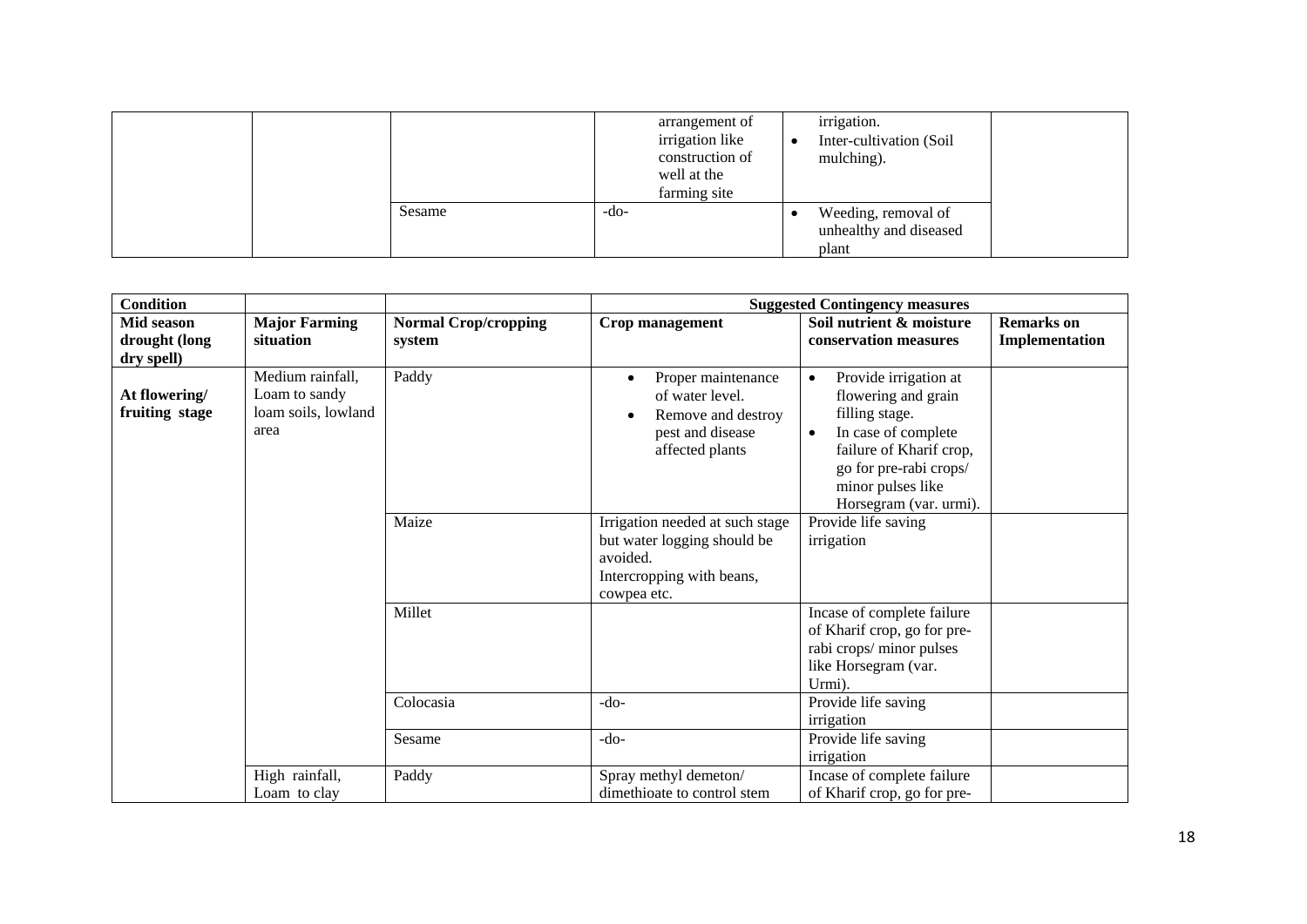| loam soils, Upland<br>area |           | borer and Gundhi bug                                                                                                   | rabi crops/minor pulses<br>like Horsegram (var.<br>Urmi).                          |
|----------------------------|-----------|------------------------------------------------------------------------------------------------------------------------|------------------------------------------------------------------------------------|
|                            | Maize     | Irrigation needed at such stage<br>but water logging should be<br>avoided.<br>Intercropping with beans,<br>cowpea etc. | Gulli plugging and<br>recycling of rain water<br>Provide life saving<br>irrigation |
|                            | Millet    |                                                                                                                        | Provide life saving<br>irrigation                                                  |
|                            | Colocasia | $-do-$                                                                                                                 | Provide life saving<br>irrigation                                                  |
|                            | Sesame    | $-do-$                                                                                                                 | Gulli plugging and<br>recycling of rain water                                      |

| <b>Condition</b>                                            |                                                               |                                       |                                                                                                                   | <b>Suggested Contingency measures</b>                                                                |                                                                                                                |
|-------------------------------------------------------------|---------------------------------------------------------------|---------------------------------------|-------------------------------------------------------------------------------------------------------------------|------------------------------------------------------------------------------------------------------|----------------------------------------------------------------------------------------------------------------|
| <b>Terminal drought</b><br>(Early withdrawal<br>of monsoon) | <b>Major Farming</b><br>situation                             | <b>Normal Crop/cropping</b><br>system | Crop management                                                                                                   | <b>Rabi Crop planning</b>                                                                            | <b>Remarks</b> on<br>Implementation                                                                            |
|                                                             | Medium rainfall,<br>Loam to sandy loam<br>soils, lowland area | Paddy                                 | Cultivation of early maturing<br>varieties, Crop variety :<br>Sahyadri, application of<br>organic manures or FYM. | Relay cropping with<br>mustard and toria.                                                            | Construction of<br>Jhalkund through<br><b>RKVY</b><br>Linkage with, NSC<br>for seed supply                     |
|                                                             |                                                               | Maize                                 | Cultivation of early maturing<br>varieties                                                                        | $-do-$                                                                                               | $-do-$                                                                                                         |
|                                                             |                                                               | Millet                                | Weed Management                                                                                                   | Cultivation of pulses like<br>Cowpea, Green gram,<br>black gram.                                     |                                                                                                                |
|                                                             | High rainfall, Loam<br>to clay loam soils,<br>Upland area     | Paddy                                 | Harvesting of Rice at<br>physiological maturity will<br>realize 80-85% of normal yield.                           | Utilization of residual<br>moisture for early sowing<br>of pre-rabi crops like<br>Cowpea, green gram | <b>Construction of Rain</b><br>Water Harvesting<br>tank at Farm through<br>NABARD,<br>Department<br>Assistance |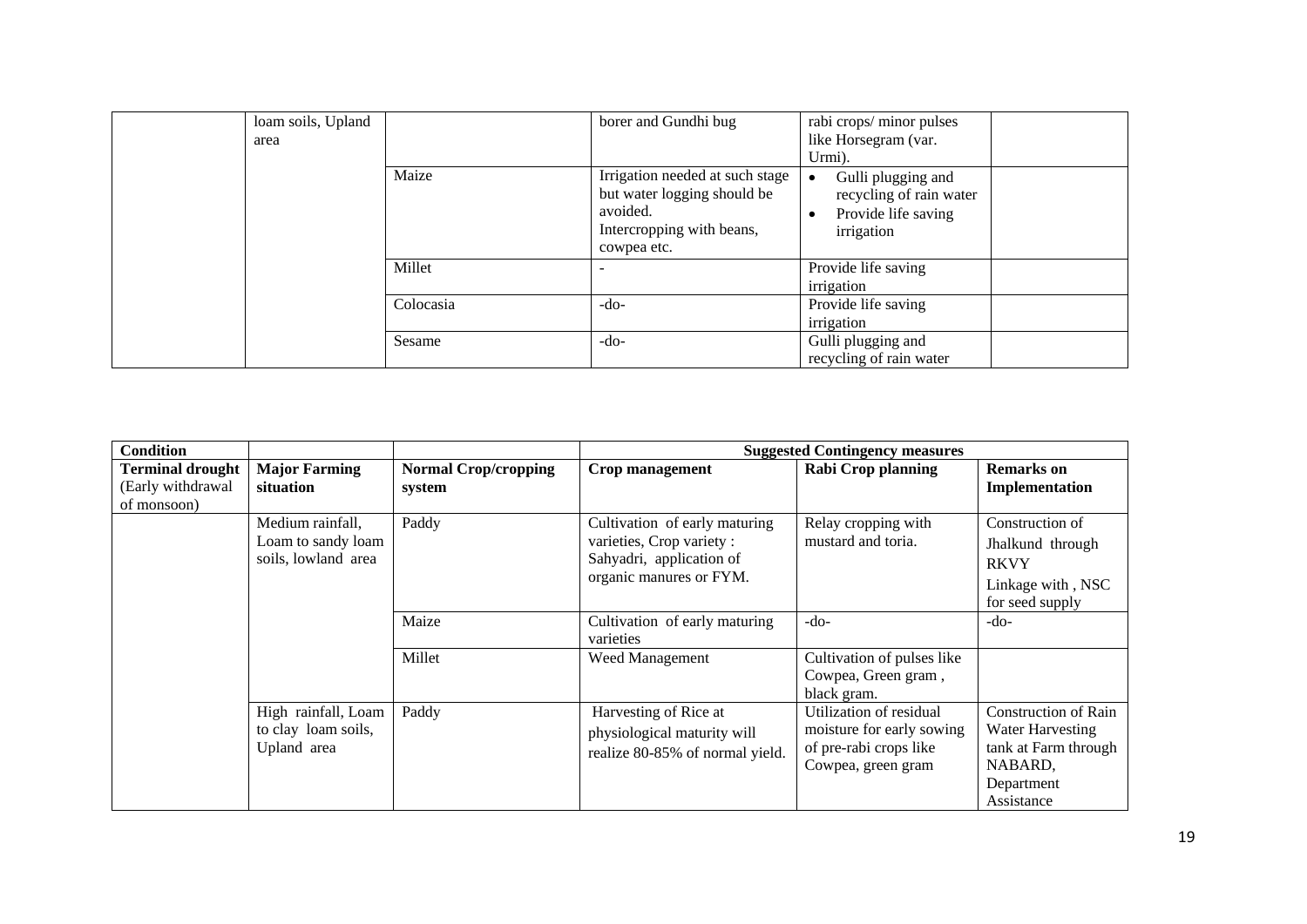|  | Maize  | Harvesting of plants for fodder | Grow crucifer vegetables  | -do-   |
|--|--------|---------------------------------|---------------------------|--------|
|  |        | purpose if cob formation        | & other high yielding     |        |
|  |        | hampered.                       | Solanaceous vegetables    |        |
|  | Millet | Checking of weeds. Harvesting   | Raise Brinjal seedlings   | $-do-$ |
|  |        | at physiological maturity       | for rabi, which may       |        |
|  |        |                                 | withstand moisture stress |        |
|  |        |                                 | condition.                |        |

#### **2.1.2 Drought - Irrigated situation**

| <b>Condition</b>    |                      |                             | <b>Suggested Contingency measures</b> |                             |                   |
|---------------------|----------------------|-----------------------------|---------------------------------------|-----------------------------|-------------------|
|                     | <b>Major Farming</b> | <b>Normal Crop/cropping</b> | Change in crop/cropping               | <b>Agronomic measures</b>   | <b>Remarks</b> on |
|                     | situation            | system                      | system                                |                             | Implementation    |
| Delayed release of  | Canal irrigated,     | Paddy                       | Growing Drought tolerant              | Life saving irrigation from | Seeds through     |
| water in canals due | Loam to sandy        |                             | varieties: Heera & Rasi               | the check dam at critical   | Department of     |
| to low rainfall     | loam, lowland        |                             |                                       | stages of the crop growth,  | Agriculture $\&$  |
|                     | areas.               |                             |                                       | weeding and thinning        | <b>KVK</b>        |
|                     |                      |                             |                                       | operation of the diseased   |                   |
|                     |                      |                             |                                       | /unhealthy plant            |                   |
|                     |                      |                             |                                       | population.                 |                   |
|                     |                      | Maize                       | Growing of short duration             | Operation like mulching,    | $-do-$            |
|                     |                      |                             | varieties: Ganga11                    | hoeing, weeding etc.        |                   |
|                     |                      | Millet                      | Growing improved varities             | Operation like mulching,    | $-do-$            |
|                     |                      |                             | of fingermillet to withstand          | hoeing, weeding etc.        |                   |
|                     |                      |                             | adverse condition of                  |                             |                   |
|                     |                      |                             | weather: RAU-8, VL-148                |                             |                   |

| Condition           |                      |                             | <b>Suggested Contingency measures</b> |                           |                   |
|---------------------|----------------------|-----------------------------|---------------------------------------|---------------------------|-------------------|
|                     | <b>Major Farming</b> | <b>Normal Crop/cropping</b> | Change in crop/cropping               | <b>Agronomic measures</b> | <b>Remarks</b> on |
|                     | situation            | system                      | svstem                                |                           | Implementation    |
| Limited release of  | Canal irrigated,     | Paddy                       | Growing Drought tolerant              | Life saving irrigation    | Seeds through     |
| water in canals due | Loam to sandy        |                             | varieties: Heera & Rasi               | from the check dam at     | Department of     |
| to low rainfall     | loam, lowland        |                             |                                       | critical stages of the    | Agriculture and   |
|                     | areas.               |                             |                                       | crop growth, weeding      | <b>KVK</b>        |
|                     |                      |                             |                                       | and thining operation of  |                   |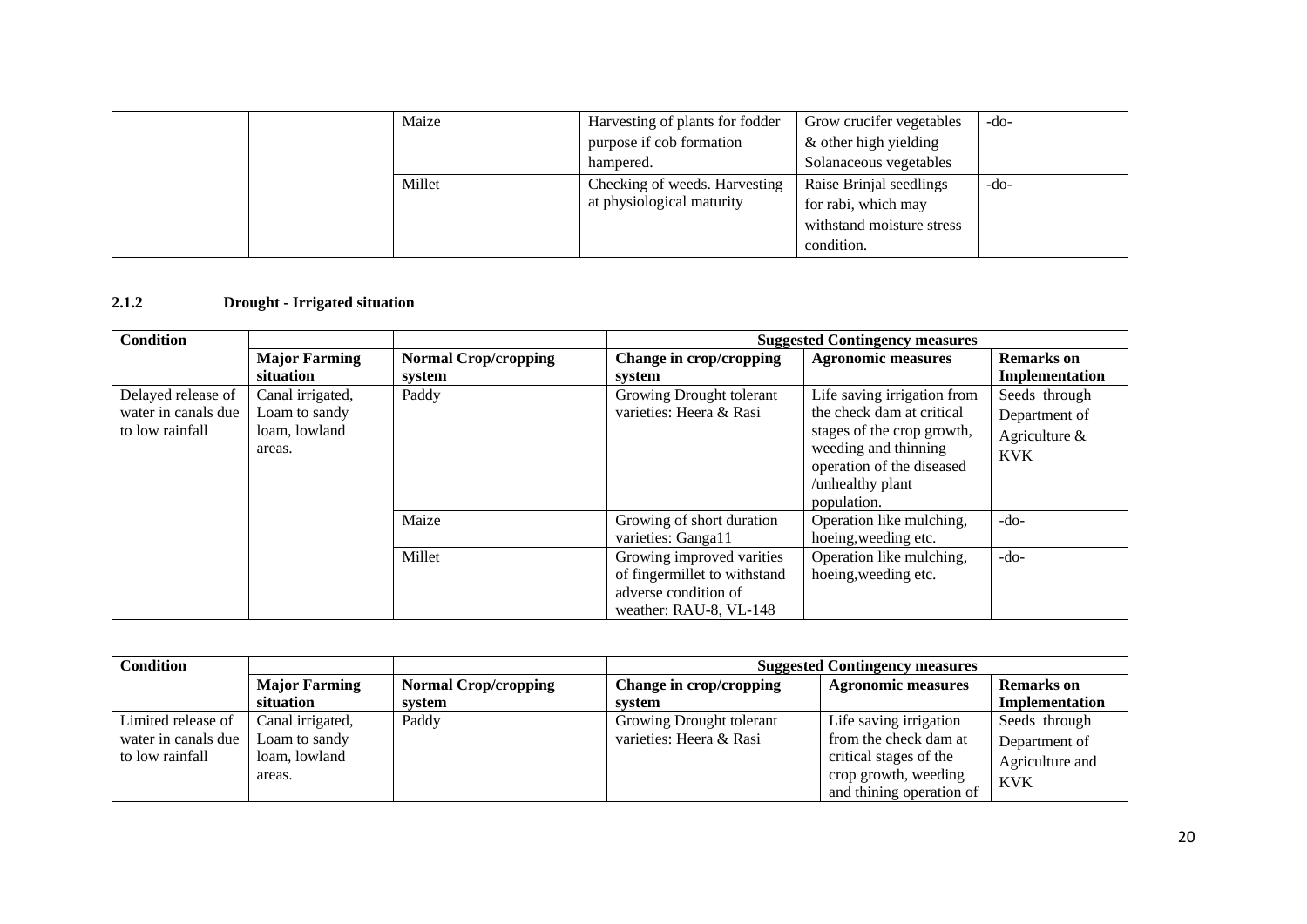| <b>Condition</b> |                      |                             | <b>Suggested Contingency measures</b> |                           |                   |
|------------------|----------------------|-----------------------------|---------------------------------------|---------------------------|-------------------|
|                  | <b>Major Farming</b> | <b>Normal Crop/cropping</b> | Change in crop/cropping               | <b>Agronomic measures</b> | <b>Remarks</b> on |
|                  | situation            | system                      | system                                |                           | Implementation    |
|                  |                      |                             |                                       | the diseased /unhealthy   |                   |
|                  |                      |                             |                                       | plant population.         |                   |
|                  |                      | Maize                       | Growing of short duration             | Operation like            | $-do-$            |
|                  |                      |                             | varieties: Ganga11, Prabhat           | mulching,                 |                   |
|                  |                      |                             |                                       | hoeing, weeding etc.      |                   |
|                  |                      | Millet                      | Growing improved varities of          | Operation like            | $-do-$            |
|                  |                      |                             | fingermillet to withstand             | mulching,                 |                   |
|                  |                      |                             | adverse condition of weather:         | hoeing, weeding etc.      |                   |
|                  |                      |                             | RAU-8, VL-148                         |                           |                   |

| <b>Condition</b>                                                                                                                                                               |                                   |                                          |                                                              | <b>Suggested Contingency measures</b>                                                                                                                                          |                                     |
|--------------------------------------------------------------------------------------------------------------------------------------------------------------------------------|-----------------------------------|------------------------------------------|--------------------------------------------------------------|--------------------------------------------------------------------------------------------------------------------------------------------------------------------------------|-------------------------------------|
|                                                                                                                                                                                | <b>Major Farming</b><br>situation | <b>Normal</b><br>Crop/cropping<br>system | Change in crop/cropping<br>system                            | <b>Agronomic measures</b>                                                                                                                                                      | <b>Remarks</b> on<br>Implementation |
| Non release of<br>water in canals<br>under delayed onset<br>of monsoon in<br>catchment<br>Lack of inflows<br>into tanks due to<br>insufficient<br>/delayed onset of<br>monsoon |                                   | NA<br>NA                                 |                                                              |                                                                                                                                                                                |                                     |
| Insufficiency of<br>surface water for<br>irrigation                                                                                                                            | Irrigated loamy to<br>sandy loam, | Paddy                                    | Growing Drought tolerant<br>varieties : Bha Lum 1, Bha Lum 2 | Life saving irrigation from<br>the check dam at critical<br>stages of the crop growth,<br>weeding and thinning<br>operation of the diseased<br>/unhealthy plant<br>population. |                                     |
|                                                                                                                                                                                |                                   | maize                                    | Growing of short duration<br>varieties: Prabhat              | Operation like mulching,<br>hoeing, weeding etc.                                                                                                                               |                                     |
|                                                                                                                                                                                |                                   | millet                                   | Growing Improved varieties :                                 | Operation like mulching,                                                                                                                                                       |                                     |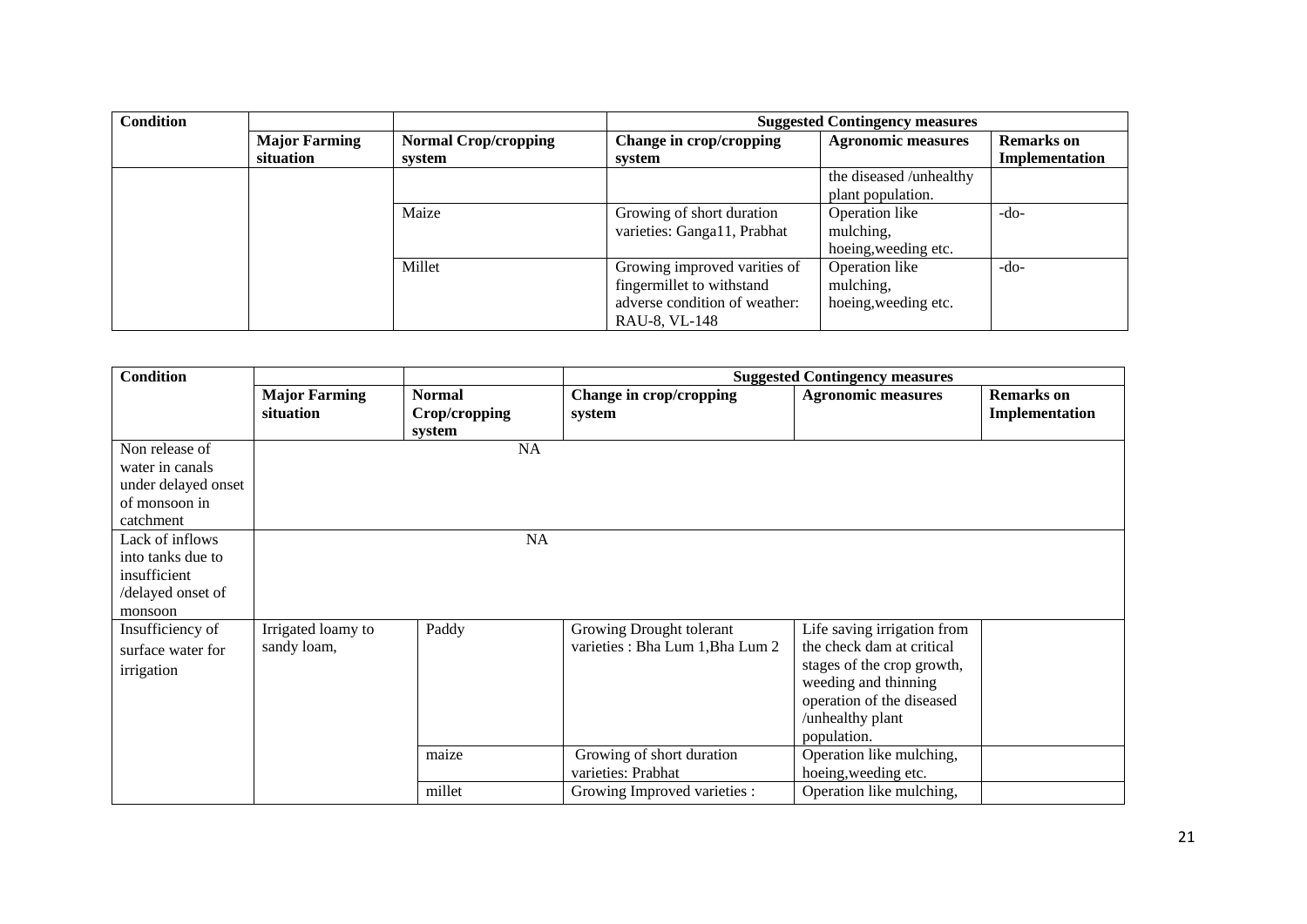| Condition |                                   |                                          | <b>Suggested Contingency measures</b> |                           |                                     |
|-----------|-----------------------------------|------------------------------------------|---------------------------------------|---------------------------|-------------------------------------|
|           | <b>Major Farming</b><br>situation | <b>Normal</b><br>Crop/cropping<br>system | Change in crop/cropping<br>system     | <b>Agronomic measures</b> | <b>Remarks</b> on<br>Implementation |
|           |                                   |                                          | RAU-8, VL-148                         | hoeing, weeding etc.      |                                     |
|           |                                   |                                          |                                       |                           |                                     |

| <b>Condition</b> |                      |                             | <b>Suggested Contingency measures</b> |                           |                   |
|------------------|----------------------|-----------------------------|---------------------------------------|---------------------------|-------------------|
|                  | <b>Major Farming</b> | <b>Normal Crop/cropping</b> | Change in crop/cropping               | <b>Agronomic measures</b> | <b>Remarks</b> on |
|                  | situation            | svstem                      | svstem                                |                           | Implementation    |
| Insufficient     | Not Applicable       |                             |                                       |                           |                   |
| groundwater      |                      |                             |                                       |                           |                   |
| recharge due to  |                      |                             |                                       |                           |                   |
| low rainfall     |                      |                             |                                       |                           |                   |

# **2.2 Unusual rains (untimely, unseasonal etc)** (for both rainfed and irrigated situations)

| <b>Condition</b>                                                                  |                                                                                                 | <b>Suggested contingency measure</b> |                                                                 |                                                                             |  |  |  |
|-----------------------------------------------------------------------------------|-------------------------------------------------------------------------------------------------|--------------------------------------|-----------------------------------------------------------------|-----------------------------------------------------------------------------|--|--|--|
| <b>Continuous high</b><br>rainfall in a short<br>span leading to water<br>logging | <b>Vegetative stage</b>                                                                         | <b>Flowering stage</b>               | Crop maturity stage                                             | Post harvest                                                                |  |  |  |
| Rice                                                                              | Not a substantial problem as<br>uplands don't maintain water<br>logging condition for long time | Provide drainage<br>If possible      | Drain out excess water, harvest at<br>physiological maturity    | Shifting to a safer place<br>Dry in shade and in a<br>well ventilated space |  |  |  |
| Maize                                                                             | Provide drainage                                                                                | Provide drainage                     | Drain out excess water, harvest at<br>physiological maturity    | $-do-$                                                                      |  |  |  |
| Sesame                                                                            | Drainage if water logging persists                                                              | Provide drainage                     | Lodged pods may be harvested at<br>physiological maturity stage | Shifting to a safer place<br>Dry in shade and in a<br>well ventilated space |  |  |  |
| Greengram                                                                         | $-do-$                                                                                          | $-do-$                               | $-do-$                                                          | Shifting to a safer place<br>Dry in shade and in a<br>well ventilated space |  |  |  |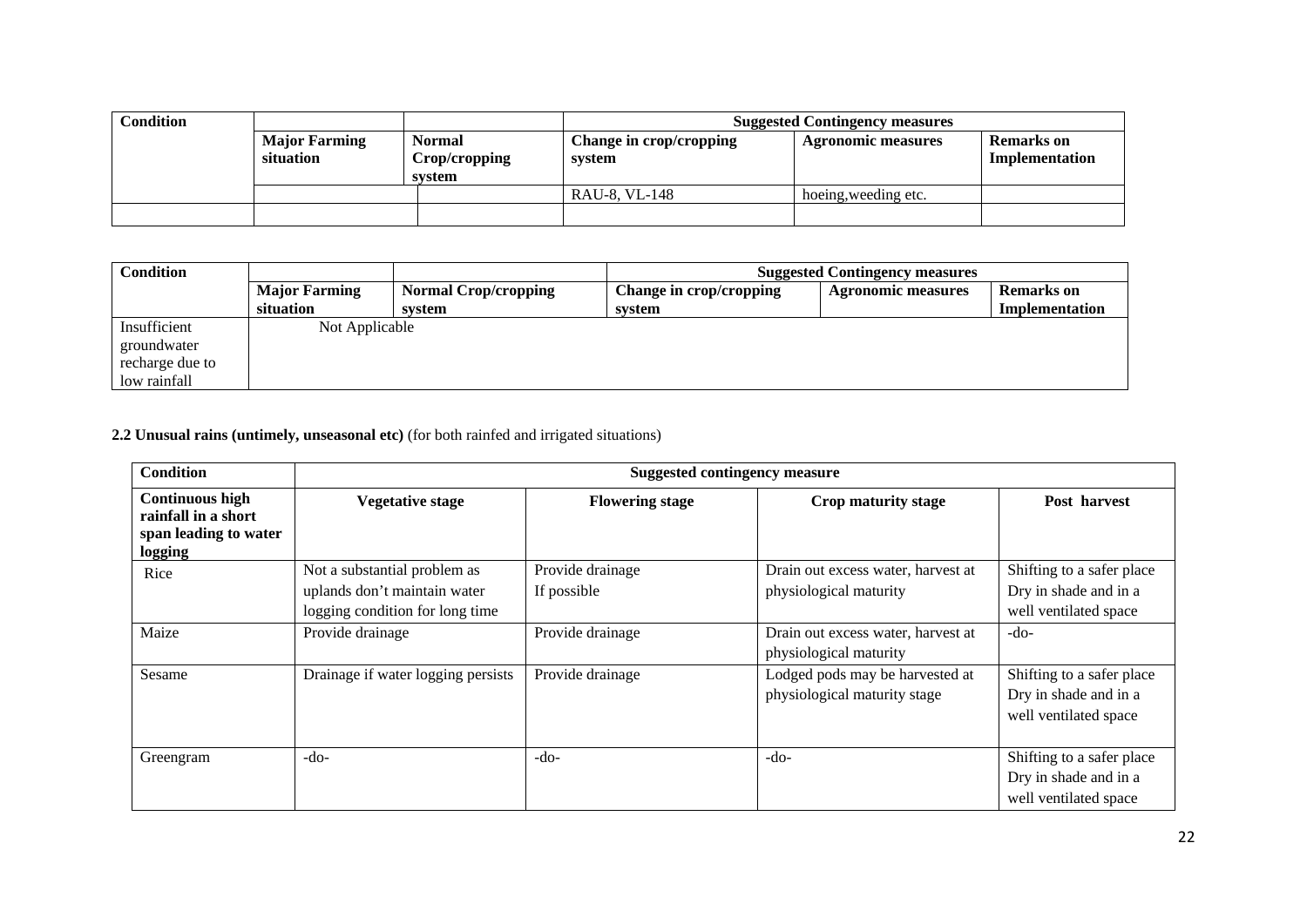|              |                                                                                                                                                                                                   |                                                                                                                                                           |                                                                                                               | Safe storage against pest                                                        |
|--------------|---------------------------------------------------------------------------------------------------------------------------------------------------------------------------------------------------|-----------------------------------------------------------------------------------------------------------------------------------------------------------|---------------------------------------------------------------------------------------------------------------|----------------------------------------------------------------------------------|
|              |                                                                                                                                                                                                   |                                                                                                                                                           |                                                                                                               | & diseases                                                                       |
| Milllet      | Thinning of plant population                                                                                                                                                                      | $-do-$                                                                                                                                                    | Harvesting at proper physiological<br>maturity                                                                | Proper drying                                                                    |
| Horticulture |                                                                                                                                                                                                   |                                                                                                                                                           |                                                                                                               |                                                                                  |
| Orange       |                                                                                                                                                                                                   |                                                                                                                                                           | Harvesting ripe fruit before rain                                                                             | Fruits are to be stored in<br>well aerated farm shed or<br>house to avoid loses  |
| Pineapple    |                                                                                                                                                                                                   |                                                                                                                                                           | Delay harvesting                                                                                              | Fruits are to be stored in<br>well aerated farm shed or<br>house to avoid loses  |
| Banana       |                                                                                                                                                                                                   |                                                                                                                                                           | Harvest bunches before or after rain<br>for ripening                                                          |                                                                                  |
| Guava        |                                                                                                                                                                                                   |                                                                                                                                                           | Harvest mature fruit and marketing.                                                                           |                                                                                  |
| Vegetables   | 1. Provision of drainage to<br>remove excess water.<br>2. Earthing up of plants.<br>3. Field bunding to prevent entry<br>of water from surrounding areas.                                         | 1. Provision of drainage to<br>remove excess water.<br>2. Earthing up of plants.<br>3. Field bunding to prevent entry<br>of water from surrounding areas. | Harvest the crop and market<br>immediately.                                                                   |                                                                                  |
|              | Heavy rainfall with high speed winds in a short span                                                                                                                                              |                                                                                                                                                           |                                                                                                               |                                                                                  |
| Horticulture |                                                                                                                                                                                                   |                                                                                                                                                           |                                                                                                               |                                                                                  |
| Orange       | 1. Pruning of weak and disease<br>branches.<br>2. Intercroping with cover crop or<br>sod culture to prevent soil<br>erosion.<br>3. Earthing up of young plants to<br>avoid uprooting due to wind. | Wind break around the orchard to<br>protect crop from wing damage                                                                                         | 1. Harvest ripe fruit before<br>windstorm.<br>2. Propping heavy bearing tree and<br>weak tree by bamboo pole. | Fruits are to be stored in<br>well aerated farm shed or<br>house to avoid loses. |
| Pineapple    | Earthing up plants for better<br>development and anchorage.                                                                                                                                       | Earthing up to prevent up rooting.                                                                                                                        | Delay harvesting                                                                                              | <b>NA</b>                                                                        |
| Banana       | Earthing up plants for better<br>development and anchorage.                                                                                                                                       | Earthing up and propping by<br>bamboo pole to prevent up<br>rooting and falling of plants.                                                                | Harvest bunches before or after rain<br>for ripening                                                          | Artificial ripening                                                              |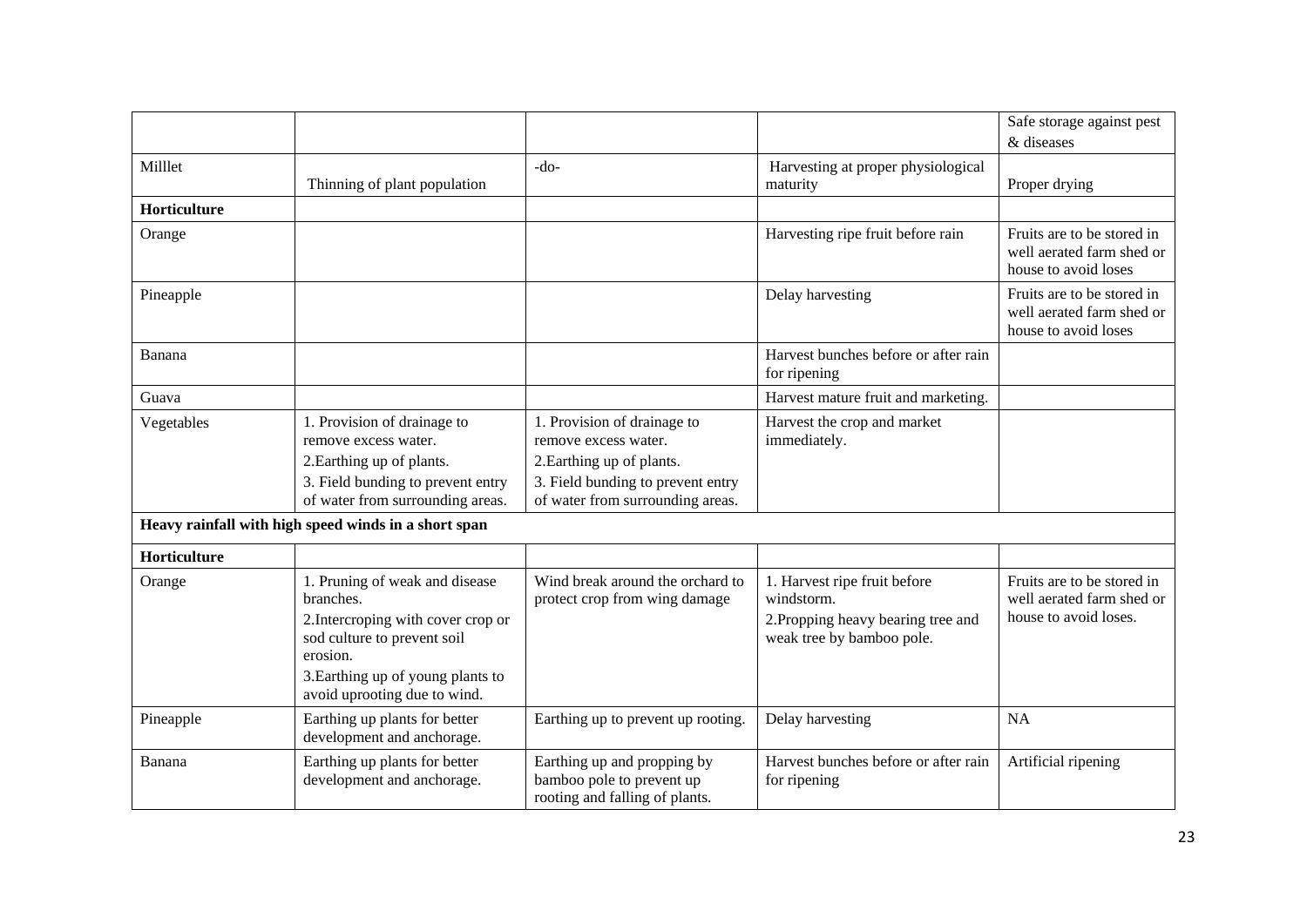| Guava                                                               | 1. Pruning of weak and disease<br>branches.<br>2. Intercroping with cover crop or<br>sod culture to prevent soil<br>erosion.<br>3. Earthing up of young plants to<br>avoid uprooting due to wind. | Earthing up to prevent up rooting.                                                                                                                        | Harvest the crop and market<br>immediately                                         | <b>NA</b>                                                              |
|---------------------------------------------------------------------|---------------------------------------------------------------------------------------------------------------------------------------------------------------------------------------------------|-----------------------------------------------------------------------------------------------------------------------------------------------------------|------------------------------------------------------------------------------------|------------------------------------------------------------------------|
| Vegetables                                                          | 1. Provision of drainage to<br>remove excess water.<br>2. Earthing up of plants.<br>3. Field bunding to prevent entry<br>of water from surrounding areas.                                         | 1. Provision of drainage to<br>remove excess water.<br>2. Earthing up of plants.<br>3. Field bunding to prevent entry<br>of water from surrounding areas. | Harvest the crop and market<br>immediately.                                        | <b>NA</b>                                                              |
| <b>Outbreak of pests</b><br>and diseases due to<br>unseasonal rains |                                                                                                                                                                                                   |                                                                                                                                                           |                                                                                    |                                                                        |
| Paddy (Blast)                                                       | Removal and destruction of<br>infected plant                                                                                                                                                      | Destruction of weed hosts                                                                                                                                 | Drain out excess water, harvesting<br>at proper physiological stage                | Dry in shade and well<br>ventilated place                              |
| Paddy (Brown Spot)                                                  | do                                                                                                                                                                                                | d <sub>o</sub>                                                                                                                                            | do                                                                                 | do                                                                     |
| Paddy (Yellow Stem<br>Borer)                                        | Flooding and clipping of tips of<br>paddy plants                                                                                                                                                  | do                                                                                                                                                        | do                                                                                 | do                                                                     |
| Paddy (Gall Midge)                                                  | Removal of alternate host plants<br>including weeds and grasses;<br>destruction of infected plants                                                                                                | Providing proper drainage system                                                                                                                          | do                                                                                 | do                                                                     |
| Potato (Early Blight)                                               | Removal and destruction of<br>infected plants and weeds                                                                                                                                           | Water logging should be avoided<br>by providing proper drainage<br>system                                                                                 | Harvesting at proper physiological<br>stage                                        | do                                                                     |
| Horticulture                                                        |                                                                                                                                                                                                   |                                                                                                                                                           |                                                                                    |                                                                        |
| Orange                                                              | Spraying of fenvalerate,<br>cypermethrin for controlling leaf<br>minor.<br>Praying of wettable sulpher,<br>carbendizim to control powdery<br>mildews                                              | Spraying of fenvalerate,<br>cypermethrin for controlling leaf<br>minor.<br>Praying of wettable sulpher,<br>carbendizim to control powdery<br>mildews      | Spraying of Neem formulation<br>control fruit sucking moth and<br>citrus butterly. | Store harvest fruit in<br>bamboo local bamboo<br>basket in shady room. |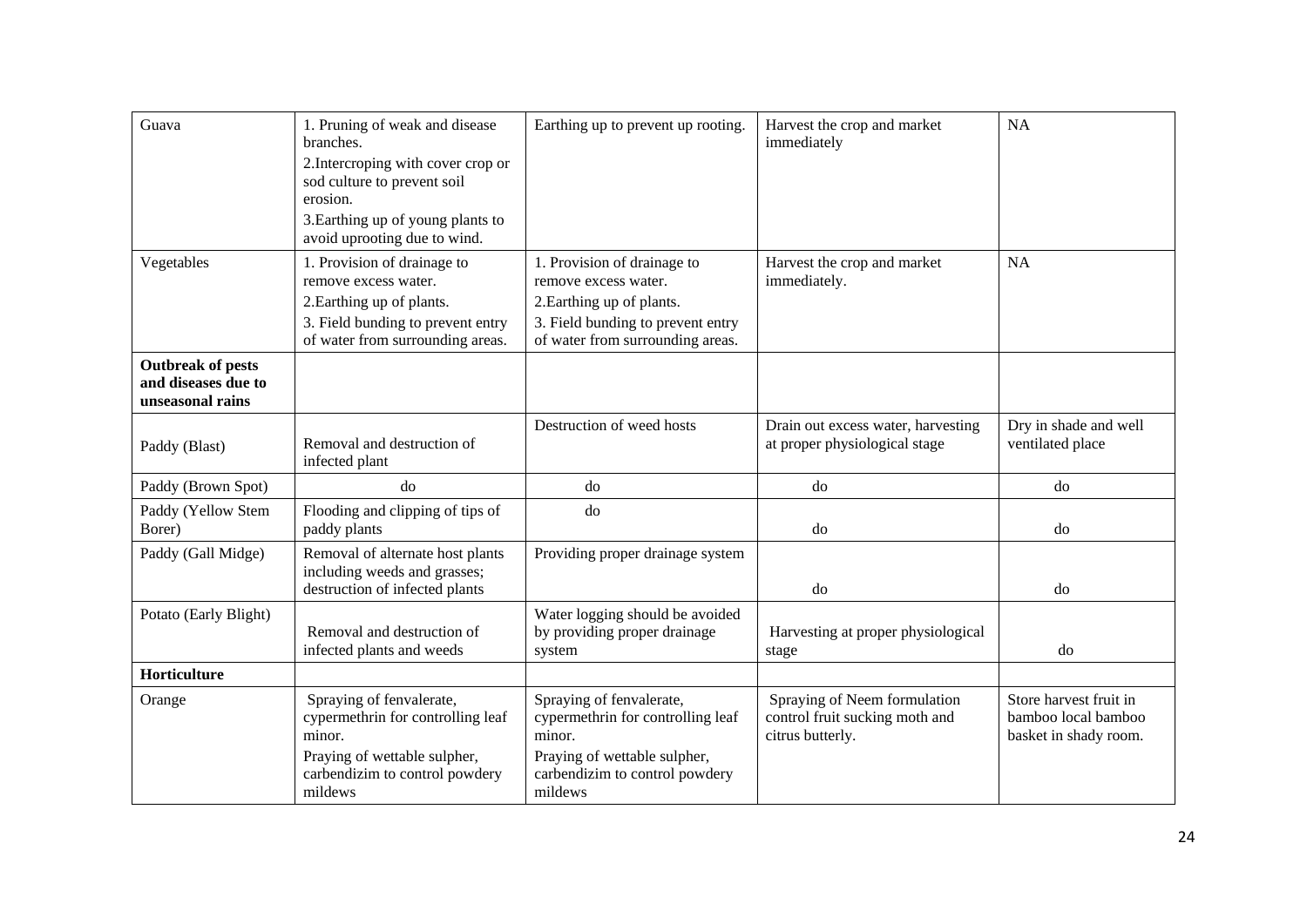| Pineapple  |                                                                                                                                                                |                                                                                                                                           |                                                              |                                              |
|------------|----------------------------------------------------------------------------------------------------------------------------------------------------------------|-------------------------------------------------------------------------------------------------------------------------------------------|--------------------------------------------------------------|----------------------------------------------|
| Banana     |                                                                                                                                                                |                                                                                                                                           |                                                              |                                              |
| Guava      |                                                                                                                                                                |                                                                                                                                           |                                                              |                                              |
| Vegetables | Spraying of Ekalux against Red<br>pumpkin beetle, Collection $&$<br>destruction of eggs/grubs, Soil<br>drenching of COC $\&$<br>streptocycline against wilting | Spraying Endosulfan against leaf<br>eating caterpillars<br>Metalaxyl against Powdery<br>mildew, Carbendazim against leaf<br>spot & blight | Poison baiting with Malathion &<br>Jaggery against fruit fly | Destruction of overripe<br>& infested fruits |

#### **2.3 Floods**

| <b>Condition</b>                                            | <b>Suggested contingency measure</b>                                |                                                                                                                                                                                                    |                                                                                                                                                                                                                                                                                                                                                                                                                                     |                                                                                                                                                                                                                                                                                                                                                                                                                                                                                                  |  |
|-------------------------------------------------------------|---------------------------------------------------------------------|----------------------------------------------------------------------------------------------------------------------------------------------------------------------------------------------------|-------------------------------------------------------------------------------------------------------------------------------------------------------------------------------------------------------------------------------------------------------------------------------------------------------------------------------------------------------------------------------------------------------------------------------------|--------------------------------------------------------------------------------------------------------------------------------------------------------------------------------------------------------------------------------------------------------------------------------------------------------------------------------------------------------------------------------------------------------------------------------------------------------------------------------------------------|--|
| Transient water logging/<br>partial inundation <sup>1</sup> | Seedling / nursery stage                                            | <b>Vegetative stage</b>                                                                                                                                                                            | <b>Reproductive stage</b>                                                                                                                                                                                                                                                                                                                                                                                                           | At harvest                                                                                                                                                                                                                                                                                                                                                                                                                                                                                       |  |
| Rice                                                        | Drainage of the Nursery bed, If<br>not possible go for<br>re-sowing | Drainage of excess water.<br>In partially damaged field. gap<br>done<br>be<br>filling may<br>by<br>redistributing the tillers.<br>Management of pests & diseases<br>Management of pests & diseases | Drainage of excess water.<br>If flood comes during<br>reproductive stage,<br>emphasis should be given<br>on forthcoming rabi crops.<br>Utilization of residual soil<br>moisture<br>and use of<br>recharged soil profile for<br>growing pulses<br>Growing of vegetables<br>after receding flood water<br>and adoption of integrated<br>farming system to obtain<br>income<br>and to<br>more<br>compensate the loss during<br>kharif. | Drainage of excess water. If<br>flood<br>comes<br>during<br>reproductive<br>stage,<br>$\cdot$<br>emphasis should be given on<br>forthcoming rabi crops<br>Supply of seeds and other<br>agro-inputs of <i>rabi</i> crops at<br>subsidized rate, provision of<br>bank loan etc. Wet seeding of<br>short duration<br>Utilization of residual<br>soil<br>of<br>moisture<br>and<br>use<br>soil profile<br>recharged<br>for<br>growing pulses<br>Growing of cucurbits<br>after<br>receding flood water |  |
| <b>Horticulture</b> /Plantation                             |                                                                     |                                                                                                                                                                                                    |                                                                                                                                                                                                                                                                                                                                                                                                                                     |                                                                                                                                                                                                                                                                                                                                                                                                                                                                                                  |  |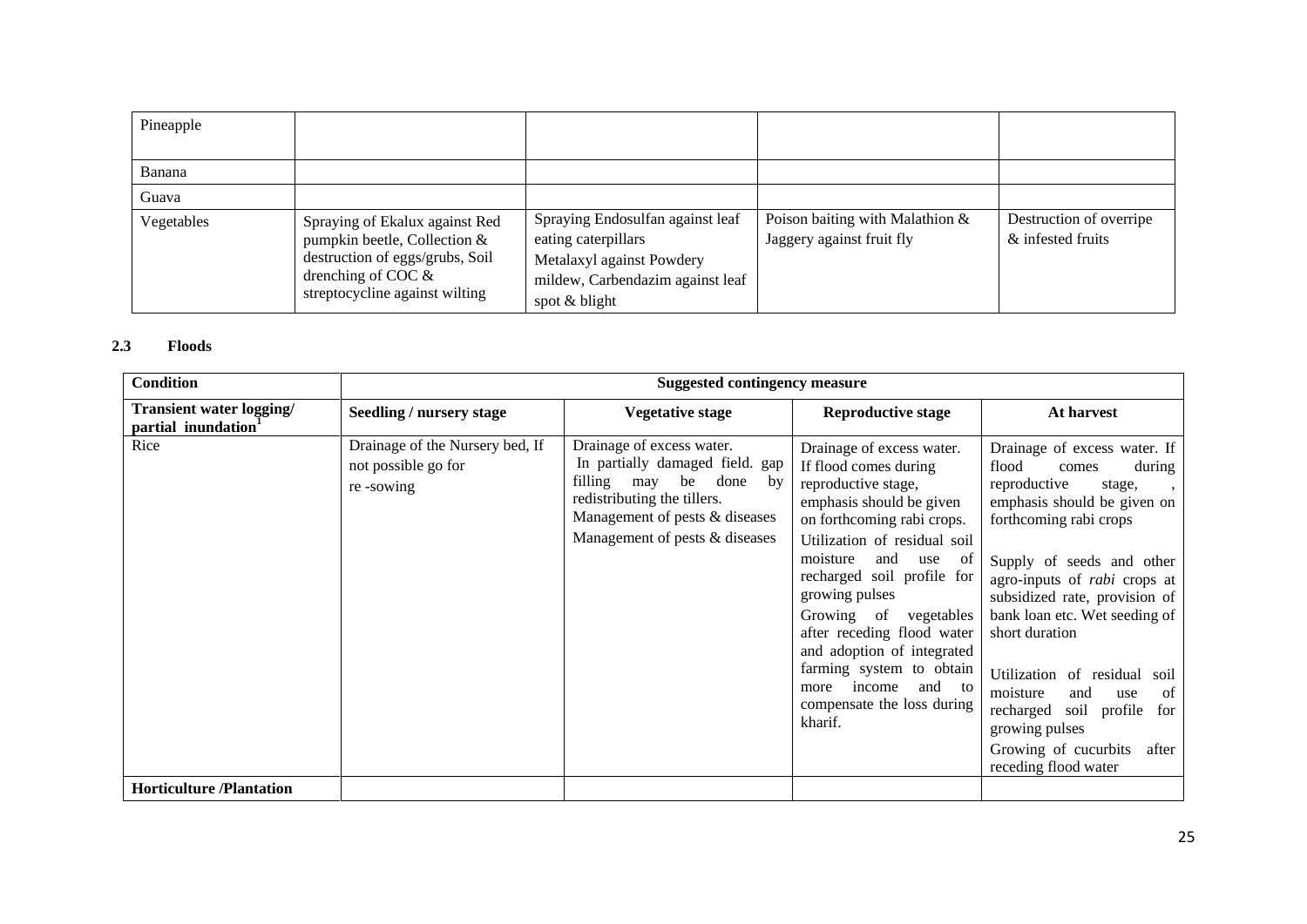| crops                                                              |                |  |  |
|--------------------------------------------------------------------|----------------|--|--|
| Orange                                                             |                |  |  |
| Pineapple                                                          |                |  |  |
| Banana                                                             |                |  |  |
| Guava                                                              |                |  |  |
| Vegetables                                                         |                |  |  |
| <b>Continuous submergence</b><br>for more than 2 days <sup>2</sup> | Not applicable |  |  |
| <b>Horticulture / Plantation</b><br>crops                          |                |  |  |
| Sea water intrusion <sup>3</sup>                                   | Not applicable |  |  |

# **2.4 Extreme events: Heat wave / Cold wave/Frost/ Hailstorm /Cyclone**

| <b>Extreme event type</b>          | Suggested contingency measure <sup>r</sup> |                         |                           |            |  |
|------------------------------------|--------------------------------------------|-------------------------|---------------------------|------------|--|
|                                    | <b>Seedling / nursery stage</b>            | <b>Vegetative stage</b> | <b>Reproductive stage</b> | At harvest |  |
| <b>Heat Wave</b>                   | Not applicable                             |                         |                           |            |  |
| Cold wave                          | Not applicable                             |                         |                           |            |  |
| Frost                              | Not applicable                             |                         |                           |            |  |
| <b>Hailstorm</b>                   | Not applicable                             |                         |                           |            |  |
| Cyclone                            |                                            |                         |                           |            |  |
| Sand deposition or heavy siltation | Not applicable                             |                         |                           |            |  |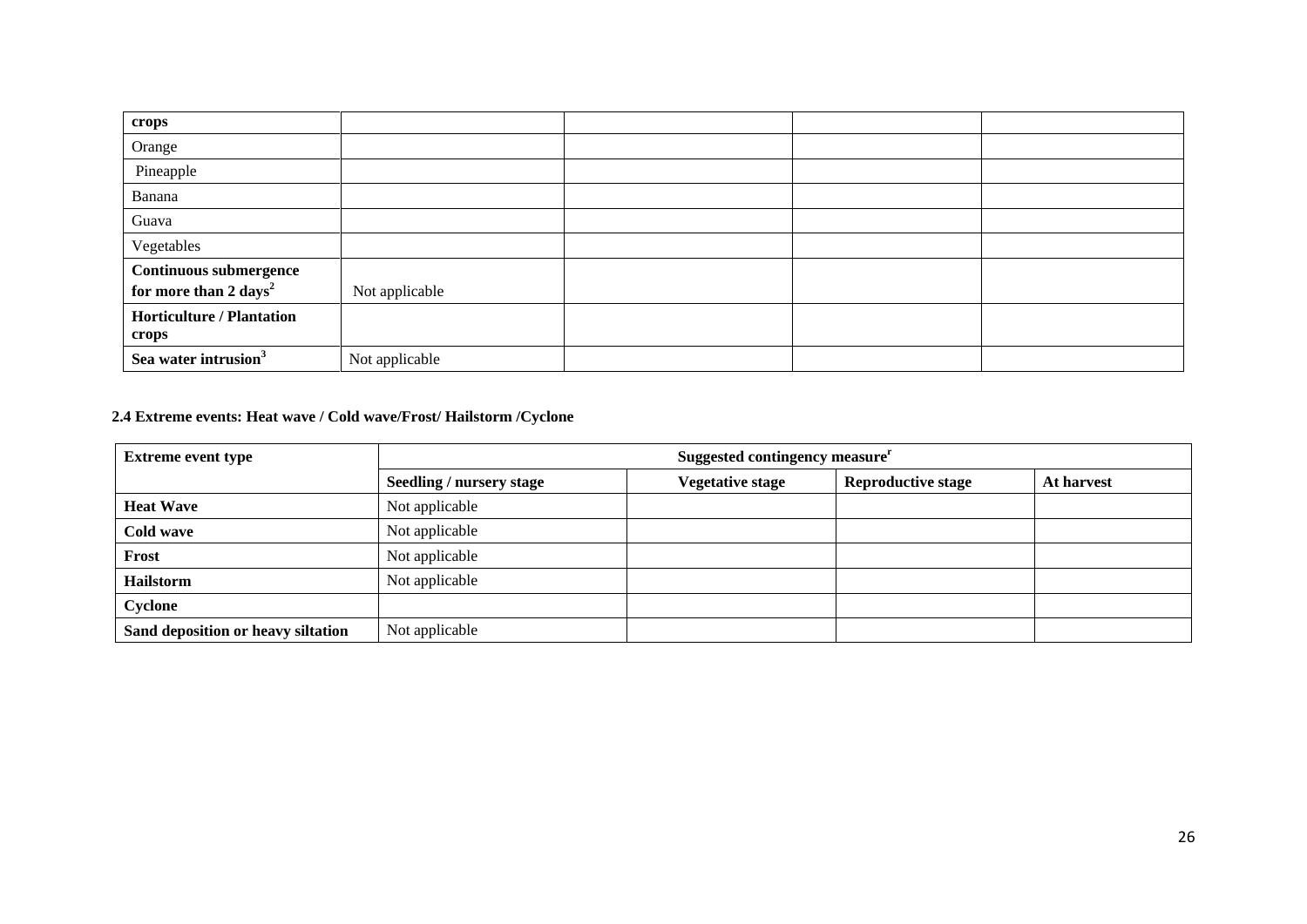# **2.5 Contingent strategies for Livestock, Poultry & Fisheries**

# **2.5.1 Livestock**

|                              | <b>Suggested contingency measures</b>     |                                                |                                                   |  |
|------------------------------|-------------------------------------------|------------------------------------------------|---------------------------------------------------|--|
|                              | <b>Before the event</b>                   | During the event                               | After the event                                   |  |
| <b>Drought</b>               |                                           |                                                |                                                   |  |
| Feed and fodder availability | 1. Livestock insurance,                   | 1. Grazing in the forest areas (indigenous     | 1. Avail crop insurance,                          |  |
|                              | 2. Awareness on fodder cultivation in     | livestock).                                    | 2. Supplementary feeding of livestock to boost or |  |
|                              | village grazing lands, near rivers, field | 2. Good management practices to avoid          | regain the production ability.                    |  |
|                              | boundaries and in barren lands.           | wastage of feed/fodder.                        | 3. Thorough Examination and selective culling.    |  |
|                              | 3. Excess fodder may be stored as         | 3. Improving the poor quality roughages (urea  | 4. Gradual replacement of the stock.              |  |
|                              | hay/silage in the flush season.           | treatment, ammoniation etc).                   |                                                   |  |
|                              | 4. Stacking of paddy straws.              | 4. Use of feed additives to improve            |                                                   |  |
|                              | 5. Installation of feed block machines in | digestibility.                                 |                                                   |  |
|                              | the block level and creating feed/fodder  | 5. Use of unconventional feed/fodders          |                                                   |  |
|                              | block banks to be used in emergency.      | resources.                                     |                                                   |  |
| Drinking water               | 1. Construction of water harvesting       | 1. Procuring water from watershed areas.       | Analysis of the present experience and            |  |
|                              | structures.                               | 2. Transport subsidy for water tankers.        | remodeling of the planning process.               |  |
|                              | 2. Developing watershed areas.            |                                                |                                                   |  |
| Health and disease           | 1. Stocking of veterinary medicines and   | 1. Massive awareness cum treatment camp.       | $-do-$                                            |  |
| management                   | supplements.                              | 2. Improved management practices $-$ e.g       |                                                   |  |
|                              | 2. Training of the paravets and creating  | reducing exercise, feeding during cooler       |                                                   |  |
|                              | Vet scouts in the potential clusters.     | period of the day etc.                         |                                                   |  |
|                              | 3. Regular radio/TV telecast of           |                                                |                                                   |  |
|                              | management / remedial measures.           |                                                |                                                   |  |
|                              | 4. Phone-in facility in every dispensary  |                                                |                                                   |  |
|                              | / clinic for consultations.               |                                                |                                                   |  |
|                              | 5. Housing / management modifications     |                                                |                                                   |  |
|                              | to reduce heat stress.                    |                                                |                                                   |  |
| <b>Floods</b>                |                                           |                                                |                                                   |  |
| Feed and fodder availability | 1. Livestock insurance,                   | 1. Storage of feeds and fodder in high raised  | Supplementary feeding and use of probiotics etc   |  |
|                              | 2. Awareness on fodder cultivation in     | platform.                                      | to improve digestibility.                         |  |
|                              | village grazing lands, near rivers, field | 2. Avoid feeding of rotten feeds and fodders.  |                                                   |  |
|                              | boundaries and in barren lands.           | 3. Use of trees leaves as fodder.              |                                                   |  |
|                              | 3. Excess fodder may be stored as         | 4. Shifting of livestock to high raised areas. |                                                   |  |
|                              | hay/silage in the flush season.           |                                                |                                                   |  |
|                              | 4. Stacking of paddy straws.              |                                                |                                                   |  |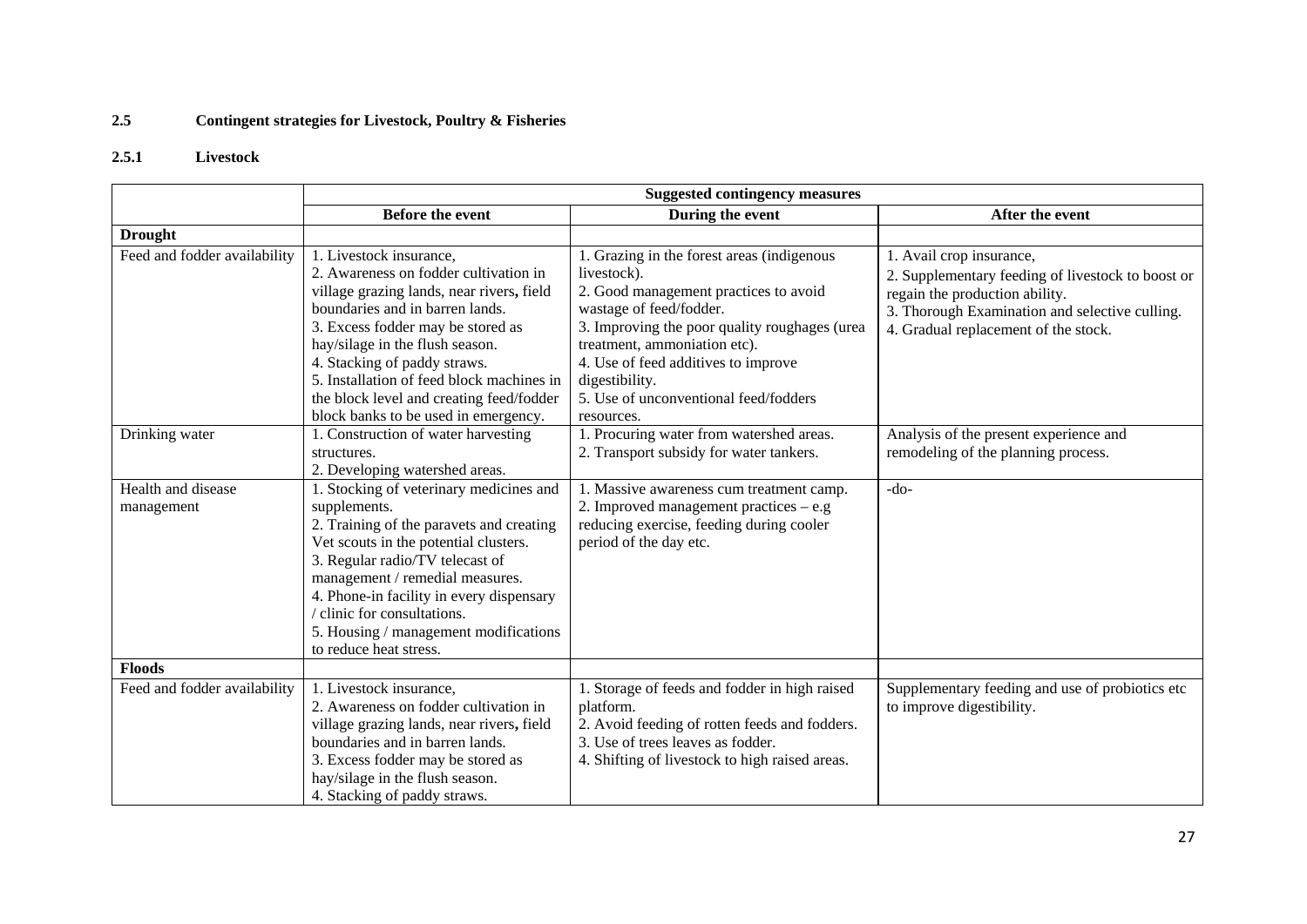|                              | 5. Installation of feed block machines in |                                               |                                                    |
|------------------------------|-------------------------------------------|-----------------------------------------------|----------------------------------------------------|
|                              | the block level and creating feed/fodder  |                                               |                                                    |
|                              | block banks to be used in emergency.      |                                               |                                                    |
| Drinking water               | 1. Preserving safe drinking water in      | Chlorination of the drinking water and use of | Disinfection of the area.                          |
|                              | community tanks / water harvesting        | sand filter where chlorine is not available.  |                                                    |
|                              | structures which is not prone to seepage  |                                               |                                                    |
|                              | of flood water.                           |                                               |                                                    |
|                              | 2. Arrangement of chlorine tablets for    |                                               |                                                    |
|                              | sanitization of water and bleaching       |                                               |                                                    |
|                              | powder for disinfection of habitats &     |                                               |                                                    |
|                              | shelter places.                           |                                               |                                                    |
|                              | 3. Installation of large sized sand water |                                               |                                                    |
|                              | filters                                   |                                               |                                                    |
|                              | 3. Training & awareness camp among        |                                               |                                                    |
|                              | extension personnel                       |                                               |                                                    |
| Health and disease           | 1. Precautionary vaccination              | 1. Massive awareness cum treatment camp.      | 1. Vaccination campaign for dreaded diseases       |
| management                   | 2. Precautionary Antibiotic feeding       | 2. Improved management practices              | 2. Immediate attention to the ailing animals.      |
|                              | 3. Stocking of veterinary medicines and   |                                               | 3. Sanitization of the shed and surrounding areas. |
|                              | supplements.                              |                                               |                                                    |
|                              | 4. Training of the paravets and creating  |                                               |                                                    |
|                              | Vet scouts in the potential clusters.     |                                               |                                                    |
|                              | 5. Construction of shelters / shed in     |                                               |                                                    |
|                              | high raised areas.                        |                                               |                                                    |
| Cyclone                      |                                           |                                               |                                                    |
| Feed and fodder availability |                                           |                                               |                                                    |
|                              |                                           |                                               |                                                    |
| Drinking water               |                                           |                                               |                                                    |
|                              |                                           |                                               |                                                    |
| Health and disease           |                                           |                                               |                                                    |
| management                   |                                           |                                               |                                                    |
| Heat wave and cold wave      |                                           |                                               |                                                    |
| Shelter/environment          |                                           |                                               |                                                    |
| management                   |                                           |                                               |                                                    |
| Health and disease           |                                           |                                               |                                                    |
| management                   |                                           |                                               |                                                    |
| Snowfall                     |                                           |                                               |                                                    |
| Earthquake                   |                                           |                                               |                                                    |
| <b>Landslides</b>            | 1. Livestock insurance,                   | 1. Storage of feeds and fodder in high raised | 1. Supplementary feeding and use of probiotics     |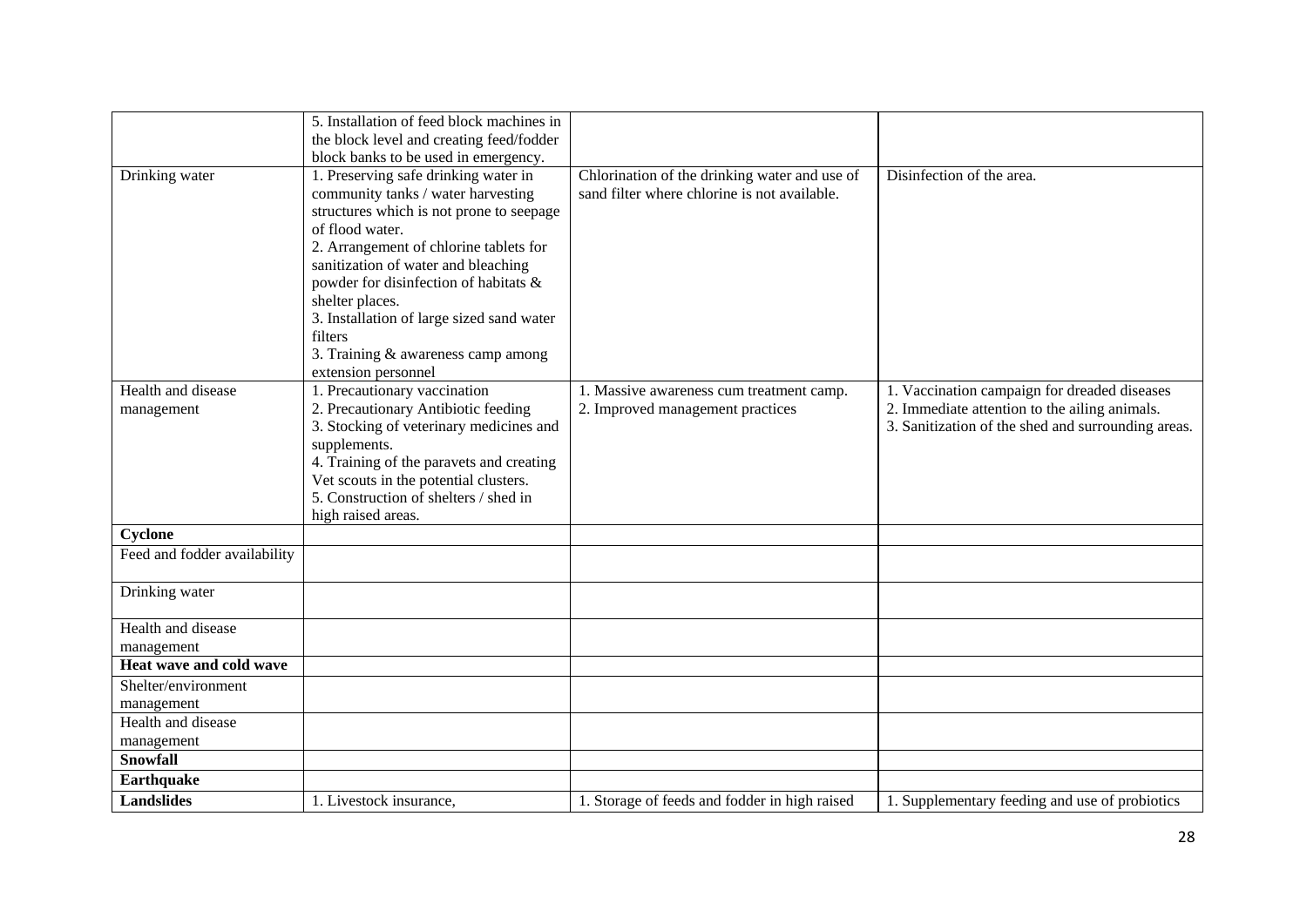| 2. Awareness on fodder cultivation in<br>village grazing lands, near rivers, field<br>boundaries and in barren lands.<br>3. Excess fodder may be stored as<br>hay/silage in the flush season.<br>4. Stacking of paddy straws.<br>5. Installation of feed block machines in                                                      | platform.<br>2. Avoid feeding of rotten feeds and fodders.<br>3. Use of trees leaves as fodder.<br>4. Shifting of livestock to high raised areas. | etc to improve digestibility. |
|---------------------------------------------------------------------------------------------------------------------------------------------------------------------------------------------------------------------------------------------------------------------------------------------------------------------------------|---------------------------------------------------------------------------------------------------------------------------------------------------|-------------------------------|
| the block level and creating feed/fodder<br>block banks to be used in emergency.                                                                                                                                                                                                                                                |                                                                                                                                                   |                               |
| 6. Preserving safe drinking water in<br>community tanks / water harvesting<br>structures which is not prone to<br>seepage.<br>7. Arrangement of chlorine tablets for<br>sanitization of water and bleaching<br>powder for disinfection of habitats &<br>shelter places.<br>8. Installation of large sized sand water<br>filters | 5. Chlorination of the drinking water and use<br>of sand filter where chlorine is not available.                                                  | 2. Disinfection of the area.  |
| 9. Training $&$ awareness camp among<br>extension personnel                                                                                                                                                                                                                                                                     |                                                                                                                                                   |                               |

<sup>s</sup> based on forewarning wherever available

# **2.5.2 Poultry**

|                              | <b>Suggested contingency measures</b>                                          |                                                           |                                       | <b>Convergence/linkages with ongoing</b><br>programs, if any |
|------------------------------|--------------------------------------------------------------------------------|-----------------------------------------------------------|---------------------------------------|--------------------------------------------------------------|
|                              | After the event<br><b>Before the event</b><br>During the event                 |                                                           |                                       |                                                              |
|                              |                                                                                |                                                           |                                       |                                                              |
| <b>Drought</b>               | 1. Insurance of poultry bird<br>2. Procurement of feed ingredients<br>in bulk. | Availing feed from the<br>local resources / feed<br>plant | Availing insurance for the<br>losses. |                                                              |
|                              | 3. Installation of feed plant                                                  |                                                           |                                       |                                                              |
| Shortage of feed ingredients | Check water source for ensuring<br>sufficient potable water during             | 1. Procuring water from<br>watershed areas.               | Installation of deep bore             |                                                              |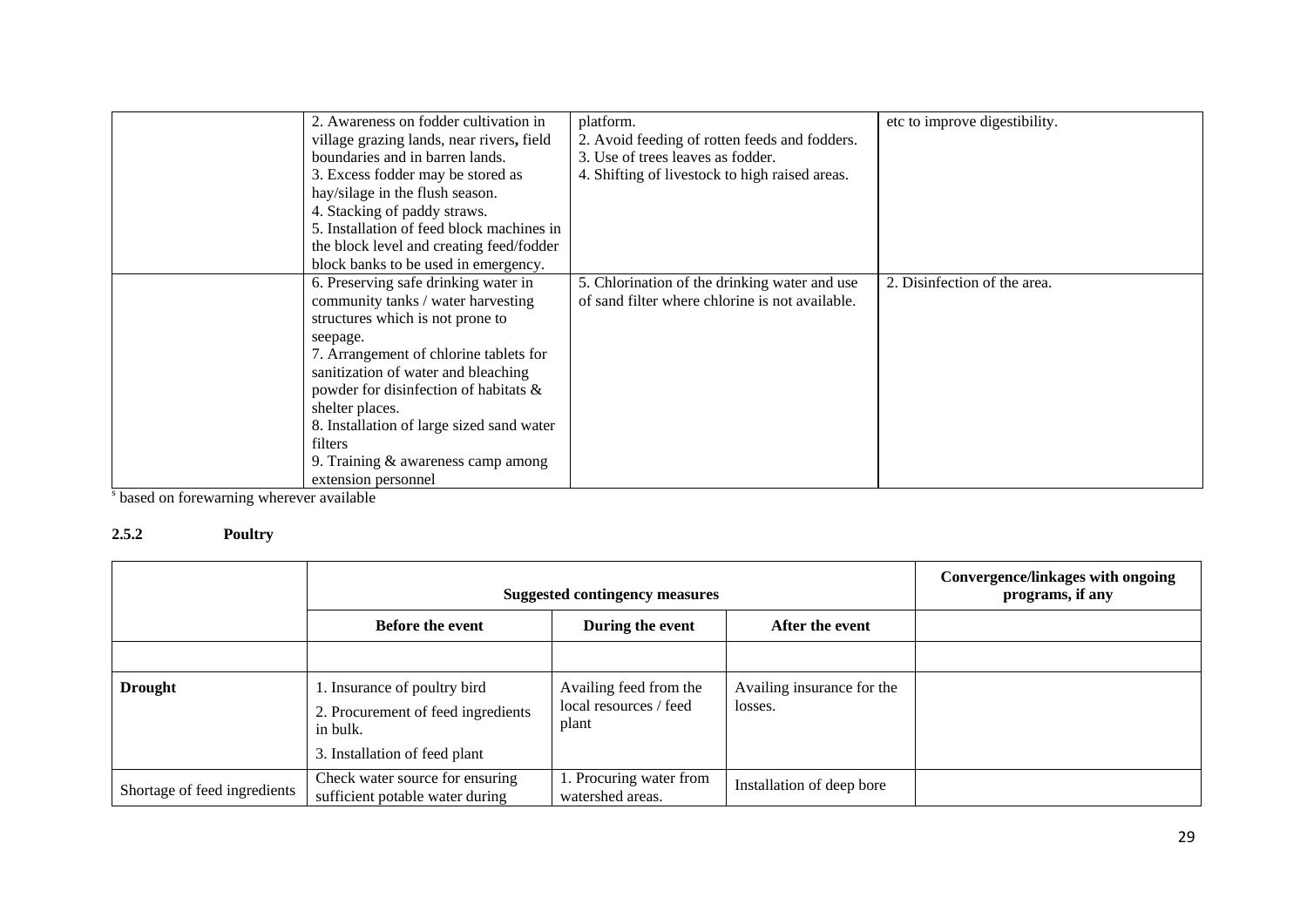|                                  | draught                                                                                                                                                                                                                                                                                                                                                                                                     | 2. Transport subsidy for<br>water tankers.                                                          | well for secured water<br>supply      |  |
|----------------------------------|-------------------------------------------------------------------------------------------------------------------------------------------------------------------------------------------------------------------------------------------------------------------------------------------------------------------------------------------------------------------------------------------------------------|-----------------------------------------------------------------------------------------------------|---------------------------------------|--|
| Drinking water                   | Procurement of vaccines and<br>medicines and anti-stress agent.<br>Feeding antibiotics<br>Procurement of litter materials                                                                                                                                                                                                                                                                                   | Administration of<br>vaccines<br>Continue feeding of<br>antistress agent                            | Culling of affected birds             |  |
| Health and disease<br>management |                                                                                                                                                                                                                                                                                                                                                                                                             |                                                                                                     |                                       |  |
| <b>Floods</b>                    | 1. Insurance of poultry bird<br>2. Procurement of feed ingredients<br>in bulk from outside the district<br>3. Installation of feed plant                                                                                                                                                                                                                                                                    | Availing feed from the<br>local resources / feed<br>plant                                           | Availing insurance for the<br>losses. |  |
| Shortage of feed ingredients     | 1. Preserving safe drinking water in<br>community tanks / water harvesting<br>structures which is not prone to<br>seepage of flood water.<br>2. Arrangement of chlorine tablets<br>for sanitization of water and<br>bleaching powder for disinfection of<br>habitats & shelter places.<br>3. Installation of large sized sand<br>water filters<br>3. Training & awareness camp<br>among extension personnel | Chlorination of the<br>drinking water and use<br>of sand filter where<br>chlorine is not available. | Disinfection of the area.             |  |
| Drinking water                   | Procurement of vaccines and<br>medicines and anti-stress agent.<br>Feeding antibiotics<br>Stocking of litter materials                                                                                                                                                                                                                                                                                      | Administration of<br>vaccines<br>Continue feeding of anti-<br>stress agent                          | Culling of affected birds             |  |
| Health and disease<br>management |                                                                                                                                                                                                                                                                                                                                                                                                             |                                                                                                     |                                       |  |
| Cyclone                          |                                                                                                                                                                                                                                                                                                                                                                                                             |                                                                                                     |                                       |  |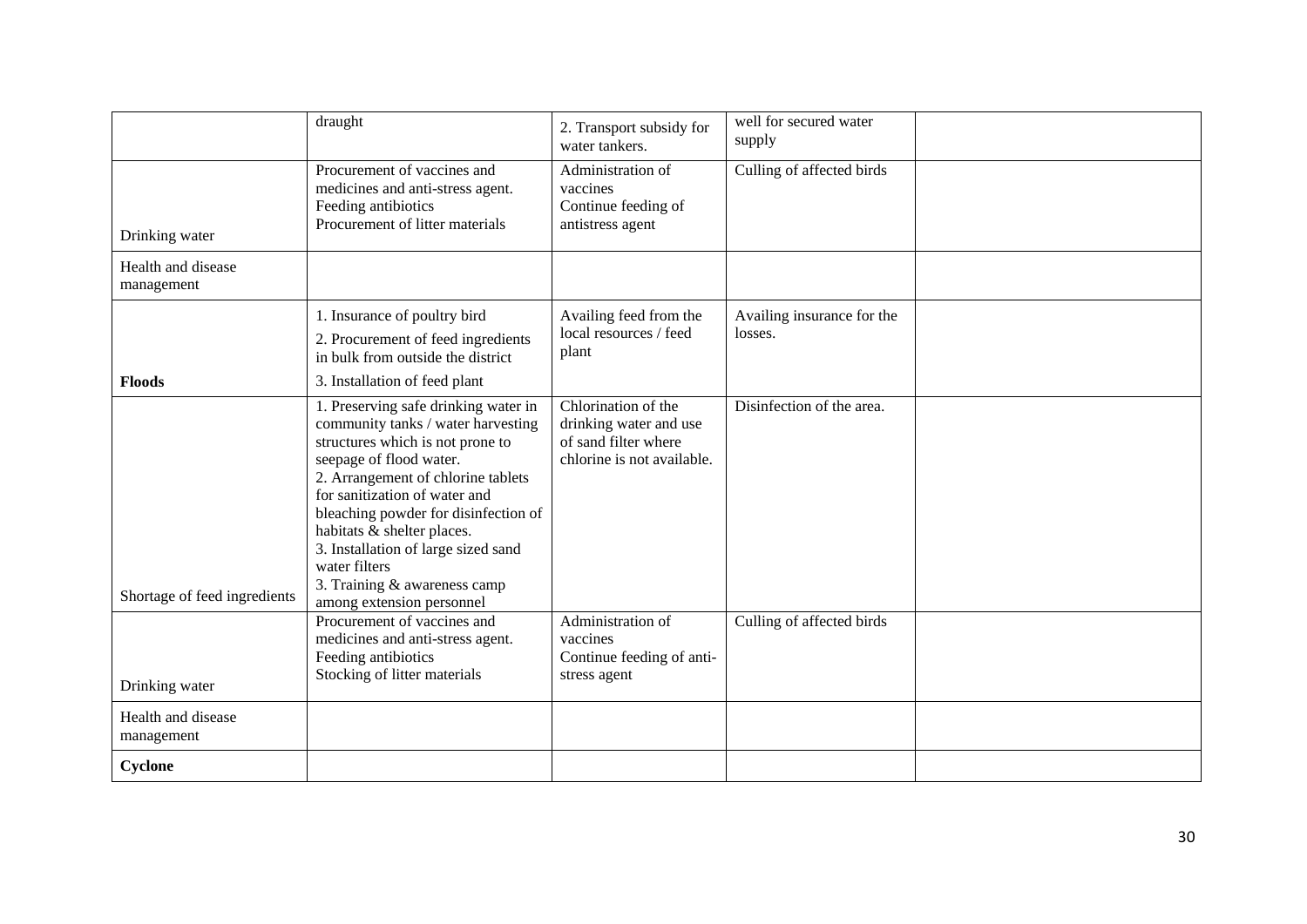| Shortage of feed ingredients      |  |  |
|-----------------------------------|--|--|
| Drinking water                    |  |  |
| Health and disease<br>management  |  |  |
| Heat wave and cold wave           |  |  |
| Shelter/environment<br>management |  |  |
| Health and disease<br>management  |  |  |
| Snowfall                          |  |  |
| Earthquake, Landslides etc        |  |  |

<sup>a</sup> based on forewarning wherever available

# **2.5.3 Fisheries/ Aquaculture**

|                                                                           | <b>Suggested contingency measures</b>                                                                                                                                            |                                                                                                                                                              |                                                                                                              |  |
|---------------------------------------------------------------------------|----------------------------------------------------------------------------------------------------------------------------------------------------------------------------------|--------------------------------------------------------------------------------------------------------------------------------------------------------------|--------------------------------------------------------------------------------------------------------------|--|
|                                                                           | <b>Before the event</b>                                                                                                                                                          | During the event                                                                                                                                             | After the event                                                                                              |  |
| 1) Drought                                                                |                                                                                                                                                                                  |                                                                                                                                                              |                                                                                                              |  |
| Shallow water in ponds due to<br>insufficient rains/inflow                | 1. Supplementary<br>harvest<br>water<br>structures like pond and tanks has to be<br>developed.<br>2. Renovation<br>of<br>maintenance<br>and<br>existing water harvest structures | . Restrict lifting of water for<br>irrigation purpose of crops<br>2. Catch the stock, market the<br>produce to reduce the density of<br>population in ponds. | Excavate the ponds to increase the depth.<br>Try to release water into the pond if it<br>rains in off-season |  |
| Impact of heat & salt load build up in<br>ponds / change in water quality | Prepare to release water into<br>the habitat                                                                                                                                     | I. Mixing of water from the water<br>harvest structure like ponds and<br>tanks into the fish habitat.                                                        | Monitoring the water quality and health of<br>aquatic organisms                                              |  |
| <b>Floods</b>                                                             |                                                                                                                                                                                  |                                                                                                                                                              |                                                                                                              |  |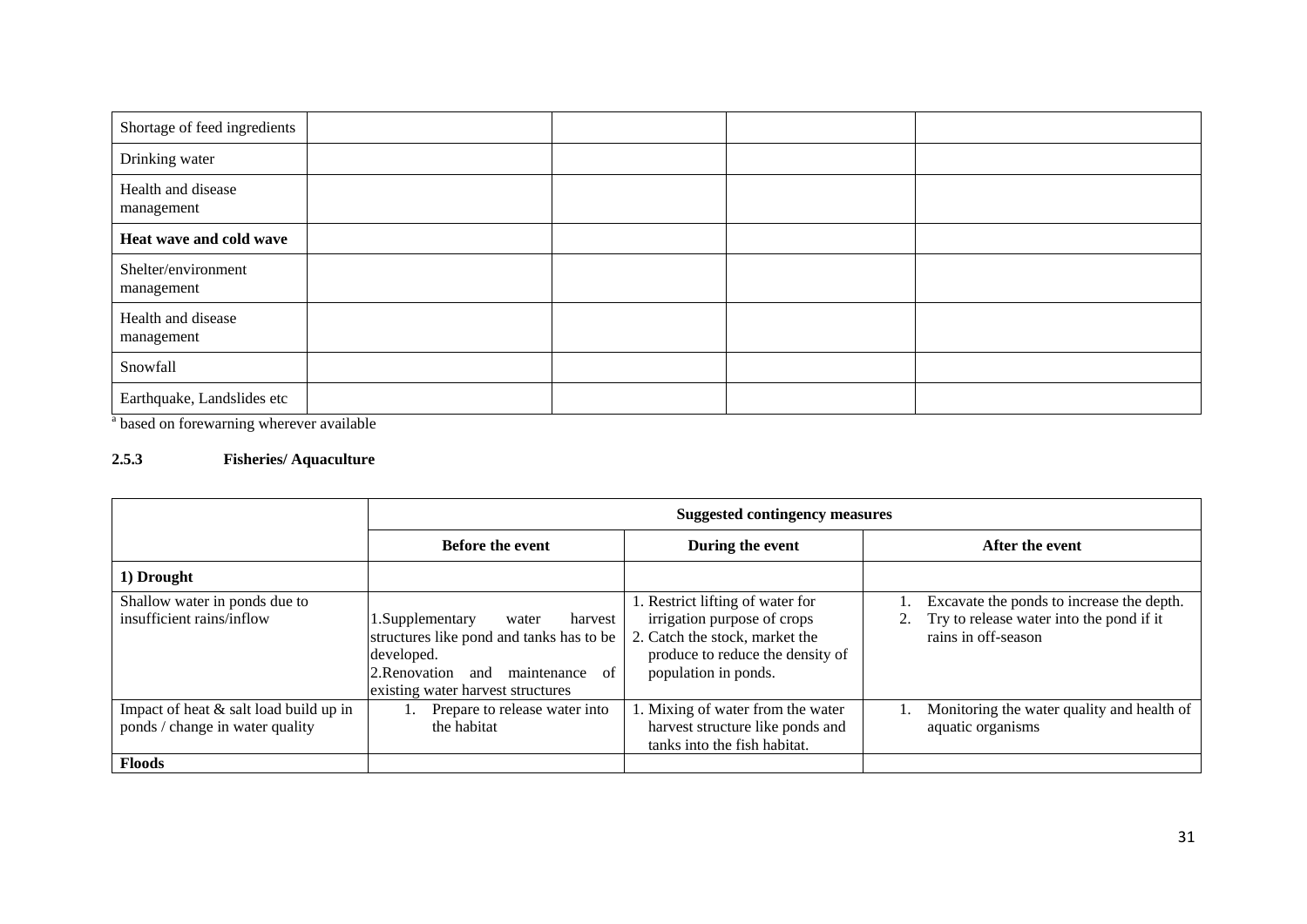| Innundation with flood waters<br>Water contamination & change in          | 1. Construction of humane shelter.<br>2. Storage of sand filled bags for<br>emergency use.<br>3. Repair and maintenance of bunds.<br>4. Preparedness for relief<br>5. Insurance coverage provision for<br>life and property<br>1. Take appropriate measures to check | 1. Timely broadcast and telecast<br>and other types of announcement<br>warning about the danger level<br>with respect to water level.<br>2. Evacuation of people to flood<br>shelter areas.<br>3. Relief operation.<br>1. Check the water quality & take | 1. Relief operation will continue.<br>2. Care of health of affected people<br>3. Settlement of insurance.<br>4. Financial support to other people.<br>1. Application of lime and geolite. |
|---------------------------------------------------------------------------|----------------------------------------------------------------------------------------------------------------------------------------------------------------------------------------------------------------------------------------------------------------------|----------------------------------------------------------------------------------------------------------------------------------------------------------------------------------------------------------------------------------------------------------|-------------------------------------------------------------------------------------------------------------------------------------------------------------------------------------------|
| <b>BOD</b>                                                                | seepage into pond e.g. Raising bunds<br>to prevent entry of water<br>2. Application of lime.                                                                                                                                                                         | appropriate action<br>2. Application of KmnO4                                                                                                                                                                                                            | 2. Application of Alum.<br>3. Application of KmnO4                                                                                                                                        |
| Health and diseases management                                            | Stock preventive medicines, vaccines                                                                                                                                                                                                                                 | 1. Prevent influx of diseased fish<br>from outside source, Check<br>through nets<br>2. Application of Alum.<br>3. Administer medicines through<br>random catch<br>Disinfect water by lime, KMnO4                                                         | 1. Application of lime and KmnO4.<br>2. Assessment of the health status of fish and<br>accordingly control measure should be taken.<br>3. Control on transport of brooders and seeds.     |
| Cyclone                                                                   | NA                                                                                                                                                                                                                                                                   |                                                                                                                                                                                                                                                          |                                                                                                                                                                                           |
| Heat wave and cold wave                                                   | NA                                                                                                                                                                                                                                                                   |                                                                                                                                                                                                                                                          |                                                                                                                                                                                           |
| Shallow water in ponds due to<br>insufficient rains/inflow                | 1.Supplementary<br>harvest<br>water<br>structures like pond and tanks has to be<br>developed.<br>2. Renovation and maintenance of<br>existing water harvest structures                                                                                               | 3. Restrict lifting of water for<br>irrigation purpose of crops<br>4. Catch the stock, market the<br>produce to reduce the density of<br>population in ponds.                                                                                            | Excavate the ponds to increase the depth.<br>3.<br>Try to release water into the pond if it<br>4.<br>rains in off-season                                                                  |
| Impact of heat & salt load build up in<br>ponds / change in water quality | 2. Prepare to release water into<br>the habitat                                                                                                                                                                                                                      | 2. Mixing of water from the water<br>harvest structure like ponds and<br>tanks into the fish habitat.                                                                                                                                                    | Monitoring the water quality and health of<br>2.<br>aquatic organisms                                                                                                                     |
| <b>Floods</b>                                                             |                                                                                                                                                                                                                                                                      |                                                                                                                                                                                                                                                          |                                                                                                                                                                                           |
| Innundation with flood waters                                             | 1. Construction of humane shelter.<br>2. Storage of sand filled bags for<br>emergency use.<br>3. Repair and maintenance of bunds.<br>4. Preparedness for relief                                                                                                      | 1. Timely broadcast and telecast<br>and other types of announcement<br>warning about the danger level<br>with respect to water level.<br>2. Evacuation of people to flood                                                                                | 1. Relief operation will continue.<br>2. Care of health of affected people<br>3. Settlement of insurance.<br>4. Financial support to other people.                                        |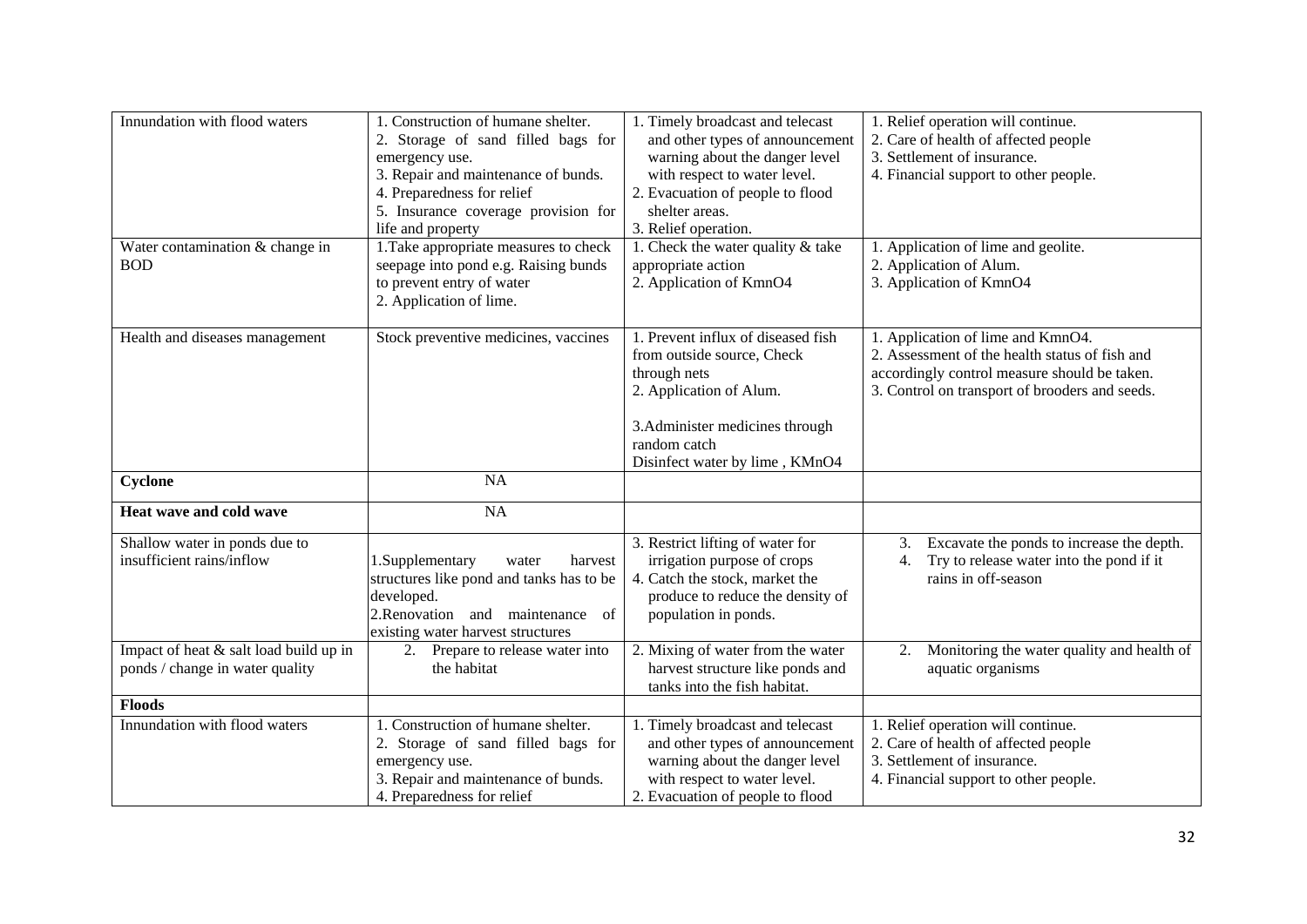|                                                                           | 5. Insurance coverage provision for                                                                                                                                                                                         | shelter areas.                                                                                                                                                                                                      |                                                                                                                                                                                       |
|---------------------------------------------------------------------------|-----------------------------------------------------------------------------------------------------------------------------------------------------------------------------------------------------------------------------|---------------------------------------------------------------------------------------------------------------------------------------------------------------------------------------------------------------------|---------------------------------------------------------------------------------------------------------------------------------------------------------------------------------------|
| Water contamination & change in<br><b>BOD</b>                             | life and property<br>1. Take appropriate measures to check<br>seepage into pond e.g. Raising bunds<br>to prevent entry of water<br>2. Application of lime.                                                                  | 3. Relief operation.<br>1. Check the water quality & take<br>appropriate action<br>2. Application of KmnO4                                                                                                          | 1. Application of lime and geolite.<br>2. Application of Alum.<br>3. Application of KmnO4                                                                                             |
| Health and diseases management                                            | Stock preventive medicines, vaccines                                                                                                                                                                                        | 1. Prevent influx of diseased fish<br>from outside source, Check<br>through nets<br>2. Application of Alum.<br>3. Administer medicines through<br>random catch<br>Disinfect water by lime, KMnO4                    | 1. Application of lime and KmnO4.<br>2. Assessment of the health status of fish and<br>accordingly control measure should be taken.<br>3. Control on transport of brooders and seeds. |
| Cyclone                                                                   | NA                                                                                                                                                                                                                          |                                                                                                                                                                                                                     |                                                                                                                                                                                       |
| Heat wave and cold wave                                                   | NA                                                                                                                                                                                                                          |                                                                                                                                                                                                                     |                                                                                                                                                                                       |
| Shallow water in ponds due to<br>insufficient rains/inflow                | 1.Supplementary<br>harvest<br>water<br>structures like pond and tanks has to be<br>developed.<br>2.Renovation and maintenance of<br>existing water harvest structures                                                       | 5. Restrict lifting of water for<br>irrigation purpose of crops<br>6. Catch the stock, market the<br>produce to reduce the density of<br>population in ponds.                                                       | Excavate the ponds to increase the depth.<br>5.<br>Try to release water into the pond if it<br>6.<br>rains in off-season                                                              |
| Impact of heat & salt load build up in<br>ponds / change in water quality | 3. Prepare to release water into<br>the habitat                                                                                                                                                                             | 3. Mixing of water from the water<br>harvest structure like ponds and<br>tanks into the fish habitat.                                                                                                               | Monitoring the water quality and health of<br>3.<br>aquatic organisms                                                                                                                 |
| <b>Floods</b>                                                             |                                                                                                                                                                                                                             |                                                                                                                                                                                                                     |                                                                                                                                                                                       |
| Innundation with flood waters                                             | 1. Construction of humane shelter.<br>2. Storage of sand filled bags for<br>emergency use.<br>3. Repair and maintenance of bunds.<br>4. Preparedness for relief<br>5. Insurance coverage provision for<br>life and property | 1. Timely broadcast and telecast<br>and other types of announcement<br>warning about the danger level<br>with respect to water level.<br>2. Evacuation of people to flood<br>shelter areas.<br>3. Relief operation. | 1. Relief operation will continue.<br>2. Care of health of affected people<br>3. Settlement of insurance.<br>4. Financial support to other people.                                    |
| Water contamination & change in<br><b>BOD</b>                             | 1. Take appropriate measures to check<br>seepage into pond e.g. Raising bunds<br>to prevent entry of water                                                                                                                  | 1. Check the water quality $&$ take<br>appropriate action<br>2. Application of KmnO4                                                                                                                                | 1. Application of lime and geolite.<br>2. Application of Alum.<br>3. Application of KmnO4                                                                                             |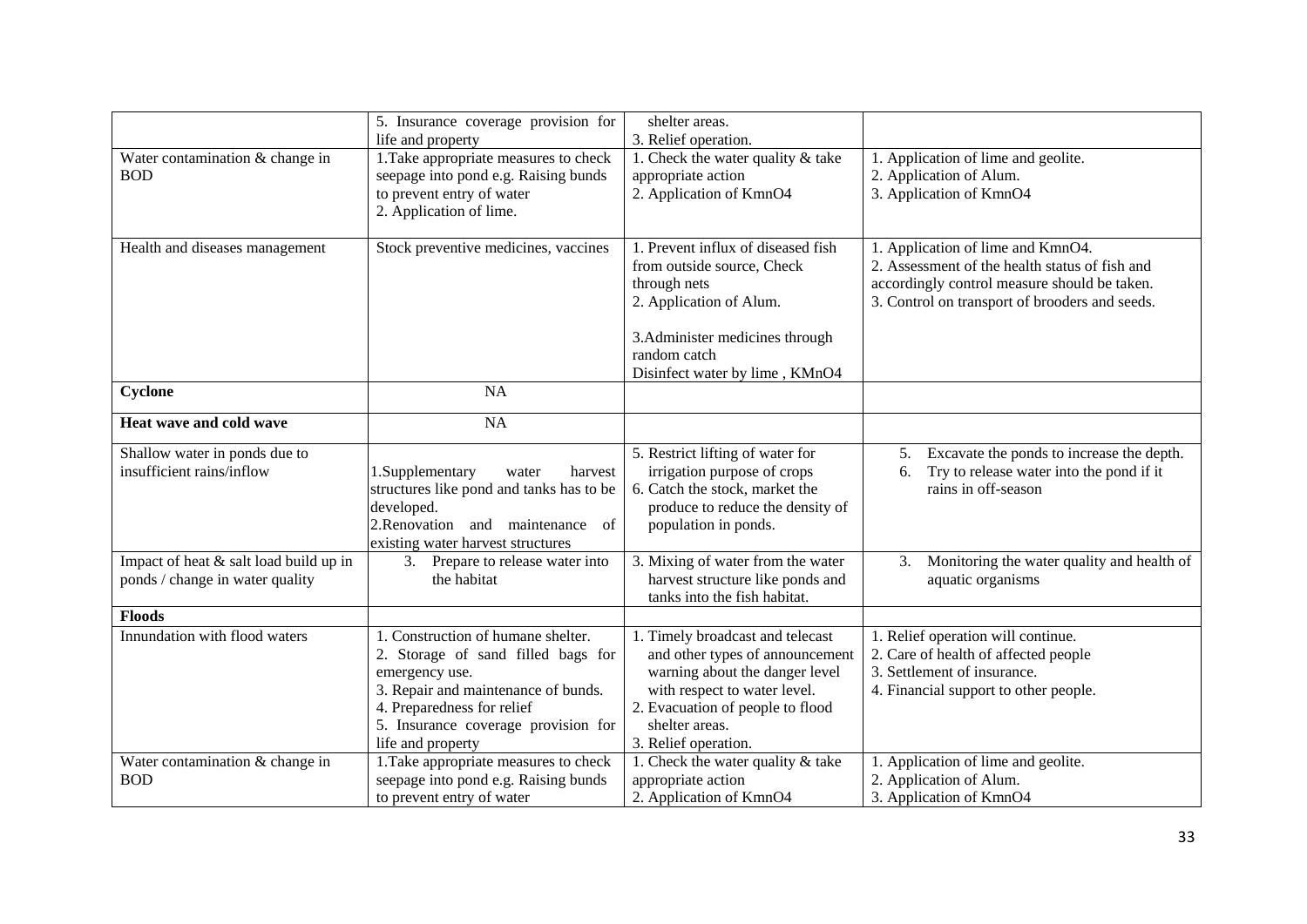|                                                                           | 2. Application of lime.                                                                                                                                                                                                     |                                                                                                                                                                                                                     |                                                                                                                                                                                       |
|---------------------------------------------------------------------------|-----------------------------------------------------------------------------------------------------------------------------------------------------------------------------------------------------------------------------|---------------------------------------------------------------------------------------------------------------------------------------------------------------------------------------------------------------------|---------------------------------------------------------------------------------------------------------------------------------------------------------------------------------------|
| Health and diseases management                                            | Stock preventive medicines, vaccines                                                                                                                                                                                        | 1. Prevent influx of diseased fish<br>from outside source, Check<br>through nets<br>2. Application of Alum.                                                                                                         | 1. Application of lime and KmnO4.<br>2. Assessment of the health status of fish and<br>accordingly control measure should be taken.<br>3. Control on transport of brooders and seeds. |
|                                                                           |                                                                                                                                                                                                                             | 3. Administer medicines through<br>random catch<br>Disinfect water by lime, KMnO4                                                                                                                                   |                                                                                                                                                                                       |
| Cyclone                                                                   | <b>NA</b>                                                                                                                                                                                                                   |                                                                                                                                                                                                                     |                                                                                                                                                                                       |
| Heat wave and cold wave                                                   | NA                                                                                                                                                                                                                          |                                                                                                                                                                                                                     |                                                                                                                                                                                       |
| Shallow water in ponds due to<br>insufficient rains/inflow                | 1.Supplementary<br>harvest<br>water<br>structures like pond and tanks has to be<br>developed.<br>2. Renovation and maintenance of<br>existing water harvest structures                                                      | 7. Restrict lifting of water for<br>irrigation purpose of crops<br>8. Catch the stock, market the<br>produce to reduce the density of<br>population in ponds.                                                       | Excavate the ponds to increase the depth.<br>7.<br>Try to release water into the pond if it<br>8.<br>rains in off-season                                                              |
| Impact of heat & salt load build up in<br>ponds / change in water quality | 4. Prepare to release water into<br>the habitat                                                                                                                                                                             | 4. Mixing of water from the water<br>harvest structure like ponds and<br>tanks into the fish habitat.                                                                                                               | Monitoring the water quality and health of<br>4.<br>aquatic organisms                                                                                                                 |
| <b>Floods</b>                                                             |                                                                                                                                                                                                                             |                                                                                                                                                                                                                     |                                                                                                                                                                                       |
| Inundation with flood waters                                              | 1. Construction of humane shelter.<br>2. Storage of sand filled bags for<br>emergency use.<br>3. Repair and maintenance of bunds.<br>4. Preparedness for relief<br>5. Insurance coverage provision for<br>life and property | 1. Timely broadcast and telecast<br>and other types of announcement<br>warning about the danger level<br>with respect to water level.<br>2. Evacuation of people to flood<br>shelter areas.<br>3. Relief operation. | 1. Relief operation will continue.<br>2. Care of health of affected people<br>3. Settlement of insurance.<br>4. Financial support to other people.                                    |
| Water contamination & change in<br><b>BOD</b>                             | 1. Take appropriate measures to check<br>seepage into pond e.g. Raising bunds<br>to prevent entry of water<br>2. Application of lime.                                                                                       | 1. Check the water quality & take<br>appropriate action<br>2. Application of KmnO4                                                                                                                                  | 1. Application of lime and geolite.<br>2. Application of Alum.<br>3. Application of KmnO4                                                                                             |
| Health and diseases management                                            | Stock preventive medicines, vaccines                                                                                                                                                                                        | 1. Prevent influx of diseased fish<br>from outside source, Check<br>through nets                                                                                                                                    | 1. Application of lime and KmnO4.<br>2. Assessment of the health status of fish and<br>accordingly control measure should be taken.                                                   |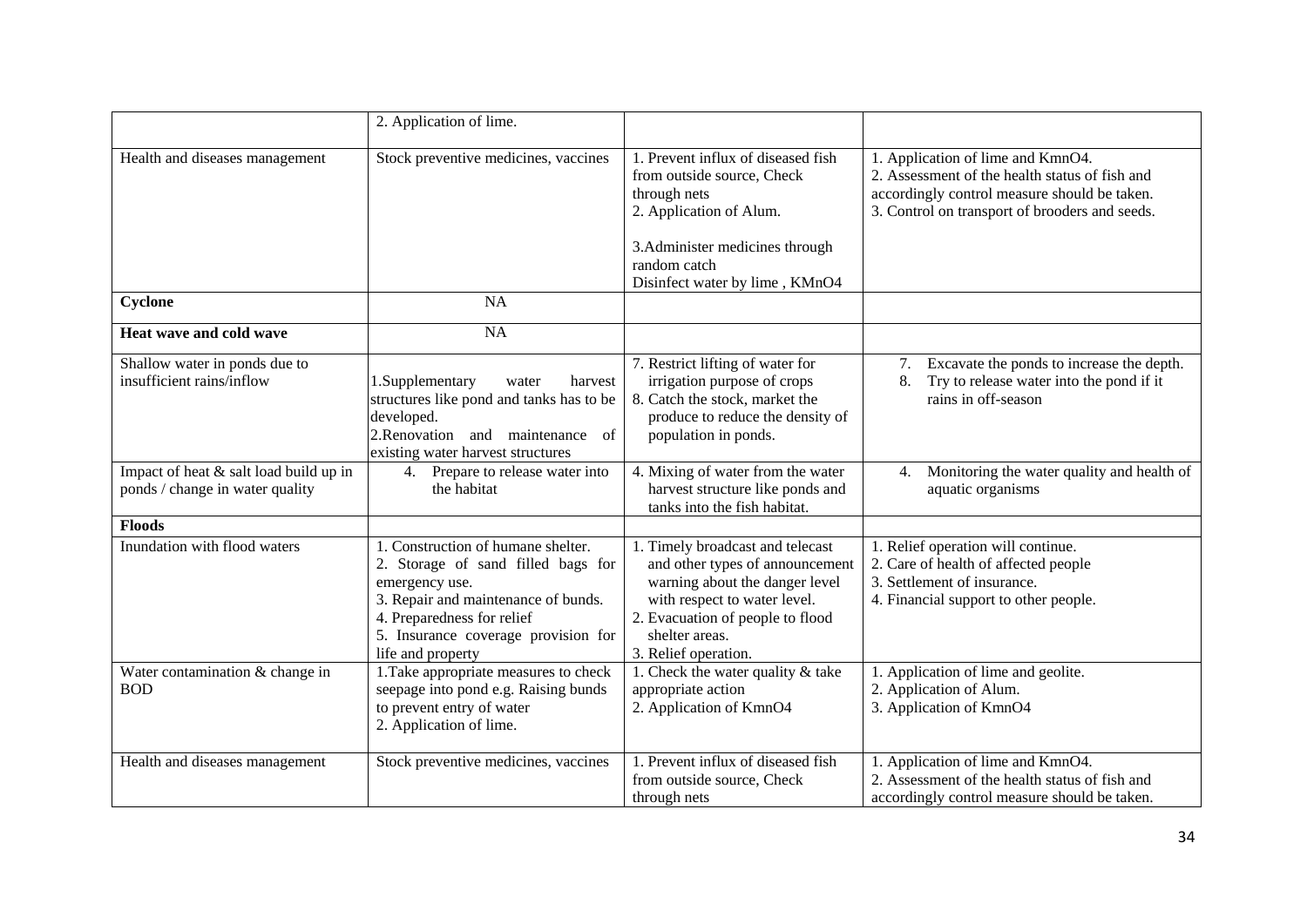|                                        |                                          | 2. Application of Alum.             | 3. Control on transport of brooders and seeds.   |
|----------------------------------------|------------------------------------------|-------------------------------------|--------------------------------------------------|
|                                        |                                          | 3. Administer medicines through     |                                                  |
|                                        |                                          | random catch                        |                                                  |
|                                        |                                          | Disinfect water by lime, KMnO4      |                                                  |
| Cyclone                                | <b>NA</b>                                |                                     |                                                  |
| Heat wave and cold wave                | NA                                       |                                     |                                                  |
| Shallow water in ponds due to          |                                          | 9. Restrict lifting of water for    | Excavate the ponds to increase the depth.<br>9.  |
| insufficient rains/inflow              | 1.Supplementary<br>harvest<br>water      | irrigation purpose of crops         | 10. Try to release water into the pond if it     |
|                                        | structures like pond and tanks has to be | Catch the stock, market<br>10.      | rains in off-season                              |
|                                        | developed.                               | the produce to reduce the density   |                                                  |
|                                        | 2. Renovation and maintenance<br>of      | of population in ponds.             |                                                  |
|                                        | existing water harvest structures        |                                     |                                                  |
| Impact of heat & salt load build up in | 5. Prepare to release water into         | 5. Mixing of water from the water   | Monitoring the water quality and health of<br>5. |
| ponds / change in water quality        | the habitat                              | harvest structure like ponds and    | aquatic organisms                                |
|                                        |                                          | tanks into the fish habitat.        |                                                  |
| <b>Floods</b>                          |                                          |                                     |                                                  |
| Inundation with flood waters           | 1. Construction of humane shelter.       | 1. Timely broadcast and telecast    | 1. Relief operation will continue.               |
|                                        | 2. Storage of sand filled bags for       | and other types of announcement     | 2. Care of health of affected people             |
|                                        | emergency use.                           | warning about the danger level      | 3. Settlement of insurance.                      |
|                                        | 3. Repair and maintenance of bunds.      | with respect to water level.        | 4. Financial support to other people.            |
|                                        | 4. Preparedness for relief               | 2. Evacuation of people to flood    |                                                  |
|                                        | 5. Insurance coverage provision for      | shelter areas.                      |                                                  |
|                                        | life and property                        | 3. Relief operation.                |                                                  |
| Water contamination & change in        | 1. Take appropriate measures to check    | 1. Check the water quality $&$ take | 1. Application of lime and geolite.              |
| <b>BOD</b>                             | seepage into pond e.g. Raising bunds     | appropriate action                  | 2. Application of Alum.                          |
|                                        | to prevent entry of water                | 2. Application of KmnO4             | 3. Application of KmnO4                          |
|                                        | 2. Application of lime.                  |                                     |                                                  |
|                                        |                                          |                                     |                                                  |
| Health and diseases management         | Stock preventive medicines, vaccines     | 1. Prevent influx of diseased fish  | 1. Application of lime and KmnO4.                |
|                                        |                                          | from outside source, Check          | 2. Assessment of the health status of fish and   |
|                                        |                                          | through nets                        | accordingly control measure should be taken.     |
|                                        |                                          | 2. Application of Alum.             | 3. Control on transport of brooders and seeds.   |
|                                        |                                          | 3. Administer medicines through     |                                                  |
|                                        |                                          | random catch                        |                                                  |
|                                        |                                          | Disinfect water by lime, KMnO4      |                                                  |